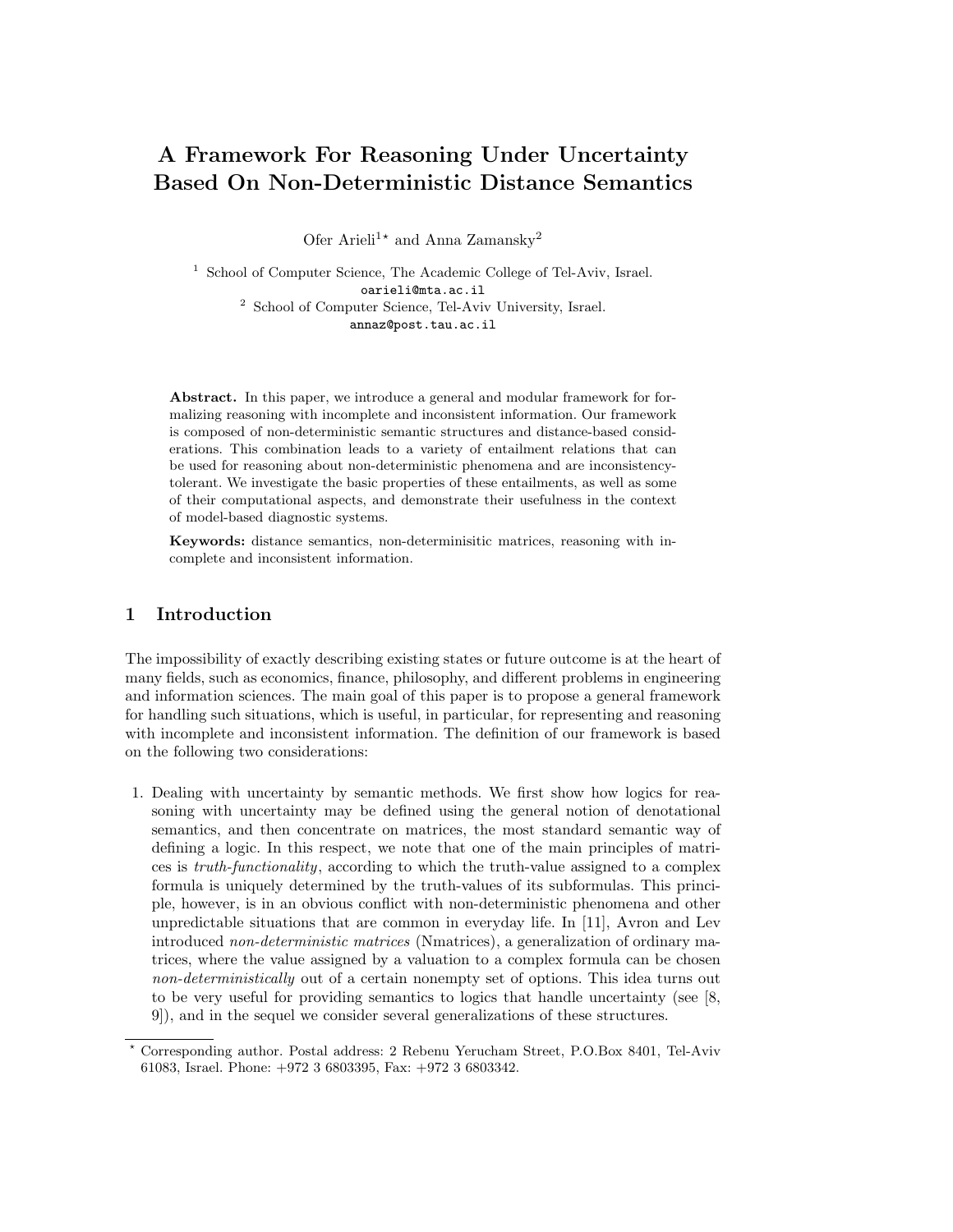2. The main shortcoming of the logics induced by the semantic structures mentioned previously for the purpose of reasoning under uncertainty, is their intolerance of inconsistency: whenever a theory has no models in a structure, everything follows from it, and so it becomes useless. In general, there are two ways of reasoning with inconsistent theories. According to the coherent approach, consistency of inconsistent theories is restored (that is, the set of premises is 'repaired'; see, e.g., [4, 16, 33, 54]), and 'standard forms' of reasoning (usually classical logics) are then applied for making inferences. The other approach is based on *paraconsistent logics*, in which reasoning in the presence of inconsistency is allowed, so that contradictory information may be introduced without trivialization (see, e.g.,  $[12, 17, 48]$ ).<sup>3</sup>. In both of these two approaches, the 'raw data' is sometimes augmented with quantitative information, intuitively representing degrees of belief, reliability or uncertainty (see, e.g., [2, 15, 18, 23, 45, 54]). Our approach in this paper is paraconsistent in the most general sense: we do not use a particular logic, but show how any logic induced by the semantic structures mentioned previously can be revised to an inconsistency-tolerant logic. This is done by relaxing the requirements from the set of valuations under which inferences are made; Instead of considering only the models of the premises (i.e., those that satisfy all the assumptions), it is possible to consider those valuations that are 'most relevant', in some sense, to the premises. This is the basic idea behind Shoham's notion of *preferential semantics* [53]. In this paper we incorporate distance-based considerations as the primary criterion for making preferences among valuations. Distance semantics is a common technique for reflecting the principle of minimal change in different scenarios where information is dynamically evolving, such as belief revision (see, e.g.,  $[14, 26, 29, 42]$ ), data-source mediators  $[4, 37, 43, 54]$ , knowledge discovery from knowledge-bases [49], pattern recognition [21], machine learning [50], and decision making in the context of social choice theory [39, 40, 46]. According to distance semantics, a distance function (a metric) is defined on the space of valuations, and is extended to a distance d between valuations and sets of assertions. Now, unlike 'standard' semantics, in which conclusions are drawn according to the models of the premises, distance reasoning with a given set of premises  $\Gamma$  is based on those valuations that are 'd-closest' to  $\Gamma$  (called the most plausible *valuations* of  $\Gamma$ ). The advantage of this approach is that the set of the most plausible valuations of  $\Gamma$ , unlike its set of models, is never empty. This implies that, in distance semantics, reasoning with inconsistent set of premises is not trivialized.

Our framework consists, therefore, of two main ingredients: semantic structures for describing incompleteness and preferential (specifically, distance-based) considerations for handling inconsistency. The following example illustrates how a combination of these two principles provides a solid platform for managing situations involving incompleteness and inconsistency:

Example 1. A reasoner wants to learn as much as possible about a circuit, the structure of which is presented in Figure 1.

– Suppose first that it is unknown whether the gate denoted by the question mark is an AND-gate or an OR-gate. Non-deterministic semantics will allow us to introduce a connective that simultaneously represents both cases. As a consequence of this, one will be able to make some plausible conclusions about the circuit, despite the partial knowledge about it. One such conclusion would be, e.g., that the value of the

<sup>3</sup> For some examples of paraconsistent logics tailored for specific purposes see, e.g., [20, 27].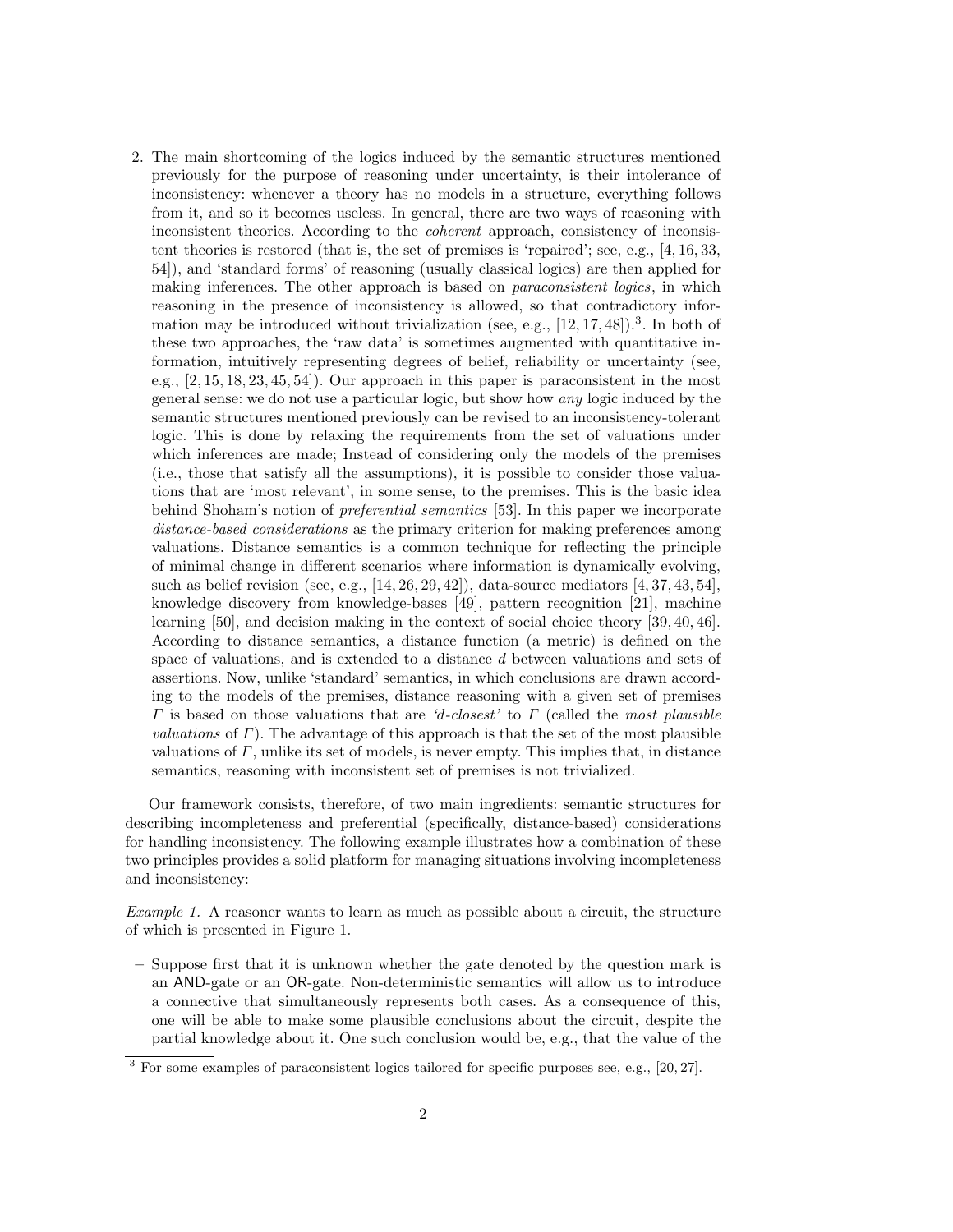

Fig. 1. The circuit of Example 1.

output line out<sub>1</sub> coincides with that of the input line in<sub>1</sub> (Intuitively, this is because  $out_1 = (in_1 \wedge in_2) \vee in_1$ , and the interpretation of this formula is not affected by the functionality of the unknown gate).

– Things might get even more complicated if one receives contradictory evidence about the circuit. Suppose, for instance, that there is an indication that when  $in_2$  and  $in_3$  are turned off, out<sub>2</sub> is turned on. This is impossible under both of the assumptions about the functionality of the unknown gate, so the set of premises becomes inconsistent in this case, even according to the non-deterministic semantics. However, this should not imply that the set of assumptions is trivialized and so anything may be deduced from it. Distance-based considerations allow for drawing rational conclusions and reject other assertions despite the inconsistency. For instance, one may retain the conclusion of the previous item, that the value of  $\text{out}_1$  coincides with that of  $\text{in}_1$ , as this fact should not be affected by the contradictory evidence about the circuit. On the other hand, the assertion that when all the input lines are turned off so are the output lines of the circuit, is most likely to be withdrawn under the new information.

This paper is a revised and extended version of [6]. Its structure is as follows. In the next section we discuss general semantic approaches for maintaining uncertainty based on denotational semantics and, more specifically, based on deterministic and nondeterministic matrices. We identify four different types of matrix-based semantic structures and investigate the relations among these structures, as well as their relative strength in the two-valued case. In Section 3 we augment those semantic structures with distance considerations, thus allowing a better way of handling inconsistency. In Section 4 we consider some methods for computing entailments in our framework, and in Section 5 we adjust the framework to Kripke-style structures. In Section 6 we conclude and discuss some directions for future work.

# 2 Semantic Approaches for Dealing with Uncertainty

#### 2.1 Preliminaries

In the sequel, L denotes a propositional language with a set  $W_{\mathcal{L}} = \{\psi, \phi, \ldots\}$  of wellformed formulas. The set  $\{p,q,r \ldots\}$  of the atomic formulas in  $W_{\mathcal{L}}$  is denoted by Atoms. A theory  $\Gamma$  is a finite set of formulas in  $W_{\mathcal{L}}$ . Atoms( $\Gamma$ ) and  $\mathsf{SF}(\Gamma)$  denote, respectively, the atomic formulas that appear in the formulas of  $\Gamma$ , and the subformulas of  $\Gamma$ .

Given a propositional language  $\mathcal{L}$ , a propositional logic is a pair  $\langle \mathcal{L}, \vdash \rangle$ , where  $\vdash$  is a consequence relation for  $\mathcal{L}$ , as defined below:

Definition 1 (consequence relations). A (Tarskian) consequence relation for a language  $\mathcal L$  is a binary relation  $\vdash$  between sets of formulas in  $\mathcal W_{\mathcal L}$ , and formulas in  $\mathcal W_{\mathcal L}$ ,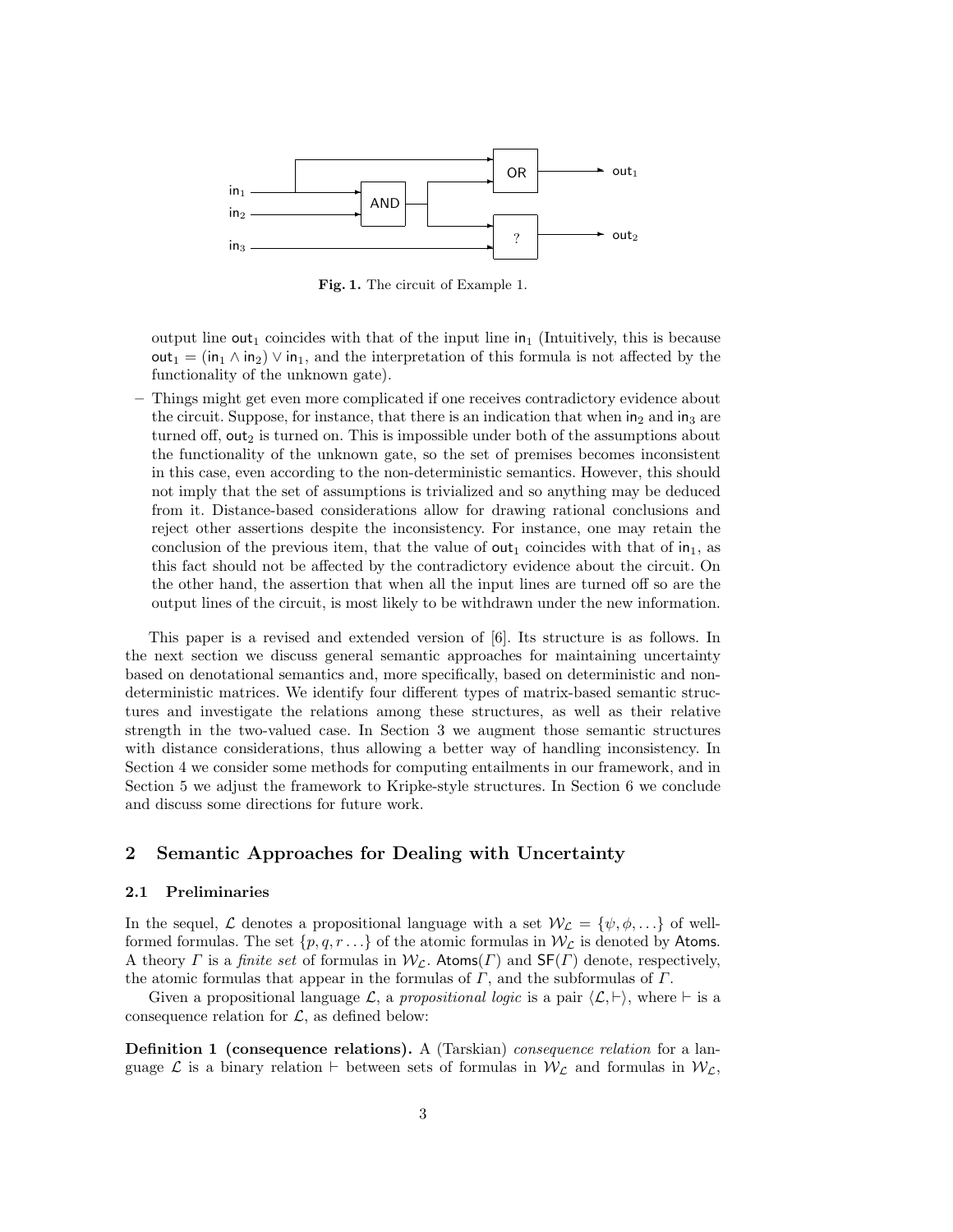satisfying the following conditions:<sup>4</sup>

Reflexivity: if  $\psi \in \Gamma$  then  $\Gamma \vdash \psi$ . Monotonicity: if  $\Gamma \vdash \psi$  and  $\Gamma \subseteq \Gamma'$ , then  $\Gamma' \vdash \psi$ . Transitivity: if  $\Gamma \vdash \psi$  and  $\Gamma', \psi \vdash \varphi$  then  $\Gamma, \Gamma' \vdash \varphi$ .

There are several ways of defining propositional logics. The two most common ones are the proof-theoretical and the model-theoretical approaches. In the former, the definition of a consequence relation is based on some notion of a proof in some formal calculus. In the latter approach, the definition is based on a notion of a *semantic structure* for  $\mathcal{L}$ . The general notion of an abstract semantic structure is rather opaque, and it is usually based on some satisfiability relation, as defined below:

#### Definition 2 (denotational semantics).

- A *(denotational)* semantics for a language L is a pair  $S = \langle S, \models s \rangle$ , where S is a nonempty set, and  $\models_S$  (the satisfiability relation of S) is a binary relation on  $S \times \mathcal{W}_C$ .
- Let  $\nu$  be an element in S and  $\psi$  a formula (in  $\mathcal{W}_{\mathcal{L}}$ ). If  $\nu \models_{S} \psi$  then  $\nu$  is called an S-model of  $\psi$  (alternatively, we say that  $\nu$  satisfies  $\psi$ ).

Let  $S = \langle S, \models_S \rangle$  be a denotational semantics for L. Given a theory Γ, an element  $\nu \in S$  is an S-model of  $\Gamma$  if it is an S-model of every  $\psi \in \Gamma$ . Now, the relation  $\vdash_S$  that is associated with S is defined as follows:

$$
\Gamma \vdash_{\mathsf{S}} \psi
$$
 if every  $\mathsf{S}\text{-model of } \Gamma$  is also an  $\mathsf{S}\text{-model of } \psi$ . (1)

**Proposition 1.** Let  $S = \langle S, \models_S \rangle$  be a denotational semantics for L. Then the relation on  $2^{\mathcal{W}_{\mathcal{L}}} \times \mathcal{W}_{\mathcal{L}}$  defined in (1) is a Tarskian consequence relation for  $\mathcal{L}$ .

Proof. Reflexivity and monotonicity are obvious from Definition 2 and from (1). For cut, suppose that  $\nu$  is an S-model of  $\Gamma \cup \Gamma'$ . In particular,  $\nu$  is an S-model of  $\Gamma$ , and since  $\Gamma \vdash_S \psi$ ,  $\nu$  is an S-model of  $\psi$ . Thus,  $\nu$  is an S-model of  $\Gamma' \cup {\psi}$ , and since  $\Gamma', \psi \vdash_S \phi$ , we conclude that  $\nu$  is an S-model of  $\phi$  as well.

Denotational semantics can be applied in different ways. For instance, possible worlds semantics for modal logics is usually defied by a denotational semantics in which S is taken to be a nonempty collection of triples  $\langle W, R, \Vdash \rangle$ , where W is a nonempty set (of "worlds"),  $R$  (the "accessibility" relation) is a binary relation on  $W$  satisfying a certain set of conditions (varying from one modal logic to another), and  $\Vdash$  is a relation from W to  $W_{\mathcal{L}}$  that satisfies the usual conditions on Kripke frames for modal logics. The satisfaction relation  $\models_S$  is defined in this case by  $\langle W, R, \Vdash \rangle \models_S \psi$  iff  $w \Vdash \psi$  for every  $w \in W$  (see also Section 5).

In this paper, we mainly use the most standard denotational semantics, based on matrices. The corresponding semantic structures are discussed and defined in the next section, where we compare four specific types of matrices, and, respectively, four different kinds of consequence relations of the form of (1), that can be used to define propositional logics for reasoning with uncertainty. We begin with standard (many-valued) matrices. Then we turn to *non-deterministic matrices*, a generalization of standard matrices, in which non-determinism is introduced into the truth-tables. This gives rise to two ways that valuations can be defined: *static* [10] and  $dynamic$  [11]. In (purely) non-deterministic

<sup>&</sup>lt;sup>4</sup> As usual, we abbreviate the union by a comma, so for instance  $\Gamma$ ,  $\psi \vdash \phi$  stands for  $\Gamma \cup \{\psi\} \vdash \phi$ .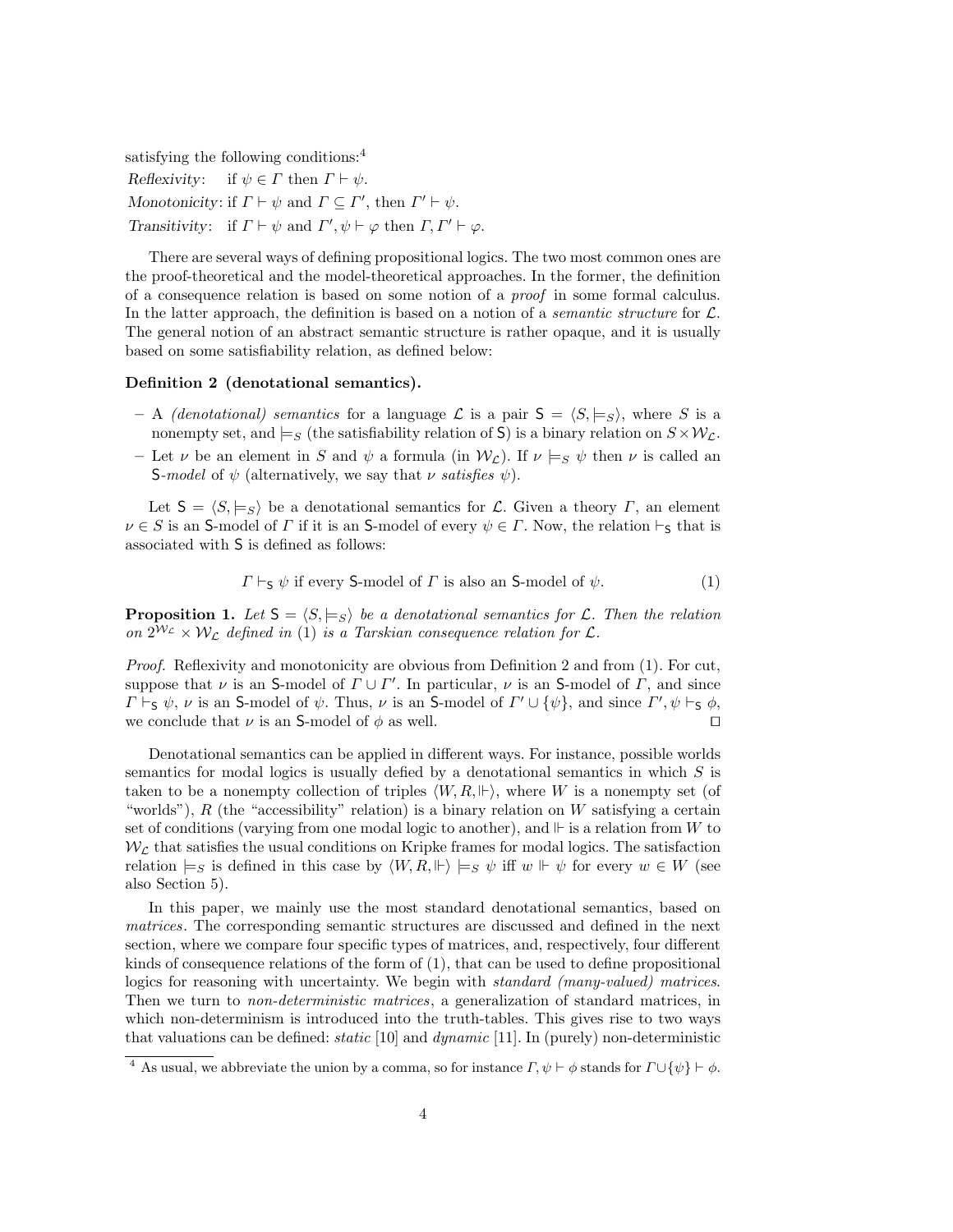structures this leads to two different sets of valuations. We then observe that the static semantics can be characterized by families of deterministic matrices [55], which is the third type of semantic structures considered below. Finally, the fourth type of semantic structures we consider here consists of *families of Nmatrices*.<sup>5</sup>

#### 2.2 Matrices, Nmatrices and Their Families

We start with the simplest semantic structures used for defining logics (see, for instance, [28, 52, 55]).

**Definition 3 (deterministic matrices).** A (deterministic) matrix for  $\mathcal{L}$  is a triple  $\mathcal{M} = \langle \mathcal{V}, \mathcal{D}, \mathcal{O} \rangle$ , where V is a non-empty set of truth values, D is a non-empty proper subset of V, consisting of the *designated* elements of V, and for every *n*-ary connective  $\diamond$ of  $\mathcal{L}, \mathcal{O}$  includes an *n*-ary function  $\widetilde{\diamond}_{\mathcal{M}} : \mathcal{V}^n \to \mathcal{V}$ .

A matrix  $M = \langle V, D, O \rangle$  consists, then, of a set V of the truth values, a subset D of the values representing 'true assertions', and a set  $\mathcal O$  with an interpretation (a 'truth table') for each connective in the language L. We say that  $\mathcal M$  is finite if so is  $\mathcal V$ . In case that  $V = \{t, f\}$  and  $\mathcal{D} = \{t\}$  we say that the matrix is two-valued (or a 2matrix).

**Definition 4 (models and satisfiability).** Let  $M$  be a matrix for  $\mathcal{L}$ .

- An M-valuation for L is a function  $\nu : W_{\mathcal{L}} \to V$  such that for every n-ary connective  $\diamond$ of  $\mathcal L$  and every  $\psi_1, \dots, \psi_n \in \mathcal W_{\mathcal L}, \nu(\diamond(\psi_1, \dots, \psi_n)) = \tilde{\diamond}(\nu(\psi_1), \dots, \nu(\psi_n)).$  We denote by  $\Lambda^s_{\mathcal M}$  the set of all the *M*-valuations of  $\mathcal L$ <sup>6</sup>
- A valuation  $\nu \in A_{\mathcal{M}}^s$  *M*-satisfies a formula  $\psi$  (alternatively,  $\nu$  is an *M*-model of  $\psi$ ), if  $\nu(\psi) \in \mathcal{D}$ . We denote this by  $\nu \models_{\mathcal{M}} \psi$ . The set of the *M*-models of  $\psi$  is therefore  $mod^s_{\mathcal{M}}(\psi) = \{ \nu \in \Lambda^s_{\mathcal{M}} \mid \nu(\psi) \in \mathcal{D} \}.$  Accordingly, the M-models of a theory  $\Gamma$  are the elements of the set  $mod_{\mathcal{M}}^s(\Gamma) = \bigcap_{\psi \in \Gamma} mod_{\mathcal{M}}^s(\psi)$ .
- $-$  A theory  $\Gamma$  is  $\mathcal M$ -satisfiable if  $mod_{\mathcal M}^{\mathbf{s}}(\Gamma) \neq \emptyset$ ;  $\Gamma$  is an  $\mathcal M$ -tautology if  $mod_{\mathcal M}^{\mathbf{s}}(\Gamma) = \Lambda_{\mathcal M}^{\mathbf{s}}$ .

**Definition 5** (logics induced by standard matrices). The relation  $\vdash^s_{\mathcal{M}}$  that is induced by a matrix M is defined for every theory  $\Gamma$  and formula  $\psi \in \mathcal{W}_\mathcal{L}$  by  $\Gamma \vdash^{\mathbf{s}}_{\mathcal{M}} \psi$  if  $mod^{\mathbf{s}}_{\mathcal{M}}(\Gamma) \subseteq mod^{\mathbf{s}}_{\mathcal{M}}(\psi).$ 

Note that the pair  $\langle A_{\mathcal{M}}^s, \models_{\mathcal{M}} \rangle$  is a denotational semantics in the sense of Definition 2, and so, by Proposition 1,  $\vdash^{\mathbf{s}}_{\mathcal{M}}$  is a consequence relation in the sense of Definition 1.

Example 2. The most common matrix-based logic is, of-course, classical logic, which is induced, e.g., by the two-valued matrix  $\mathcal{M}_{cl} = \langle \{t, f\}, \{t\}, \{\tilde{\vee}, \tilde{\neg}\}\rangle$ , interpreting the conjunction  $\vee$  and the negation  $\neg$  in the standard way.

Deterministic matrices do not always faithfully represent incompleteness, or situations in which the truth value of a formula cannot be strictly determined. This brings us to the second type of structures, defined by *non-deterministic matrices* (Nmatrices for short). These are a natural generalization of the standard many-valued matrices, in which the

<sup>5</sup> Clearly, there are other ways of introducing non-determinism into the semantics, such as probabilistic or stochastic logics, but these methods are outside the scope of this paper.

<sup>&</sup>lt;sup>6</sup> The letter 's' stands here for 'static' semantics. This notation will be useful in the context of non-deterministic matrices, to distinguish between static and dynamic semantics. We use it already for deterministic matrices to keep the notations uniform.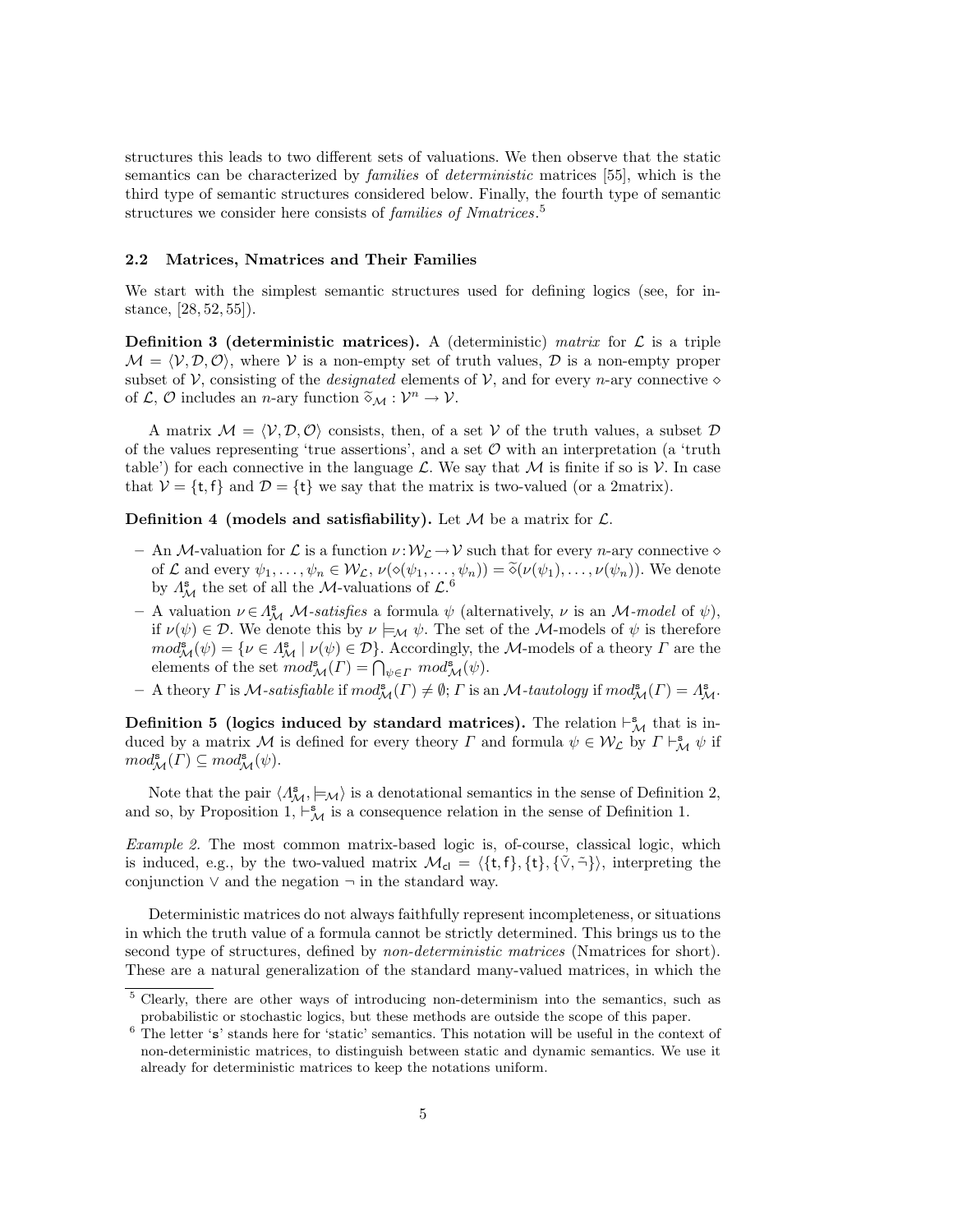truth-value assigned to a complex formula is chosen non-deterministically out of a set of options. This idea allows to express uncertainty by the semantic structures themselves (in opposed to some other multi-valued logics, such as annotated logic [33, 34], where uncertainty is reflected by the syntax of the underlying language).

Definition 6 (non-deterministic matrices). [11] A non-deterministic matrix for  $\mathcal L$ (henceforth, an *Nmatrix*) is a triple  $\mathcal{N} = \langle \mathcal{V}, \mathcal{D}, \mathcal{O} \rangle$ , where  $\mathcal{V}$  is a non-empty set of truth values,  $D$  is a non-empty proper subset of  $V$ , and for every *n*-ary connective  $\diamond$  of  $\mathcal{L}, \mathcal{O}$ includes an *n*-ary function  $\widetilde{\diamond}_{\mathcal{N}} : \mathcal{V}^n \to 2^{\mathcal{V}} \setminus \{\emptyset\}.$ 

Again, we say that an Nmatrix N is finite if so is V. When  $V = \{t, f\}$  and  $\mathcal{D} = \{t\}$ ,  $\mathcal N$  is called two-valued Nmatrix (alternatively, 2Nmatrix).

Example 3. Consider an AND-gate that operates correctly when its input lines have the same value and is unpredictable otherwise. The behaviour of such faulty gate may be described by the following non-deterministic truth-table:

$$
\begin{array}{c|c}\n\tilde{\diamond} & t & f \\
\hline\n t & \{t\} & \{t,f\} \\
\hline\nf & \{t,f\} & \{f\}\n\end{array}
$$

Example 4. Suppose that we have a gate that operates correctly (and so deterministically), however it is not known whether this is an OR-gate or a XOR-gate. This can be represented as follows:

Non-determinism can be incorporated into the truth-tables of the logical connectives by either a *dynamic* [11] or a *static* [10] approach, as defined below.

**Definition 7 (dynamic and static valuations).** Let  $\mathcal N$  be an Nmatrix for  $\mathcal L$ .

– A dynamic N-valuation is a function  $\nu : \mathcal{W}_\mathcal{L} \to \mathcal{V}$  that satisfies the following condition for every *n*-ary connective  $\diamond$  of  $\mathcal L$  and every  $\psi_1, \ldots, \psi_n \in \mathcal W_{\mathcal L}$ :

$$
\nu(\diamond(\psi_1,\ldots,\psi_n))\in\widetilde{\diamond}_{\mathcal{N}}(\nu(\psi_1),\ldots,\nu(\psi_n)).\tag{2}
$$

– A static N-valuation is a function  $\nu : \mathcal{W}_{\mathcal{L}} \to \mathcal{V}$  that satisfies condition (2) and the following compositionality principle: for every *n*-ary connective  $\diamond$  of  $\mathcal L$  and every  $\psi_1, \ldots, \psi_n, \phi_1, \ldots, \phi_n \in \mathcal{W}_\mathcal{L},$ 

if 
$$
\nu(\psi_i) = \nu(\phi_i)
$$
 for all  $1 \leq i \leq n$ , then  $\nu(\diamond(\psi_1, \dots, \psi_n)) = \nu(\diamond(\phi_1, \dots, \phi_n))$ . (3)

We denote by  $\Lambda^{\mathbf{d}}_{\mathcal{N}}$  the space of the dynamic  $\mathcal{N}$ -valuations and by  $\Lambda^{\mathbf{s}}_{\mathcal{N}}$  space of the static  $\mathcal{N}\text{-valuations. Clearly, } \Lambda^{\mathbf{s}}_{\mathcal{N}} \subseteq \Lambda^{\mathbf{d}}_{\mathcal{N}}.$ 

In both of the semantics considered here, the truth-value  $\nu(\diamond(\psi_1,\ldots,\psi_n))$  assigned to the formula  $\diamond(\psi_1,\ldots,\psi_n)$  is selected non-deterministically from a set of possible truthvalues  $\tilde{\diamond}(\nu(\psi_1), \ldots, \nu(\psi_n))$ . In the dynamic approach this selection is made separately, independently for each tuple  $\langle \psi_1, \ldots, \psi_n \rangle$ , and  $\nu(\psi_1), \ldots, \nu(\psi_n)$  do not uniquely determine  $\nu(\diamond(\psi_1,\ldots,\psi_n))$ . In contrast, in the static semantics this choice is made globally, and so the interpretation of  $\circ$  is a function. This function is a 'determinisation' of the non-deterministic interpretation  $\tilde{\diamond}$ , to be applied in computing the value of any formula under the given valuation. This limits non-determinism, but still leaves the freedom of choosing the above function among all those functions that are compatible with the non-deterministic interpretation  $\tilde{\diamond}$  of  $\diamond$ .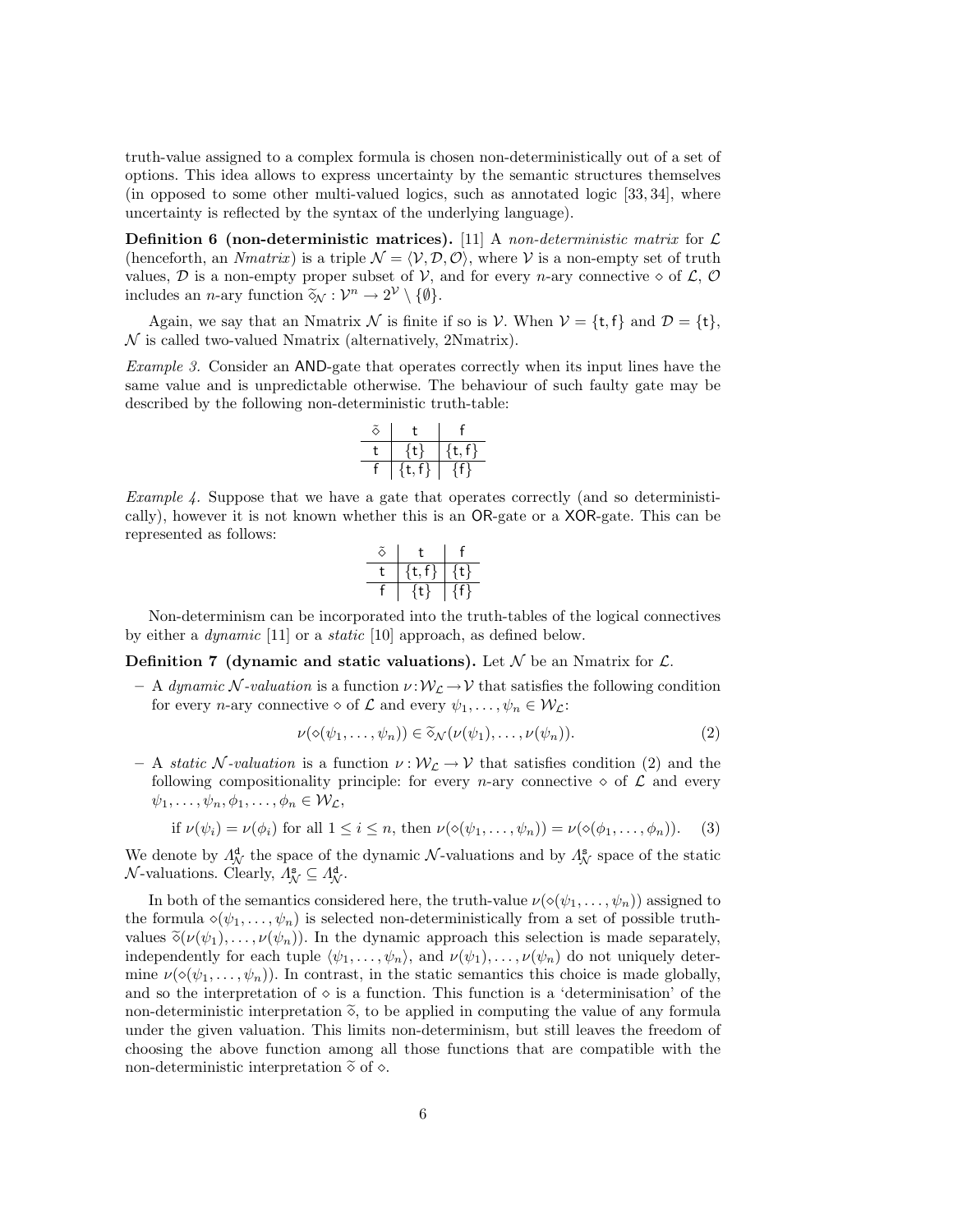*Note 1.* Ordinary (deterministic) matrices correspond to the case where each  $\tilde{\diamond}$  is a function taking singleton values only (thus it can be treated as a function  $\tilde{\diamond}: \mathcal{V}^n \to \mathcal{V}$ ). In this case the sets of static and dynamic valuations coincide, as we have full determinism this case the sets of static and dynamic valuations coincide, as we have full determinism.

Example 5. Consider the circuit of Figure 2. If both of the components that are marked



Fig. 2. A circuit of Example 5.

by  $\diamond$  implement the same Boolean function, which is unknown to the reasoner, the static approach would be more appropriate. In this case, for instance, whenever the values of the input lines of these components are the same (i.e.,  $in_1 = in_3$  and  $in_2 = in_4$ ), their output lines will have the same value, and so the output line (out) of the circuit will be turned off.

If, in addition, each one of these components has its own unpredictable behaviour (e.g., due to external noises on chip or internal defects), the dynamic semantics would be more appropriate. In this case, for instance, the value of the output lines of the two  $\infty$ -components need not be the same for the same input values, and so the value of the XOR-gate cannot be predicted either.

#### **Definition 8 (logics induced by Nmatrices).** Let  $\mathcal N$  be an Nmatrix for  $\mathcal L$ .

- The dynamic models of a formula  $\psi$  and a theory  $\Gamma$  are defined, respectively, by:  $mod_{\mathcal{N}}^{\mathbf{d}}(\psi) = \{ \nu \in \Lambda_{\mathcal{N}}^{\mathbf{d}} \mid \nu(\psi) \in \mathcal{D} \}$  and  $mod_{\mathcal{N}}^{\mathbf{d}}(\Gamma) = \bigcap_{\psi \in \Gamma} mod_{\mathcal{N}}^{\mathbf{d}}(\psi)$ .
- The *static models* of  $\psi$  and  $\Gamma$  are defined, respectively, by:  $mod^{\mathbf{s}}_{\mathcal{N}}(\psi) = \{ \nu \in \Lambda^{\mathbf{s}}_{\mathcal{N}} \mid \nu(\psi) \in \mathcal{D} \}$  and  $mod^{\mathbf{s}}_{\mathcal{N}}(\Gamma) = \bigcap_{\psi \in \Gamma} mod^{\mathbf{s}}_{\mathcal{N}}(\psi)$ .
- The consequence relation  $\vdash^{\mathbf{d}}_{\mathcal{N}}$  that is induced by the dynamic semantics of  $\mathcal{N}$  is defined by:  $\Gamma \vdash_{\mathcal{N}}^{\mathbf{d}} \psi$  if  $mod_{\mathcal{N}}^{\mathbf{d}}(\Gamma) \subseteq mod_{\mathcal{N}}^{\mathbf{d}}(\psi)$ .
- The consequence relation  $\vdash_N^s$  that is induced by the static semantics of N is defined by:  $\Gamma \vdash_{\mathcal{N}}^{\mathbf{s}} \psi$  if  $mod_{\mathcal{N}}^{\mathbf{s}}(\Gamma) \subseteq mod_{\mathcal{N}}^{\mathbf{s}}(\psi)$ .

Again, as  $\vdash_{\mathcal{N}}^{\mathbf{d}}$  and  $\vdash_{\mathcal{N}}^{\mathbf{s}}$  are in the form of (1), both of them are consequence relations for L.

*Note 2.* It is important to observe that by Note 1, if  $N$  is a deterministic Nmatrix and M is its corresponding (standard) matrix, it holds that  $\vdash^{\mathbf{d}}_{\mathcal{N}} = \vdash^{\mathbf{s}}_{\mathcal{M}} = \vdash^{\mathbf{s}}_{\mathcal{M}}$ .

Example 6. Consider again the circuit of Figure 2. The following theory represents this circuit and the assumption that both of the  $\infty$ -gates have the same input:

$$
\Gamma = \left\{ \begin{aligned} \text{out} &\leftrightarrow (\text{in}_1 \diamond \text{in}_2) \oplus (\text{in}_3 \diamond \text{in}_4), \\ \text{in}_1 &\leftrightarrow \text{in}_3, \\ \text{in}_2 &\leftrightarrow \text{in}_4 \end{aligned} \right\}.
$$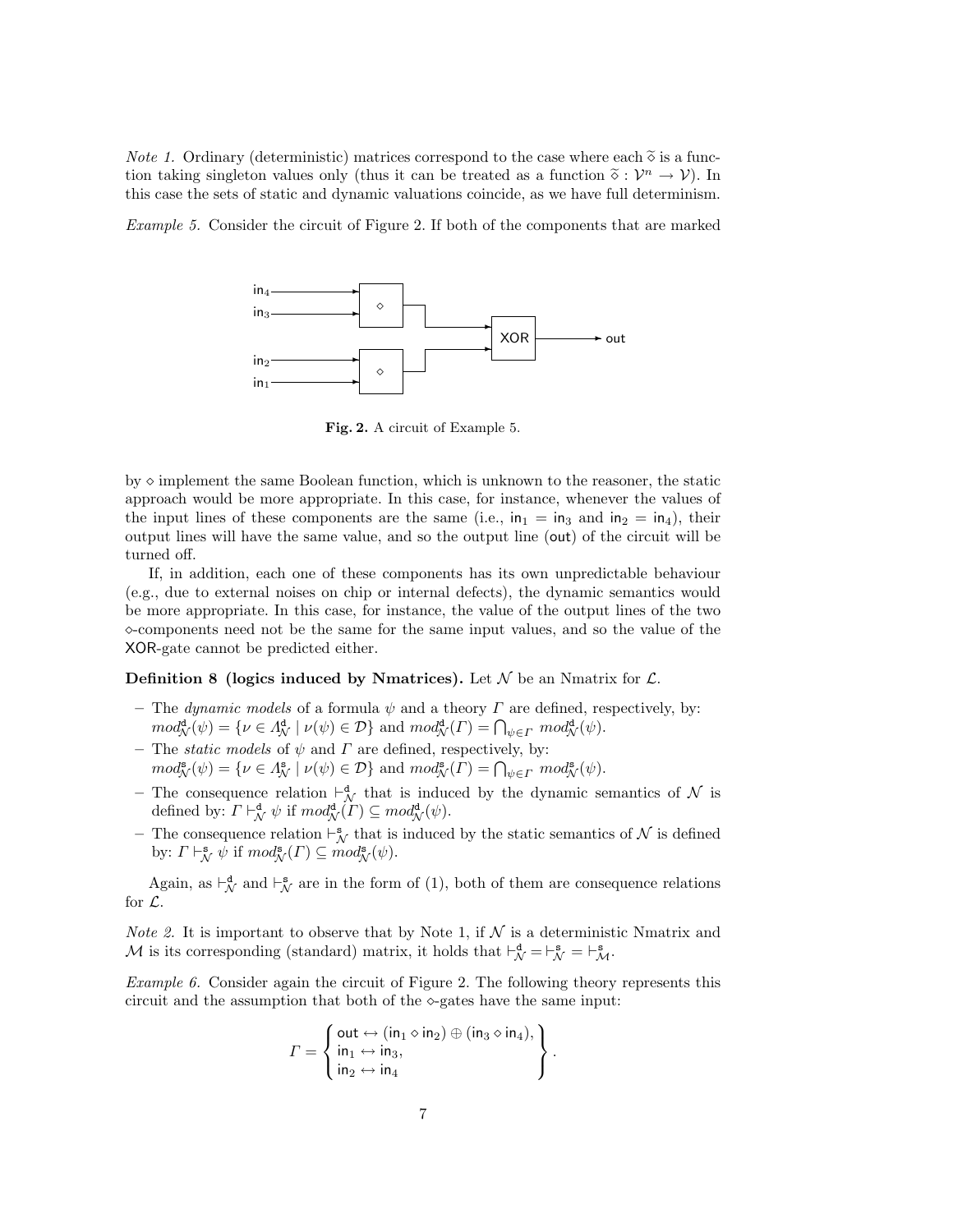Suppose now that N is a two-valued non-deterministic matrix in which  $\leftrightarrow$  and  $\oplus$  have the standard interpretations of the double-implication and the exclusive or (respectively), and where  $\diamond$  has the truth-table of Example 4. Denote by **t** and **f** the propositional constants that are always assigned the truth-values t and f, respectively. Then  $\Gamma \vdash_N^s$  out  $\leftrightarrow f$ , while  $\Gamma \not\vdash_{\mathcal{N}}^{\mathbf{d}}$  out  $\leftrightarrow$  f (For a counter-model of  $\Gamma$ , consider a valuation  $\nu \in \Lambda^{\mathbf{d}}_{\mathcal{N}}$  such that  $\nu(\text{out}) = \nu(\text{in}_i) = t$  for  $1 \le i \le 4$ , and  $\nu(\text{in}_1 \circ \text{in}_2) = t$  but  $\nu(\text{in}_3 \circ \text{in}_4) = f$ ; see also Example 5).

A natural question to ask at this stage is whether logics induced by non-deterministic matrices are representable by (finite) deterministic matrices. The answer is negative for dynamic semantics (see Proposition 2 below) and is positive for static semantics (by Proposition 3). To show this, we use yet another type of semantic structures, which is a simplification of the notion of a *family of matrices* (see [55]).

#### Definition 9 (family of matrices,  $F$ -valuations, and their logics).

- A family of matrices for L is a finite set of deterministic matrices  $\mathcal{F} = \{M_1, \ldots, M_k\},\$ where for all  $1 \leq i \leq k$ ,  $\mathcal{M}_i = \langle \mathcal{V}, \mathcal{D}, \mathcal{O}_i \rangle$  is a matrix for  $\mathcal{L}$ .<sup>7</sup>
- Let  $\mathcal{F} = \{M_1, \ldots, M_k\}$  be a family of matrices. An  $\mathcal{F}$ -valuation is any  $M_i$ -valuation for  $i \in \{1, ..., k\}$ . We denote  $\Lambda_{\mathcal{F}}^{\mathbf{s}} = \bigcup_{1 \leq i \leq k} \Lambda_{\mathcal{M}_i}^{\mathbf{s}}$ .
- We denote by  $\Gamma \vdash_{\mathcal{F}}^{\mathbf{s}} \psi$  that  $\Gamma \vdash_{\mathcal{M}}^{\mathbf{s}} \psi$  for every  $\mathcal{M} \in \mathcal{F}$ .

Example 7. Let F be a family of matrices with the standard interpretations for  $\wedge$ ,  $\vee$ , and  $\leftrightarrow$ , and the following interpretation for  $\diamond$ :

$$
\begin{array}{c|ccccc}\n\tilde{\diamond}_1 & t & f & \tilde{\diamond}_2 & t & f & \tilde{\diamond}_3 & t & f & \tilde{\diamond}_4 & t & f \\
\hline\hline t & t & t & t & t & t & t & t & t \\
\hline f & t & f & f & f & f & f & f & f & f\n\end{array}\n\qquad\n\begin{array}{c|ccccc}\n\tilde{\diamond}_3 & t & f & f & \tilde{\diamond}_4 & t & f \\
\hline t & t & t & t & t & f & f \\
\hline f & f & f & f & f & f & f\n\end{array}
$$

Suppose that we want to use  $\mathcal F$  for describing the circuit of Figure 1. The relations between the input and the output lines of that circuit may be represented by the following theory:

$$
\Gamma = \{ \text{out}_1 \leftrightarrow (\text{in}_1 \wedge \text{in}_2) \vee \text{in}_1 , \text{ out}_2 \leftrightarrow (\text{in}_1 \wedge \text{in}_2) \diamond \text{in}_3 \}.
$$

In this case we have, for instance, that  $\Gamma \vdash_{\mathcal{F}}^s \text{out}_1 \leftrightarrow \text{in}_1$ . This demonstrates the first item discussed in Example 1. To see, e.g., that  $\Gamma \not\vdash_{\mathcal{F}}^s \text{out}_2 \leftrightarrow \text{in}_2$ , consider any valuation that assigns f to in<sub>2</sub>, t to in<sub>3</sub>, t to out<sub>2</sub>, and interprets  $\diamond$  according to  $\tilde{\diamond}_1$ . Such a valuation is an F-model of  $\Gamma$  and falsifies out<sub>2</sub>  $\leftrightarrow$  in<sub>2</sub>.

**Lemma 1.** Let  $\mathcal{F} = {\mathcal{M}_1, \ldots, \mathcal{M}_k}$  be a family of matrices,  $\psi$  a formula, and  $\Gamma$  a theory. Denote:  $mod_{\mathcal{F}}^{\mathbf{s}}(\psi) = \{ \nu \in \Lambda_{\mathcal{F}}^{\mathbf{s}} \mid \nu(\psi) \in \mathcal{D} \}$  and  $mod_{\mathcal{F}}^{\mathbf{s}}(\Gamma) = \bigcap_{\psi \in \Gamma} mod_{\mathcal{F}}^{\mathbf{s}}(\psi)$ . Then  $\Gamma \vdash_{\mathcal{F}}^{\mathbf{s}} \psi$ iff  $mod_{\mathcal{F}}^{\mathbf{s}}(\Gamma) \subseteq mod_{\mathcal{F}}^{\mathbf{s}}(\psi)$ .

*Proof.* Suppose that  $\Gamma \vdash_{\mathcal{F}}^s \psi$  and let  $\nu \in mod_{\mathcal{F}}^s(\Gamma)$ . In particular, there is some  $\mathcal{M}_0 \in \mathcal{F}$ such that  $\nu \in \Lambda_{\mathcal{M}_0}^s$ . Now, as  $\Gamma \vdash^s_{\mathcal{F}} \psi$  we have that  $\Gamma \vdash^s_{\mathcal{M}_0} \psi$ , which implies, by the definition of  $\vdash^{\mathbf{s}}_{\mathcal{M}_0}$ , that  $\nu \in \text{mod}^{\mathbf{s}}_{\mathcal{M}_0}(\psi)$ , i.e.,  $\nu(\psi) \in \mathcal{D}$ . Thus  $\nu \in \text{mod}^{\mathbf{s}}_{\mathcal{F}}(\psi)$ . For the converse, suppose that  $mod_{\mathcal{F}}^{\mathbf{s}}(\Gamma) \subseteq mod_{\mathcal{F}}^{\mathbf{s}}(\psi)$ . If  $\Gamma \nvDash_{\mathcal{F}}^{\mathbf{s}} \psi$ , then  $\Gamma \nvDash_{\mathcal{M}_0}^{\mathbf{s}} \psi$  for some  $\mathcal{M}_0 \in \mathcal{F}$ , and so there is a  $\nu \in \Lambda_{\mathcal{M}_0}^s$ , such that  $\nu \in \text{mod}_{\mathcal{M}_0}^s(\Gamma)$  but  $\nu \notin \text{mod}_{\mathcal{M}_0}^s(\psi)$ . This implies that  $\nu(\gamma) \in \mathcal{D}$  for every  $\gamma \in \Gamma$  but  $\nu(\psi) \notin \mathcal{D}$ . It follows that  $\nu \in \mathit{mod}^{\mathbf{s}}_{\mathcal{F}}(\Gamma) \setminus \mathit{mod}^{\mathbf{s}}_{\mathcal{F}}(\psi)$ , in a contradiction to the assumption that  $mod^s_{\mathcal{F}}(\Gamma) \subseteq mod^s_{\mathcal{F}}(\psi)$ .

<sup>7</sup> In [55] a family of matrices may not be finite, and its matrices may not have the same sets of truth-values and designated truth-values.

<sup>8</sup> As deterministic valuations are static, i.e. satisfy Condition (3), the 's' in this notation is compatible with the related notations for the other semantic structures.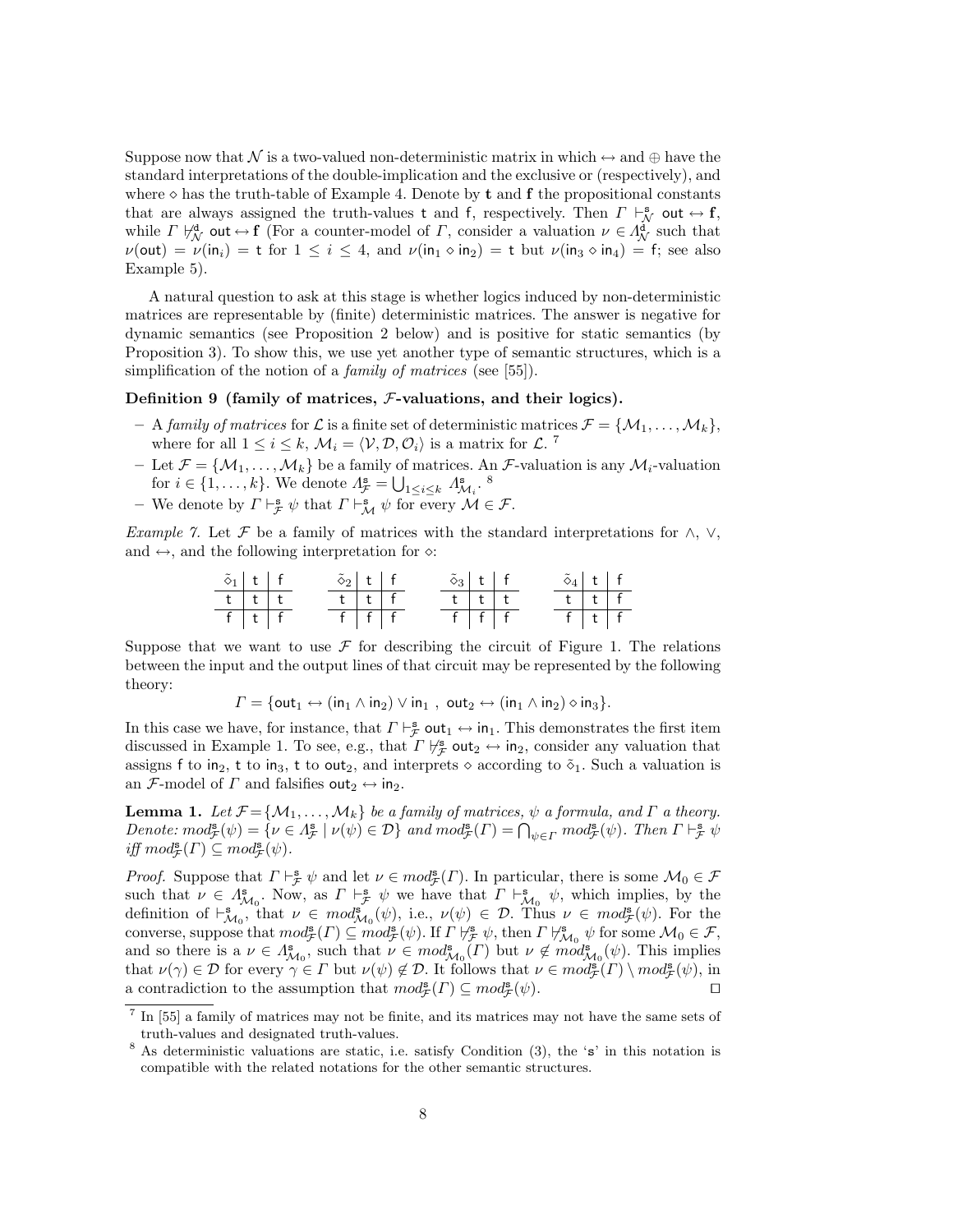As an immediate consequence of the last lemma, we have:

**Corollary 1.** For a family  $\mathcal F$  of matrices,  $\vdash^s_{\mathcal F}$  is a consequence relation for  $\mathcal L$ .

As the next proposition shows, in the dynamic case Nmatrices can be used for characterizing logics that cannot be characterized by families of ordinary matrices.

**Proposition 2.** Let  $N$  be a two-valued Nmatrix with at least one proper non-deterministic operation.<sup>9</sup> Then there is no family of matrices  $\mathcal F$  such that  $\vdash_N^d = \vdash_{\mathcal F}^s$ .

Proof. The proof is a straightforward adaptation of that in [11, Theorem 3.4], where it is shown that for an Nmatrix  $\mathcal N$  as in the proposition there is no finite deterministic matrix M such that  $\vdash^{\mathbf{d}}_{\mathcal{N}} = \vdash^{\mathbf{s}}_{\mathcal{M}}$ . For completeness, we include here the details for the generalized case.

Let  $\mathcal N$  be a two-valued proper Nmatrix for  $\mathcal L$ . Then there is an *n*-ary connective  $\diamond$ and some tuple  $\langle v_1, \ldots, v_n \rangle \in \{\mathsf{t}, \mathsf{f}\}\$  such that  $\tilde{\diamond}_{\mathcal{N}}(v_1, \ldots, v_n) = \{\mathsf{t}, \mathsf{f}\}\$ .

- Suppose first that there is such a tuple with  $v_i = t$  for some  $1 \leq i \leq n$ . We may assume without a loss of generality that  $i = n$ . Define, for some  $p_1, \ldots, p_n \in$  Atoms,  $\psi_0 = p_n$  and  $\psi_{i+1} = \phi(p_1, \ldots, p_{n-1}, \psi_i)$  for  $i \geq 0$ . Let now  $\mathcal{F} = \{ \mathcal{M}_i = \langle \mathcal{V}, \mathcal{D}, \mathcal{O}_i \rangle \mid$  $i = 1, \ldots k$  be a family of matrices for  $\mathcal L$  in which  $|\mathcal V| = m$ . For every matrix  $\mathcal{M}_i \in \mathcal{F}$  and every  $\nu_i \in \Lambda_{\mathcal{M}_i}$  there is some  $j < m$  such that  $\nu(\psi_m) = \nu(\psi_j)$ . (Indeed, if there are  $0 \leq j_1 < j_2 < m$  so that  $\nu(\psi_{j_1}) = \nu(\psi_{j_2})$  then as  $\mathcal{M}_i$  is a matrix,  $\nu(\psi_m) = \nu(\psi_{m-j_2+j_1})$ . Otherwise, if  $\nu$  assigns different values to all the m formulas  $\psi_0, \ldots, \psi_{m-1}$ , then  $\nu(\psi_m)$  must be one of these values, since there are only m values in V). It follows that for every matrix  $M_i \in \mathcal{F}$  it holds that  $\psi_0, \ldots, \psi_{m-1} \vdash_{\mathcal{M}_i}^{\mathbf{s}} \psi_m$ , and so  $\psi_0, \ldots, \psi_{m-1} \vdash_{\mathcal{F}}^s \psi_m$  as well. On the other hand,  $\psi_0, \ldots, \psi_{m-1} \not\vdash_{\mathcal{N}}^d \psi_m$ , since the valuation  $\mu$ , in which  $\mu(p_i) = v_i$  for all  $1 \leq i \leq n$ ,  $\mu(\psi_i) = t$  for all  $0 \leq i \leq m$ , and  $\mu(\psi_m) = f$ , is an element in  $\Lambda_{\mathcal{N}}$  (because  $\tilde{\diamond}_{\mathcal{N}}(v_1, \ldots, v_n) = \{t, f\}$  and  $v_n = t$ ).
- Assume now that  $\langle f, \ldots, f \rangle$  is the only tuple for which  $\tilde{\diamond}_N (v_1, \ldots, v_n) = \{t, f\}$ . We may assume that  $n = 1$  (otherwise, define  $\mathcal{O}'(\varphi) = \mathcal{O}(\varphi, \dots, \varphi)$  and use  $\mathcal{O}'$ ). So  $\mathcal{S}_{\mathcal{N}}(f) =$  $\{t, f\}$  and either  $\delta_{\mathcal{N}}(t) = \{f\}$  or  $\delta_{\mathcal{N}}(t) = \{t\}$ . Next, we consider these two possibilities. To shorten the proof, we assume that  $\diamond$  is the only connective of  $\mathcal{L}$ .
	- 1. If  $\tilde{\diamond}_{\mathcal{N}}(t) = \{f\}$ , then  $\{p, \diamond p\}$  has no N-model, and so  $p, \diamond p \vdash_{\mathcal{N}}^d q$ . Thus, if  $\mathcal{F} =$  $\{\mathcal{M}_i = \langle \mathcal{V}, \mathcal{D}, \mathcal{O}_i \rangle \mid i = 1, \dots k\}$  is a family of matrices such that  $\vdash_{\mathcal{N}}^{\mathbf{d}} \subseteq \vdash_{\mathcal{F}}^{\mathbf{s}}$ , then  $p, \Diamond p \vdash_{\mathcal{F}}^{\mathbf{s}} q$  as well, i.e.,  $p, \Diamond p \vdash_{\mathcal{M}_i}^{\mathbf{s}} q$  for every  $\mathcal{M}_i \in \mathcal{F}$ , and so  $\tilde{\diamond}_{\mathcal{M}_i}(v) \notin \mathcal{D}$  if  $v \in \mathcal{D}$ . Thus, if  $\tilde{\delta}_{\mathcal{M}_i}(v)$  denotes j applications of  $\tilde{\delta}_{\mathcal{M}_i}(v)$ , for every  $v \in \mathcal{V}$  it holds that  $\tilde{\varphi}^j_{\mathcal{M}_i}(v) \notin \mathcal{D}$  for an arbitrary large j. It follows that for  $\overline{\mathcal{D}} = \mathcal{V} - \mathcal{D} = \{f_1, \ldots, f_l\}$ there exist positive numbers  $n_1, \ldots, n_l$  such that  $n_i - n_{i+1} \geq 2$  and  $\tilde{\delta}_{\mathcal{M}}^{n_j}$  $\mathcal{M}_i^{n_j}(\mathsf{f}_i) \notin \mathcal{D}$ for all  $1 \leq j \leq l$  (where we let  $n_{l+1} = 0$ ). Hence,  $\diamond^{n_1}(p), \ldots, \diamond^{n_l}(p) \vdash_{\mathcal{M}_i}^s p$  for every  $\mathcal{M}_i \in \mathcal{F}$ , i.e.,  $\Diamond^{n_1}(p), \ldots, \Diamond^{n_l}(p) \vdash_{\mathcal{F}}^{\mathbf{s}} p$ . On the other hand,  $\Diamond^{n_1}(p), \ldots, \Diamond^{n_l}(p) \not\vdash_{\mathcal{N}}^{\mathbf{d}} p$ , since a valuation  $\mu$  defined by  $\mu(\psi) = \mathsf{t}$  iff  $\psi \in {\lbrace \diamond^{n_1}(p), \ldots, \diamond^{n_l}(p) \rbrace}$  is an N-model of  $\{\diamond^{n_1}(p), \ldots, \diamond^{n_l}(p)\}\$ , which is not a model of p.
	- 2. If  $\tilde{\diamond}_{\mathcal{N}}(t) = \{t\}$  then  $p \vdash_{\mathcal{N}}^{\mathbf{d}} \diamond p$ . Thus, if  $\mathcal{F} = \{M_i = \langle \mathcal{V}, \mathcal{D}, \mathcal{O}_i \rangle \mid i = 1, \dots k\}$  is a family of matrices such that  $\vdash^{\mathbf{d}}_{\mathcal{N}} \subseteq \vdash^{\mathbf{s}}_{\mathcal{F}}$ , then  $p \vdash^{\mathbf{s}}_{\mathcal{F}} \diamond p$ , as well, i.e.,  $p \vdash^{\mathbf{s}}_{\mathcal{M}_i} \diamond p$  for every  $\mathcal{M}_i \in \mathcal{F}$ , and so  $\delta_{\mathcal{M}_i}(v) \in \mathcal{D}$  if  $v \in \mathcal{D}$ . It follows that for every  $v \in \mathcal{D}$  and  $\mathcal{M}_i \in \mathcal{F}$ , either  $\tilde{\delta}_{\mathcal{M}_i}^n(v) \notin \mathcal{D}$  for all  $n \geq 0$  or there is  $n_v \geq 1$  so that  $\tilde{\delta}_{\mathcal{M}_i}^n(v) \in \mathcal{D}$ for all  $n \geq n_v$ . Let j be the maximum of the  $n_v$ 's of the v's of the second

<sup>9</sup> That is, there is an operation whose interpretation does not consist only of singletons. We call such an  $\mathcal N$  proper Nmatrix.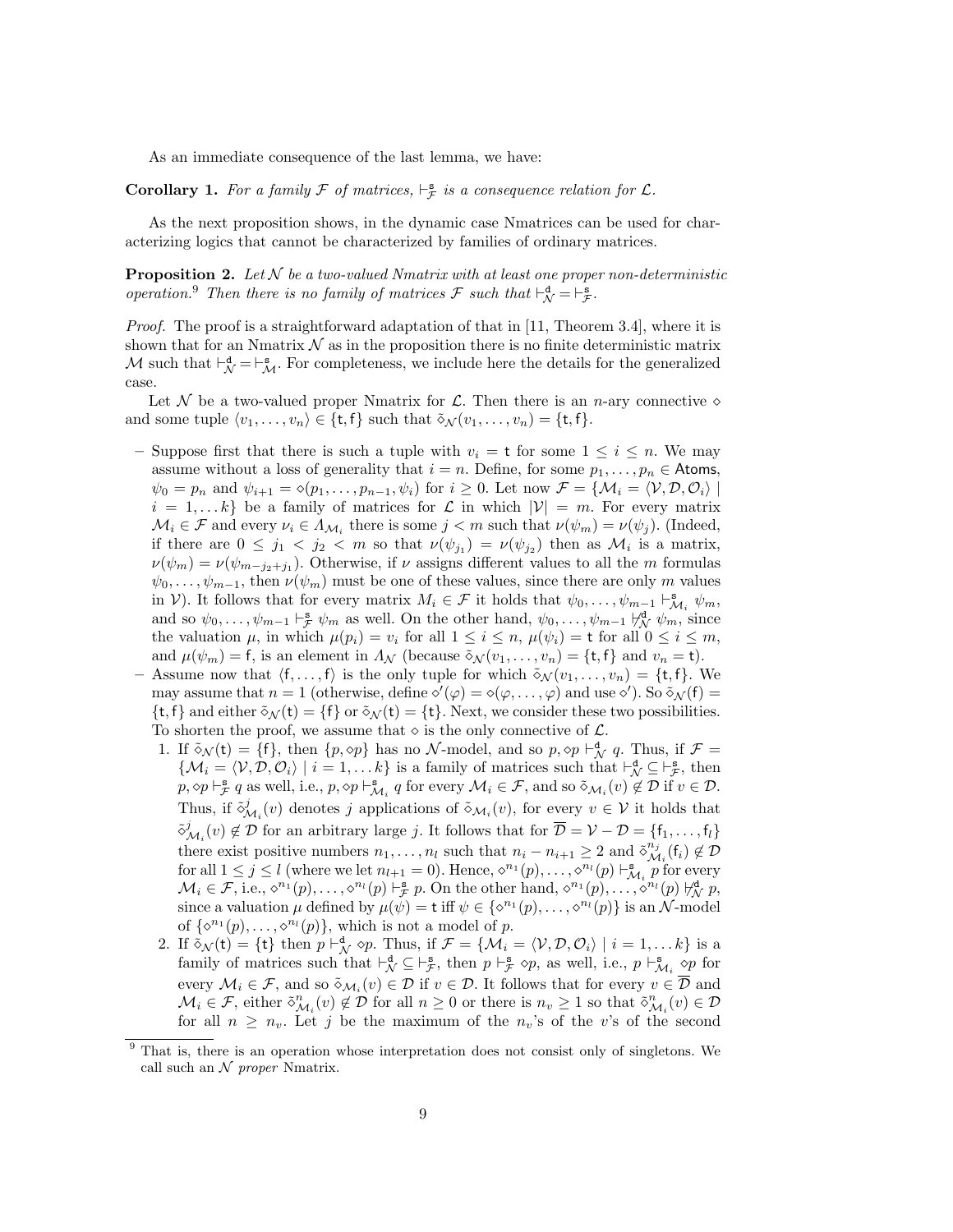kind (and 0 is no such v exists). Then  $\varphi^{j+1}(p) \vdash^{\mathbf{s}}_{\mathcal{M}_i} \varphi^j(p)$  for every  $M_i \in \mathcal{F}$ , i.e.,  $\phi^{j+1}(p) \vdash_{\mathcal{F}}^{\mathbf{s}} \phi^j(p)$ . On the other hand,  $\phi^{j+1}(p) \not\vdash_{\mathcal{N}}^{\mathbf{d}} \phi^j(p)$ , since by defining  $\mu(p) = \nu(\delta(p)) = \ldots \nu(\delta^j(p)) = f$  and  $\nu(\delta^{j+1}(p)) = f$ , we get an N-valuation that is a model of  $\phi^{j+1}(p)$  but not of  $\phi^j$  $(p).$ 

The situation is different for the static semantics. As we show below, reasoning with  $\vdash_N^s$  can be simulated by a family of ordinary matrices. For this, we need the next notions.

**Definition 10 (simple refinements).** [8] Let  $\mathcal{N}_1 = \langle \mathcal{V}_1, \mathcal{D}_1, \mathcal{O}_1 \rangle$  and  $\mathcal{N}_2 = \langle \mathcal{V}_2, \mathcal{D}_2, \mathcal{O}_2 \rangle$ be Nmatrices for L.  $\mathcal{N}_1$  is called a *simple refinement* of  $\mathcal{N}_2$  if  $\mathcal{V}_1 = \mathcal{V}_2$ ,  $\mathcal{D}_1 = \mathcal{D}_2$ , and  $\tilde{\diamond}_{\mathcal{N}_1}(\overline{x}) \subseteq \tilde{\diamond}_{\mathcal{N}_2}(\overline{x})$  for every n-ary connective  $\diamond$  of  $\mathcal L$  and every tuple  $\overline{x} \in \mathcal V^n$ .

Intuitively, an Nmatrix refines another Nmatrix if the former is more restricted than the latter in the non-deterministic choices of its operators.

#### Definition 11 (cartesian family).

- Given an Nmatrix  $\mathcal{N}$ , we denote by  $\Theta \mathcal{N}$  the family of deterministic matrices that are simple refinements of  $\mathcal N$ .
- A family of matrices  $\mathcal F$  for  $\mathcal L$  is called *cartesian*, if there is some Nmatrix N for  $\mathcal L$ , such that  $\mathcal{F} = \Theta \mathcal{N}$ .

*Example 8.* Consider again the Nmatrix  $\mathcal N$  of Example 3. Then  $\Theta\mathcal N$  is the (cartesian) family of matrices with the four interpretations of  $\diamond$ , given in Example 7.

The next proposition shows that Nmatrices are representable by (cartesian) families of deterministic matrices.

**Proposition 3.** For every Nmatrix N it holds that  $\vdash^{\mathbf{s}}_{\mathcal{N}} = \vdash^{\mathbf{s}}_{\Leftrightarrow \mathcal{N}}$ .

Proof. For the proof we need the following lemmas:

**Lemma 2.** [8] If  $\mathcal{N}_2$  is a simple refinement of  $\mathcal{N}_1$ , then  $\vdash^d_{\mathcal{N}_1} \subseteq \vdash^d_{\mathcal{N}_2}$  and  $\vdash^s_{\mathcal{N}_1} \subseteq \vdash^s_{\mathcal{N}_2}$ .

**Lemma 3.** Let  $\mathcal{N} = \langle \mathcal{V}, \mathcal{D}, \mathcal{O} \rangle$  be an Nmatrix for  $\mathcal{L}$  and let  $\nu \in \Lambda_{\mathcal{N}}^s$ . Then there is a deterministic matrix M for L, such that M is a simple refinement of N and  $\nu \in \Lambda_M^s$ .

*Proof.* Let  $\mathcal{N} = \langle \mathcal{V}, \mathcal{D}, \mathcal{O} \rangle$  be an Nmatrix and  $\nu \in \Lambda_N^{\mathbf{s}}$ . Consider a deterministic matrix  $\mathcal{M}_{\nu} = \langle \mathcal{V}, \mathcal{D}, \mathcal{O}_{\nu} \rangle$ , defined as follows: for every n-ary connective  $\diamond$  of  $\mathcal{L}$  let  $\delta_{\mathcal{M}} \in \mathcal{O}_{\nu}$  be the n-ary function defined as follows: for every tuple  $\overline{v} = \langle v_1, \ldots, v_n \rangle \in \mathcal{V}^n$ , if there are formulas  $\psi_1, \ldots, \psi_n \in \mathcal{W}_\mathcal{L}$  such that  $\nu(\psi_i) = v_i$   $(i = 1, \ldots, n)$ , let  $\tilde{\diamond}_{\mathcal{M}}(\overline{v}) = \nu(\diamond(\psi_1, \ldots, \psi_n)).$ Otherwise, choose some  $v \in \tilde{\diamond}_{\mathcal{N}}(v_1,\ldots,v_n)$  and let  $\tilde{\diamond}_{\mathcal{M}}(\overline{v})=v$ . As  $\tilde{\diamond}_{\mathcal{M}}\subseteq \tilde{\diamond}_{\mathcal{N}}$ , M is a simple refinement of N. Moreover, the fact that  $\nu$  is a static N-valuation means, by Condition (3) in Definition 7, that for every *n*-ary connective  $\diamond$  of  $\mathcal L$  and formulas  $\psi_1, \ldots, \psi_n, \varphi_1, \ldots, \varphi_n \in \mathcal{W}_\mathcal{L}$  such that  $\nu(\psi_i) = \nu(\varphi_i)$  for every  $1 \leq i \leq n$ , it holds that  $\nu(\diamond(\psi_1,\ldots,\psi_n)) = \nu(\diamond(\varphi_1,\ldots,\varphi_n)).$  This implies that  $\nu$  is also an *M*-valuation, i.e.,  $\nu \in \Lambda_M^{\mathbf{s}}$ .  $\mathbb{Z}^{\mathrm{s}}$  . The contract of the contract of the contract of the contract of  $\Box$ 

Now we can show Proposition 3: Suppose that  $\Gamma \vdash_{\mathcal{N}}^{\mathbf{s}} \psi$  and let  $\mathcal{M} \in \mathcal{H}$ . By Lemma 2, as M is a simple refinement of  $\mathcal{N}, T \vdash_{\mathcal{M}}^{\mathbf{s}} \psi$ . Thus,  $T \vdash_{\varphi \mathcal{N}}^{\mathbf{s}} \psi$ . For the converse, suppose for a contradiction that  $\Gamma \vdash_{\gamma \to \mathcal{N}}^s \psi$  but  $\Gamma \not\vdash_{\mathcal{N}}^s \psi$ . Then there is some  $\nu \in \Lambda^s_{\mathcal{N}}$  that  $\mathcal{N}$ -satisfies  $\Gamma$  but does not satisfy  $\psi$  in  $\mathcal N$ . By Lemma 3, there is some  $\mathcal M \in \mathcal W$  such that  $\nu \in \Lambda^s_{\mathcal M}$ . Thus,  $\Gamma \not\vdash_{\mathcal{M}}^s \psi$  and so  $\Gamma \not\vdash_{\leftrightarrow \mathcal{N}}^s \psi$ , in contradiction to our assumption.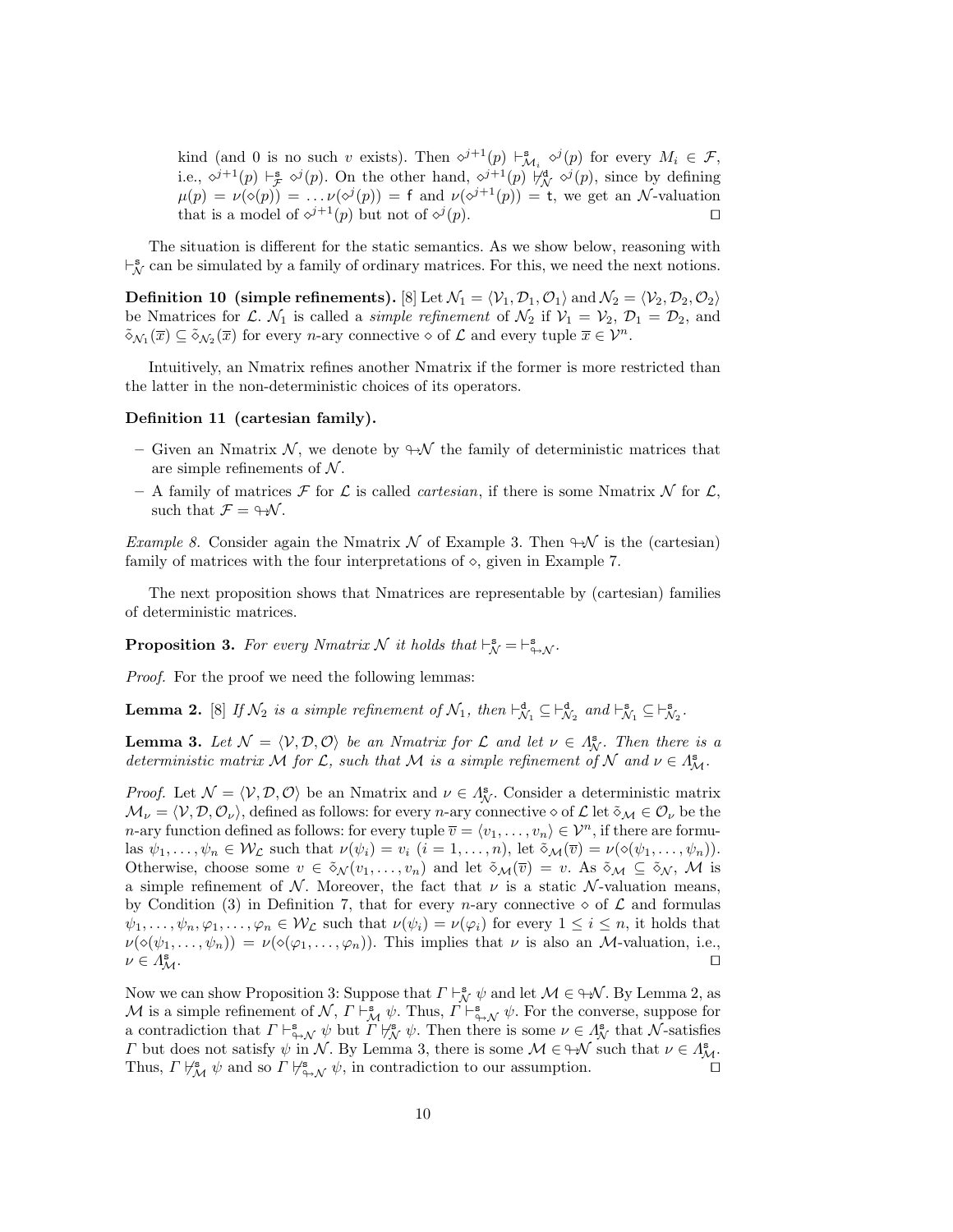As the following example shows, there are useful families of matrices that are not cartesian.

*Example 9.* Suppose that we have a gate  $\diamond$ , which is either an AND or an OR gate, but it is not known which one. Note that this situation cannot be represented by the non-deterministic truth-table of Example 3, since in both static and dynamic semantics considered in Definition 7 the two choices for  $\tilde{\diamond}(t, f)$  are completely independent of the choices for  $\delta(f, t)$ . What we need is a more precise representation that makes choices between two *deterministic matrices*, each one of which represents a possible (deterministic) behaviour of the unknown gate. In other words, among the four matrices of Example 7, only the first two give a faithful representation of our gate:

$$
\mathcal{F} = \left\{ \begin{array}{c|c} \tilde{\delta}_1 & t & f \\ \hline t & t & t \\ \hline f & t & f \end{array} \right., \begin{array}{c} \tilde{\delta}_2 & t & f \\ \hline t & t & f \\ \hline f & f & f \end{array} \right\}.
$$

It is easy to see (by, e.g., Lemma 5 below) that  $\mathcal F$  is not cartesian.

More on the relation between Nmatrices and families of matrices in the two-valued case is given in Section 2.3.

Finally, we combine the concepts of Nmatrices and of families, to introduce the notion of families of Nmatrices. 10

#### Definition 12 (family of Nmatrices,  $\mathcal{G}\text{-}$ valuations, and their logics).

- A family of Nmatrices is any finite set of Nmatrices  $\mathcal{G} = \{N_1, \ldots, N_k\}$ , where  $N_i =$  $\langle \mathcal{V}, \mathcal{D}, \mathcal{O}_i \rangle$  for all  $1 \leq i \leq k$ .
- Let  $\mathcal{G} = \{ \mathcal{N}_1, \ldots, \mathcal{N}_k \}$  be a family of Nmatrices. A  $\mathcal{G}$ -valuation is any  $\mathcal{N}_i$ -valuation for  $i \in \{1, \ldots, k\}$ . Accordingly, for  $\mathbf{x} \in \{\mathbf{d}, \mathbf{s}\}\$ , we denote  $A_{\mathcal{G}}^{\mathbf{x}} = \bigcup_{1 \leq i \leq n} A_{\mathcal{N}_i}^{\mathbf{x}}$ .
- We denote by  $\Gamma \vdash_{\mathcal{G}}^{\mathbf{x}} \psi$  that  $\Gamma \vdash_{\mathcal{N}}^{\mathbf{x}} \psi$  for every  $\mathcal{N} \in \mathcal{G}$ .

Example 10. Consider again the circuit from Figure 1. Suppose that it is not known whether the gate '?' is an AND-gate or an OR-gate. Moreover, suppose that we know that this is a faulty gate whose output value is unpredictable when both of its input lines are turned on. This situation may be represented by the following family of Nmatrices:

$$
\mathcal{G} = \left\{ \begin{array}{c|c|c} \tilde{\delta}_1 & t & f & \tilde{\delta}_2 & t & f \\ \hline t & \{t,f\} & \{t\} & & t & \{t,f\} & \{f\} \\ \hline f & \{t\} & \{f\} & & f & \{f\} & \{f\} \end{array} \right\}
$$

The first Nmatrix represents a faulty OR-gate and the other Nmatrix represents a faulty AND-gate.

As in the deterministic case, we have the following lemma and corollary.

**Lemma 4.** Let  $\mathcal{G} = \{N_1, \ldots, N_k\}$  be a family of Nmatrices,  $\psi$  a formula and  $\Gamma$  a theory. For  $\mathbf{x} \in \{\mathbf{d}, \mathbf{s}\},\$  denote  $mod_{\mathcal{G}}^{\mathbf{x}}(\psi) = \{ \nu \in \Lambda_{\mathcal{G}}^{\mathbf{x}} \mid \nu(\psi) \in \mathcal{D} \}$  and  $mod_{\mathcal{G}}^{\mathbf{x}}(\Gamma) = \bigcap_{\psi \in \Gamma} mod_{\mathcal{G}}^{\mathbf{x}}(\psi)$ . Then  $\Gamma \vdash^{\mathbf{x}}_{\mathcal{G}} \psi$  iff  $mod^{\mathbf{x}}_{\mathcal{G}}(\Gamma) \subseteq mod^{\mathbf{x}}_{\mathcal{G}}(\psi)$ .

**Corollary 2.** For a family  $\mathcal G$  of Nmatrices,  $\vdash^d_{\mathcal G}$  and  $\vdash^s_{\mathcal G}$  are consequence relations for  $\mathcal L$ .

 $^{10}$  To the best of our knowledge, this kind of semantic structures has not been considered before in the literature.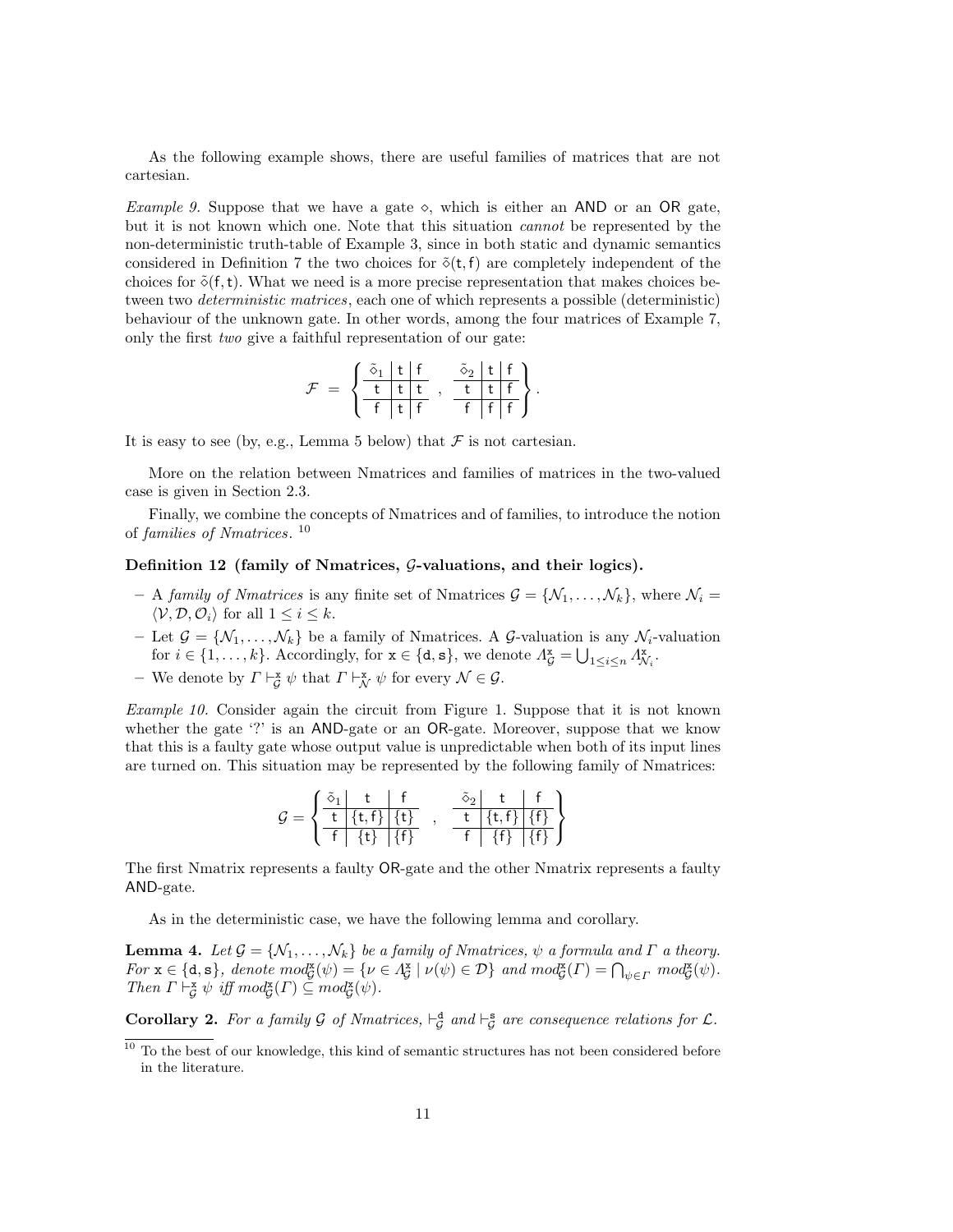Concerning the simulation of  $\vdash_{\mathcal{G}}^{\mathbf{x}}$  by other consequence relations (i.e., the ability to construct a consequence relation that is the same as  $\vdash_{\mathcal{G}}^{\mathbf{x}}$ , using other kinds of matrices), we note the following:

- In the dynamic case, we have already seen that even logics induced by a single Nmatrix cannot be simulated by a family of ordinary matrices.
- In the static case, logics induced by a family of Nmatrices can be simulated using a family of ordinary matrices:

**Proposition 4.** For every family of Nmatrices G there is a family of matrices  $\mathcal F$  such that  $\vdash^{\mathbf{s}}_{\mathcal{G}} = \vdash^{\mathbf{s}}_{\mathcal{F}}$ .

*Proof.* For  $\mathcal{G} = \{ \mathcal{N}_1, \ldots, \mathcal{N}_k \}$  let  $\mathcal{F} = \bigcup_{1 \leq i \leq k} \mathcal{F}_i$ , where  $\mathcal{F}_i = \forall \mathcal{N}_i$   $(i = 1, \ldots, k)$ . By Proposition 3, for all  $1 \leq i \leq k$  it holds that  $\vdash_{\mathcal{N}_i}^{\mathbf{s}} = \vdash_{\varphi \mathcal{N}_i}^{\mathbf{s}}$ . Thus,  $\Gamma \vdash_{\mathcal{G}}^{\mathbf{s}} \psi$  iff  $\Gamma \vdash_{\mathcal{N}_i}^{\mathbf{s}} \psi$  for all  $1 \leq i \leq k$ , iff  $\Gamma \vdash^{\mathbf{s}}_{\mathbf{\hat{y}},\mathcal{N}_i} \psi$  for all  $1 \leq i \leq k$ , iff  $\Gamma \vdash^{\mathbf{s}}_{\mathcal{F}_i} \psi$  for all  $1 \leq i \leq k$ , iff  $\Gamma \vdash^{\mathbf{s}}_{\mathcal{F}} \psi$ .  $\Box$ 

In the rest of the paper (except for the generalization to multi-valued possible worlds semantics, considered in Section 5), we focus on the two-valued case. We shall use the meta-variable M to range over the two-valued semantic structures defined previously, and use the metavariable x to range over the set  $\{s, d\}$ , denoting the restriction on valuations (i.e., 'd' for dynamic valuations and 's' for static ones). Accordingly, the set  $\Lambda_{\mathfrak{M}}^{\mathbf{x}}$  will denote the relevant space of valuations and the set  $mod_{\mathfrak{M}}^{\mathbf{X}}(\psi)$  will denote the relevant set of models of  $\psi$ . The superscripts 's', 'd' or 'x' will sometimes be omitted when the context is clear. Likewise, notions like M-satisfiability will be used whenever it is known whether dynamic or static valuations are involved.

#### 2.3 Hierarchy of the Two-Valued Semantic Structures

There are different criteria according to which the semantic structures considered here may be divided, among which are the following:

- Basic semantic structures or families of structures. The former (i.e., standard matrices and Nmatrices) are, of course, a particular case of the latter, where families are singletons.
- Deterministic or non-deterministic semantics. Here, the distinction is between an interpretation of a connective in (families of) matrices that is a function returning a truth-value, in opposed to an interpretation of a connective in (families of) Nmatrices, which is a function returning a non-empty set of truth-values.
- $-$  Dynamic or static valuations. In deterministic semantic structures (standard matrices and their families) any valuation satisfies Condition (3) in Definition 7, and so there is no difference between these two types of valuations. In non-deterministic structures (Nmatrices and their families), however, the set of static valuations is a proper subset of the set of dynamic valuations.

In what follows, we compare the semantic structures with respect to their relative expressive power .

Definition 13. We use the following conventions to denote the classes of logics induced by the two-valued semantic structures defined previously.

– A logic that is induced by a (standard) 2matrix is an M-logic. The class of M-logics is denoted by M.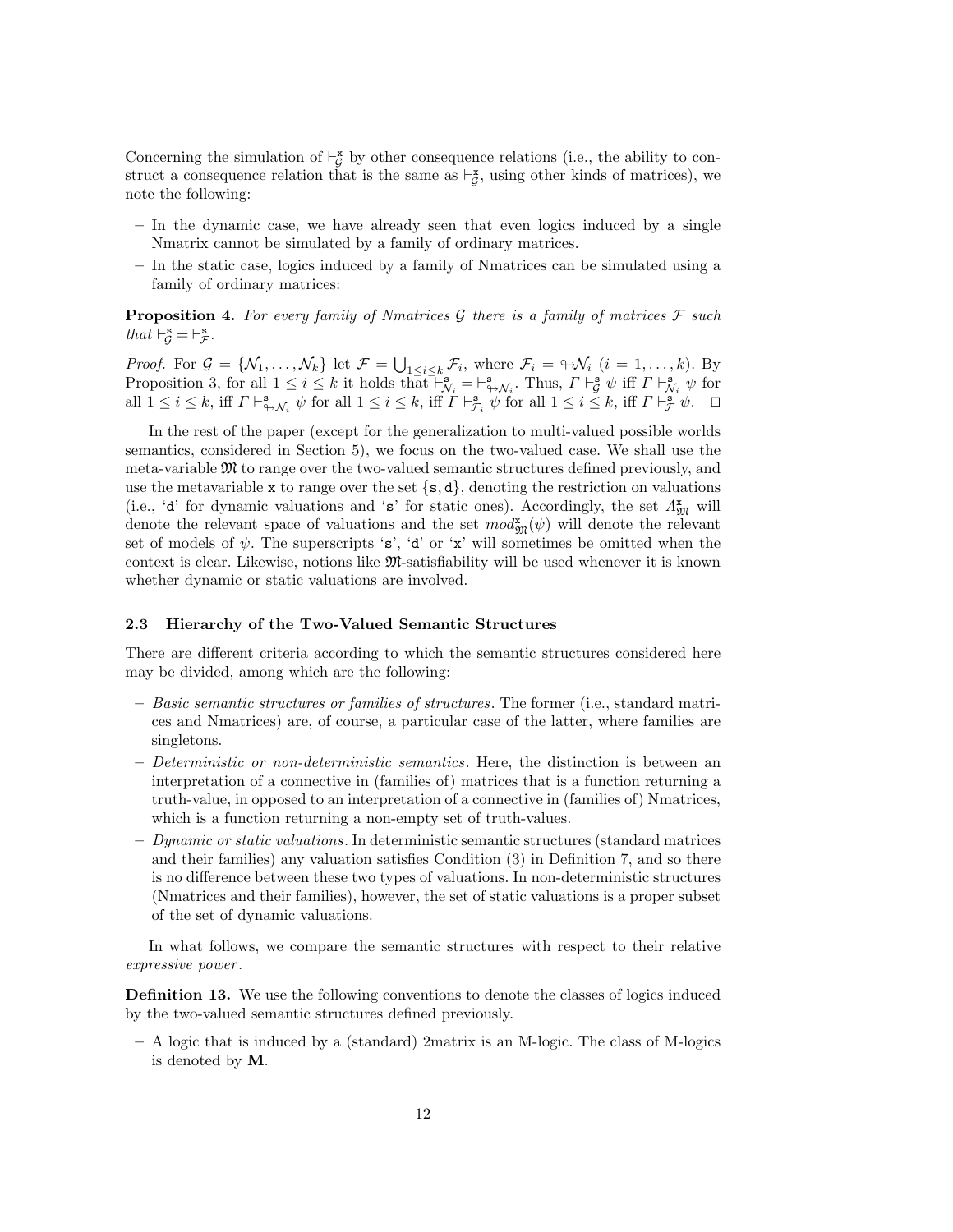- A logic based on a static (respectively, dynamic) 2Nmatrix is called an SN-logic (respectively, a DN-logic). The class of SN-logics (DN-logics) is denoted  $SN$  (DN).
- A logic that is induced by a family of 2matrices is an F-logic. We denote the class of F-logics by F.
- A logic based on a family of static (dynamic) 2Nmatrices is called an SG-logic (DGlogic). The class of SG-logics (DG-logics) is denoted **SG** (DG).

Henceforth, we assume that the language  $\mathcal L$  includes the propositional constants t and f (that are always assigned the truth-values t and f, respectively, by every valuation in  $\Lambda_{\mathfrak{M}}^{\mathbf{x}}$ ). The relations between the classes of logics in Definition 13 are given in Theorem 1 and Corollary 3 at the end of this section (see also Figure 3). First, we need the following proposition.

**Proposition 5.** Let F be a family of matrices for L with standard negation and conjunction. Then  $\mathbf{L} = \langle \mathcal{L}, \vdash_{\mathcal{F}}^{\mathbf{s}} \rangle$  is an SN-logic iff  $\mathcal{F}$  is cartesian.

For the proof we first need some notations and lemmas. For  $v \in \{\text{t}, \text{f}\}\text{, } \mathbf{c}_v$  denotes the constant **t** if  $v = t$  and **f** otherwise.

**Definition 14.** Let  $M_1 = \langle V, \mathcal{D}, \mathcal{O}_1 \rangle$ ,  $M_2 = \langle V, \mathcal{D}, \mathcal{O}_2 \rangle$  be two matrices for  $\mathcal{L}$ . The Nmatrix  $M_1 \biguplus M_2 = \langle V, \mathcal{D}, \mathcal{O} \rangle$  is defined, for every *n*-ary connective  $\diamond$  of  $\mathcal{L}$  and every  $v_1, \ldots, v_n \in \mathcal{V}, \text{ by } \tilde{\diamond}_{\mathcal{M}}(v_1, \ldots, v_n) = \tilde{\diamond}_{\mathcal{M}_1}(v_1, \ldots, v_n) \cup \tilde{\diamond}_{\mathcal{M}_2}(v_1, \ldots, v_n).$ 

It is easy to see that the operation  $\biguplus$  is symmetric and associative. Its relation to  $\looparrowright$ is given by the following lemma:

**Lemma 5.** If a family F is cartesian, then  $\mathcal{F} = \bigoplus_{\mathcal{M} \in \mathcal{F}} \mathcal{M}$ .

*Proof.* Follows by the fact that if N is an Nmatrix such that  $\mathcal{F} = \Theta \mathcal{N}$ , then it holds that  $\mathcal{N} = \biguplus_{\mathcal{M} \in \mathcal{F}} \mathcal{M}$ . The latter is easily verifiable.

**Lemma 6.** For any family F of matrices and any Nmatrix N such that  $\vdash^{\mathbf{s}}_{\mathcal{F}} = \vdash^{\mathbf{s}}_{\mathcal{N}}$ , it holds that  $\mathcal{N} = \biguplus_{\mathcal{M} \in \mathcal{F}} \mathcal{M}.$ 

*Proof.* Let N be an Nmatrix for L, such that  $\vdash_{\mathcal{F}}^s=\vdash_{\mathcal{N}}^s$ . Denote  $\mathcal{N}_+ = \biguplus_{\mathcal{M}\in\mathcal{F}}\mathcal{M}$ . Suppose for contradiction that  $\mathcal{N} \neq \mathcal{N}_+$ . Then there is some *n*-ary connective  $\circ$  in  $\mathcal{L}$  and  $v_1, \ldots, v_n \in \{t, f\}$ , such that  $\tilde{\diamond}_{\mathcal{N}}(v_1, \ldots, v_n) \neq \tilde{\diamond}_{\mathcal{N}_+}(v_1, \ldots, v_n)$ . Let  $\mathbf{c}_{v_i}$  be the constant corresponding to the truth-value  $v_i$ . One of the following cases holds:

- $-\tilde{\infty}_{\mathcal{N}_+}(v_1,\ldots,v_n) = \{\mathsf{f}\}\.$  Then  $\tilde{\infty}_{\mathcal{N}}(v_1,\ldots,v_n)$  is either  $\{\mathsf{t}\}\$  or  $\{\mathsf{t},\mathsf{f}\}\.$  Also, by definition of  $\mathcal{N}_+$ , for every  $\mathcal{M} \in \mathcal{F}: \tilde{\diamond}_{\mathcal{M}}(v_1,\ldots,v_n) = \mathsf{f}$ . Hence, for every  $\mathcal{M} \in \mathcal{F}$ ,  $\Diamond(\mathbf{c}_{v_1},\ldots,\mathbf{c}_{v_n})\vdash_{\mathcal{M}}^{\mathbf{s}}\mathbf{f}$ , and so  $\Diamond(\mathbf{c}_{v_1},\ldots,\mathbf{c}_{v_n})\vdash_{\mathcal{F}}^{\mathbf{s}}\mathbf{f}$ . However, since there is some  $\nu \in \Lambda_{\mathcal{N}}$ , such that  $\nu(\diamond(\mathbf{c}_{v_1},\ldots,\mathbf{c}_{v_n})) = \mathsf{t}$ , obviously  $\diamond(\mathbf{c}_{v_1},\ldots,\mathbf{c}_{v_n}) \not\vdash_{\mathcal{N}}^{\mathbf{s}} \mathbf{f}$ , in contradiction to the assumption that  $\vdash_{\mathcal{F}}^{\mathbf{s}} = \vdash_{\mathcal{N}}^{\mathbf{s}}$ .
- $-\tilde{\infty}_{\mathcal{N}_+}(v_1,\ldots,v_n) = \{\mathsf{t}\}.$  Then  $\tilde{\infty}_{\mathcal{N}}(v_1,\ldots,v_n)$  is either  $\{\mathsf{f}\}\$  or  $\{\mathsf{t},\mathsf{f}\}.$  Also, by definition of  $\mathcal{N}_+$ , for every  $\mathcal{M} \in \mathcal{F}: \delta_{\mathcal{M}}(v_1, \ldots, v_n) = \mathsf{t}$ . Hence for every  $\mathcal{M} \in \mathcal{F}$ ,  $\vdash^{\mathbf{s}}_{\mathcal{M}} \diamond (\mathbf{c}_{v_1}, \ldots, \mathbf{c}_{v_n}),$  and so  $\vdash^{\mathbf{s}}_{\mathcal{F}} \diamond (\mathbf{c}_{v_1}, \ldots, \mathbf{c}_{v_n}).$  However, since there is some  $\nu \in \Lambda_{\mathcal{N}},$ such that  $\nu(\diamond(\mathbf{c}_{v_1},\ldots,\mathbf{c}_{v_n})) = \mathsf{f}, \forall^s \ \diamond(\mathbf{c}_{v_1},\ldots,\mathbf{c}_{v_n}),$  in contradiction to our assumption.
- $-\tilde{\infty}_{\mathcal{N}_+}(v_1,\ldots,v_n) = \{\mathsf{t},\mathsf{f}\}\.$  Then  $\tilde{\infty}_{\mathcal{N}}(v_1,\ldots,v_n)$  is either  $\{\mathsf{f}\}\.$  or  $\{\mathsf{t}\}\,$ , and so either  $\Diamond(\mathbf{c}_{v_1},\ldots,\mathbf{c}_{v_n})\vdash_N^{\mathbf{s}}\mathbf{f}$  or  $\vdash_N^{\mathbf{s}} \Diamond(\mathbf{c}_{v_1},\ldots,\mathbf{c}_{v_n})$ . Also, by definition of  $\mathcal{N}_+$ , there are  $\mathcal{M}_1, \mathcal{M}_2 \in \mathcal{F}$ , such that  $\tilde{\diamond}_{\mathcal{M}_1}(v_1, \ldots, v_n) = \mathsf{t}$  and  $\tilde{\diamond}_{\mathcal{M}_2}(x_1, \ldots, x_n) = \mathsf{f}$ . Hence,  $\Diamond(\mathbf{c}_{v_1},\ldots,\mathbf{c}_{v_n})\,\,\forall_{\mathcal{F}}^{\mathbf{s}}\,\mathbf{f}$  and  $\forall_{\mathcal{F}}^{\mathbf{s}}\,\Diamond(\mathbf{c}_{v_1},\ldots,\mathbf{c}_{v_n}),$  in contradiction to our assumption.  $\Box$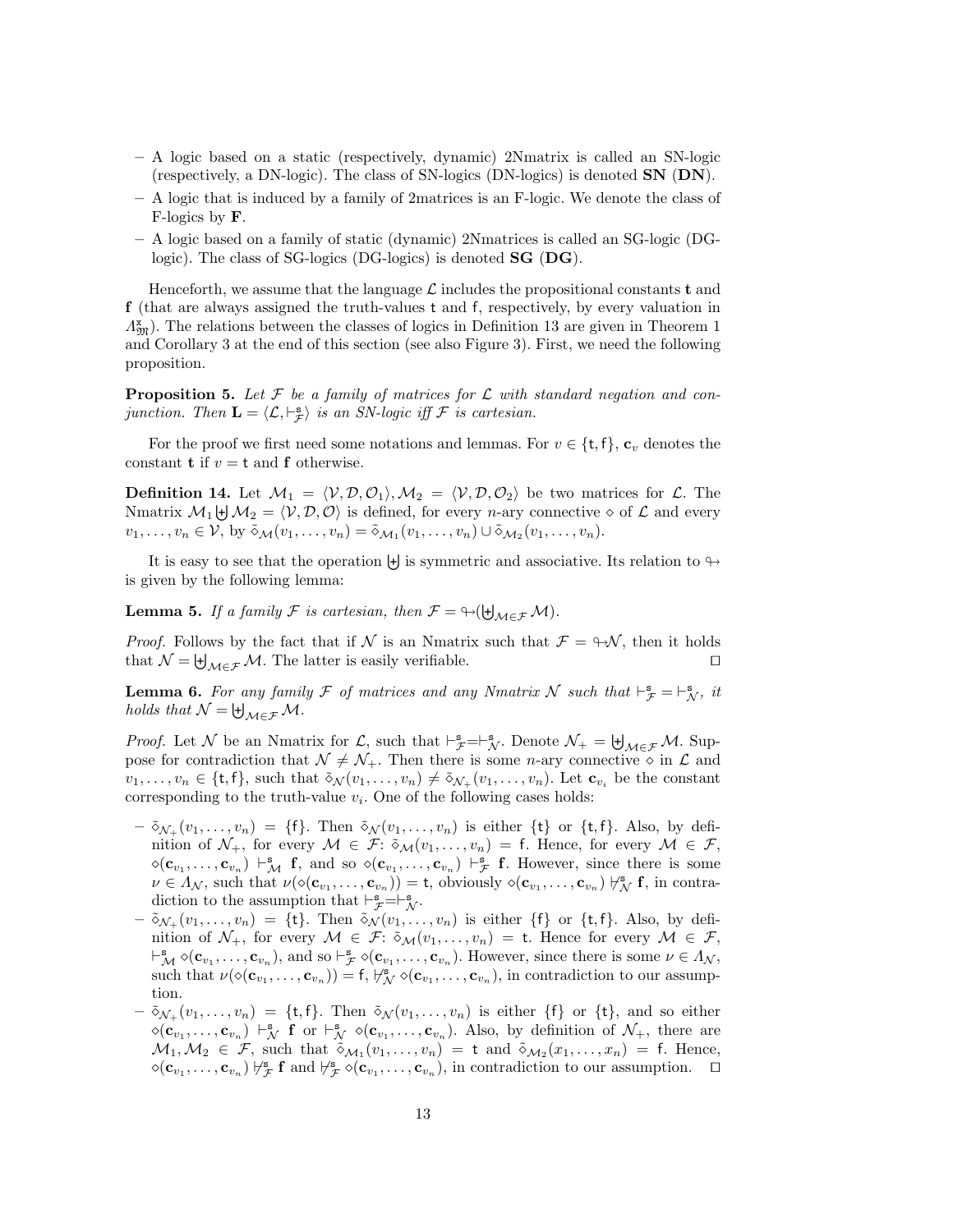**Lemma 7.** Let F be a family of matrices for  $\mathcal{L}$  and let  $\mathcal{N} = \biguplus_{\mathcal{M} \in \mathcal{F}} \mathcal{M}$ . Then  $\vdash_{\mathcal{N}}^{\mathbf{s}} \subseteq \vdash_{\mathcal{F}}^{\mathbf{s}}$ .

*Proof.* Every  $M \in \mathcal{F}$  is a simple refinement of  $N$ . Thus, by Lemma 2,  $\vdash_N^s \subseteq \vdash_M^s$  for every  $\mathcal{M} \in \mathcal{F}$ , and so  $\vdash_{\mathcal{N}}^{\mathbf{s}} \subseteq \vdash_{\mathcal{F}}^{\mathbf{s}}$  $\mathcal{F}$ .

**Lemma 8.** Let  $\mathcal{N}_1$  and  $\mathcal{N}_2$  be two-valued Nmatrices for  $\mathcal{L}$ . Then  $\vdash_{\mathcal{N}_1}^{\mathbf{x}} = \vdash_{\mathcal{N}_2}^{\mathbf{x}}$  iff  $\mathcal{N}_1 = \mathcal{N}_2$ .

*Proof.* We consider static semantics (i.e., where  $x = s$ ); the other case is similar.

One direction is trivial. For the other, let  $\mathcal{N}_1$  and  $\mathcal{N}_2$  be two different two-valued Nmatrices. Then there is some *n*-ary connective  $\diamond$  in  $\mathcal L$  and  $v_1, \ldots, v_n \in \{\text{t}, \text{f}\}\)$ , such that  $\tilde{\diamond}_{\mathcal{N}_1}(v_1,\ldots,v_n) \neq \tilde{\diamond}_{\mathcal{N}_2}(v_1,\ldots,v_n)$ . Now,

- If both of  $\tilde{\diamond}_{\mathcal{N}_1}(v_1,\ldots,v_n)$  and  $\tilde{\diamond}_{\mathcal{N}_2}(v_1,\ldots,v_n)$  are singletons, then without loss of generality,  $\tilde{\diamond}_{\mathcal{N}_1}(v_1,\ldots,v_n) = \{\mathbf{t}\}\$ and  $\tilde{\diamond}_{\mathcal{N}_2}(v_1,\ldots,v_n) = \{\mathbf{f}\}\$ . Hence,  $\vdash_{\mathcal{N}_1}^{\mathbf{s}} \diamond (\mathbf{c}_{v_1},\ldots,\mathbf{c}_{v_n})$ and  $\not\vdash_{\mathcal{N}_2}^{\mathbf{s}} \diamond (\mathbf{c}_{v_1}, \ldots, \mathbf{c}_{v_n}).$
- Otherwise, one of the sets is equal to  $\{t, f\}$ . Suppose that  $\tilde{\diamond}_{\mathcal{N}_1}(v_1, \ldots, v_n) = \{t, f\}$ and  $\tilde{\diamond}_{\mathcal{N}_2}(v_1,\ldots,v_n) = \{\mathsf{f}\}\.$  Then  $\diamond(\mathbf{c}_{v_1},\ldots,\mathbf{c}_{v_n}) \not\vdash_{\mathcal{N}_1}^{\mathbf{s}} \mathsf{f}$  and  $\diamond(\mathbf{c}_{v_1},\ldots,\mathbf{c}_{v_n}) \vdash_{\mathcal{N}_2}^{\mathbf{s}} \mathsf{f}^{11}$ The other cases are similar.

In both cases we therefore have that  $\vdash^\mathtt{s}_{\mathcal{N}_1} \neq \vdash^\mathtt{s}_{\mathcal{N}_2}$ 

. The contract of the contract of the contract of the contract of the contract of the contract of the contract of the contract of the contract of the contract of the contract of the contract of the contract of the contract

**Lemma 9.** Let  $\mathcal{F}_1$  and  $\mathcal{F}_2$  be families of (two-valued) matrices with standard interpretations for negation and conjunction. Then  $\vdash^{\mathbf{s}}_{\mathcal{F}_1} = \vdash^{\mathbf{s}}_{\mathcal{F}_2}$  iff  $\mathcal{F}_1 = \mathcal{F}_2$ .

*Proof.* Again, one direction is trivial. For the other, let  $\mathcal F$  be a family of matrices. Using classical negation, conjunction and disjunction (which is expressible by negation and conjunction), the truth-tables of each  $\mathcal{M} \in \mathcal{F}$  are encodable as follows: Given a matrix  $\mathcal M$  for  $\mathcal L$ , let

$$
\Psi^{\mathcal{M}} = \bigwedge_{\diamond \in \mathcal{L}} \quad (\bigwedge_{\overline{v} \in \{\mathbf{t}, \mathbf{f}\}^n} \psi^{\mathcal{M}}_{\diamond (\overline{v})})
$$

where, for every *n*-ary connective  $\diamond$  and every tuple  $\overline{v} = \langle v_1, \ldots, v_n \rangle \in \{\text{t}, \text{f}\}^n$ ,

$$
\psi^{\mathcal{M}}_{\diamond(\overline{v})} = \begin{cases} \diamond(\mathbf{c}_{v_1}, \dots, \mathbf{c}_{v_n}) & \text{if } \tilde{\diamond}_{\mathcal{M}}(\overline{v}) = \mathsf{t}, \\ \neg \diamond(\mathbf{c}_{v_1}, \dots, \mathbf{c}_{a_n}) & \text{if } \tilde{\diamond}_{\mathcal{M}}(\overline{v}) = \mathsf{f}. \end{cases}
$$

Clearly,  $\nu(\Psi^{\mathcal{M}}) = t$  iff  $\nu \in \Lambda^{\mathbf{s}}_{\mathcal{M}}$ . Now, for a family  $\mathcal F$  of matrices, we let

$$
\varPsi^{\mathcal{F}} = \bigvee_{\mathcal{M} \in \mathcal{F}} \varPsi^{\mathcal{M}}.
$$

It is easy to see that  $\vdash_{\mathcal{F}'}^{\mathbf{s}} \Psi^{\mathcal{F}}$  iff  $\mathcal{F}' \subseteq \mathcal{F}$ .

Suppose now that  $\mathcal{F}_1 \neq \mathcal{F}_2$ . Then there is some  $\nu \in \Lambda_{\mathcal{F}_2}^s \setminus \Lambda_{\mathcal{F}_1}^s$ , and so  $\sharp_{\mathcal{F}_2}^s \Psi^{\mathcal{F}_1}$  while  $\vdash^{\mathbf{s}}_{\mathcal{F}_1} \Psi^{\mathcal{F}_1}$ . Hence,  $\vdash^{\mathbf{s}}_{\mathcal{F}_1} \neq \vdash^{\mathbf{s}}_{\mathcal{F}_2}$ . The contract of the contract of the contract of the contract of the contract of the contract of the contract of the contract of the contract of the contract of the contract of the contract of the contract of the contract

Now we can show Proposition 5:

<sup>&</sup>lt;sup>11</sup> Note that this proof does not assume anything about the other connectives in  $\mathcal{L}$ . In particular, if  $\mathcal L$  has a negation connective  $\neg$  and  $\mathcal N_1, \mathcal N_2$  interpret it in the standard way, one may conclude here that  $\forall_{\mathcal{N}_1}^s \neg \diamond (\mathbf{c}_{v_1}, \dots, \mathbf{c}_{v_n})$  and  $\vdash_{\mathcal{N}_2}^s \neg \diamond (\mathbf{c}_{v_1}, \dots, \mathbf{c}_{v_n})$ .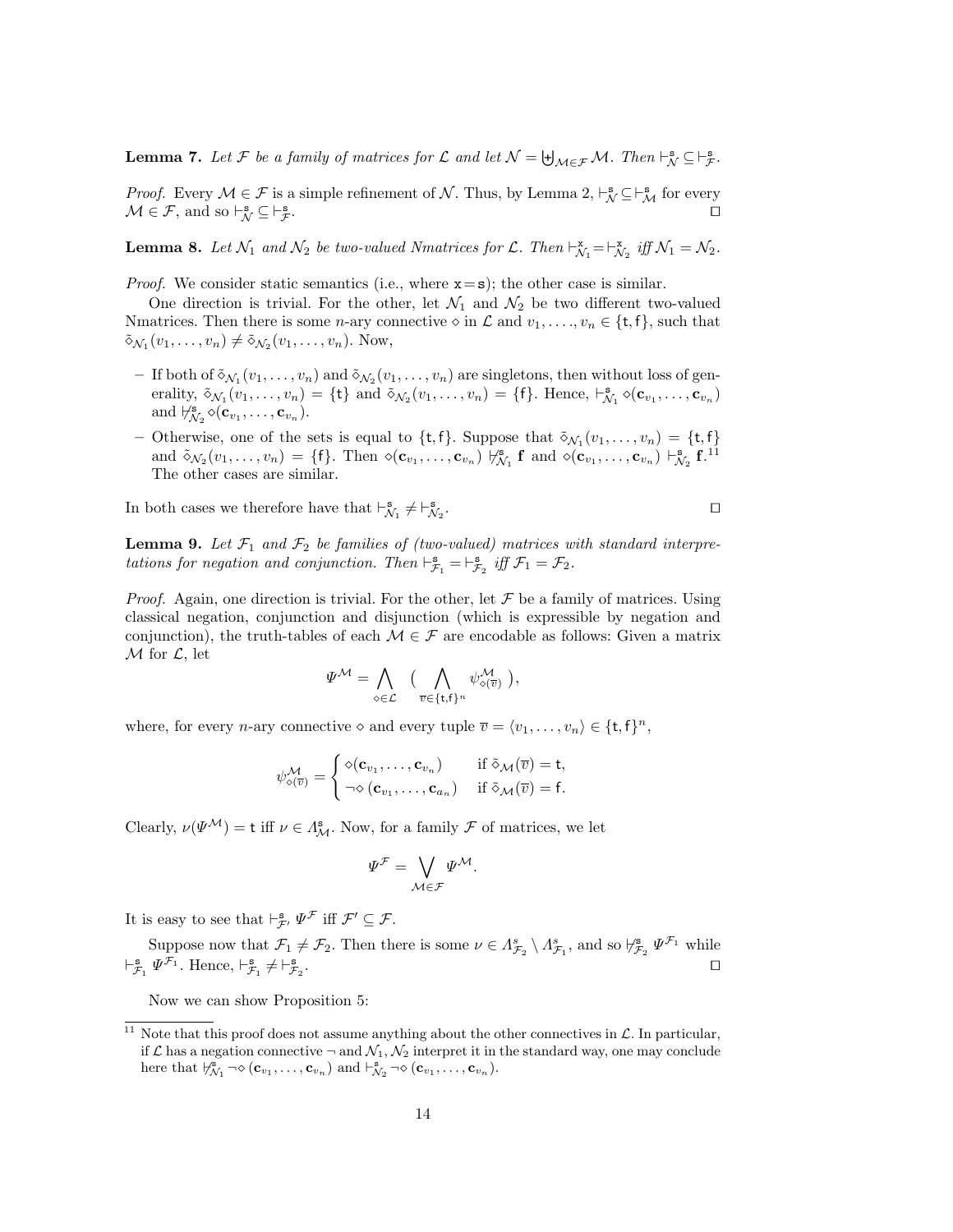*Proof (of Proposition 5).* If  $\mathcal F$  is cartesian, then there is some Nmatrix N such that  $\mathcal{F} = \oplus \mathcal{N}$ . By Proposition 3,  $\vdash_{\mathcal{F}}^{\mathbf{s}} = \vdash_{\oplus \mathcal{N}}^{\mathbf{s}} = \vdash_{\mathcal{N}}^{\mathbf{s}}$ , and so **L** is an SN-logic. For the converse, suppose that  $\mathcal F$  is not cartesian and assume for contradiction that  $\bf L$  is an SN-logic. Then there is some N such that  $\vdash_{\mathcal{F}}^{\mathbf{s}} = \vdash_{\mathcal{N}}^{\mathbf{s}}$ . By Lemma 6,  $\mathcal{N} = \biguplus_{\mathcal{M} \in \mathcal{F}} \mathcal{M}$ . By Proposition 3,  $\vdash_{\mathcal{F}}^s=\vdash_{\Leftrightarrow\mathcal{N}}^s$ . If the matrices in  $\mathcal{F}$  have classical negation and conjunction, so do the matrices in  $\forall W = \forall (\forall_{M \in \mathcal{F}} M)$ . By Lemma 9,  $\mathcal{F} = \forall W$ , in contradiction to the assumption that  $\mathcal F$  is not cartesian.  $\Box$ 

*Example 11.* The family of matrices  $\mathcal F$  in Example 9 (enriched with classical negation and conjunction) is not cartesian and so, by Propositions 2 and 5, it is not representable by a (finite) non-deterministic matrix.

The following theorem summarizes the relations among the different classes of logics defined in this section.

**Theorem 1.** In the notations of Definition 13, we have that:

- 1.  $M = DN \cap SN$ ,
- 2.  $M = DN \cap F$ ,
- 3.  $SN \subseteq F$ ,
- $4. SG = F$ ,
- 5. DN  $\not\subset$  **F**,
- 6. DN  $\subsetneq$  DG,
- 7.  $F \subsetneq DG$ .

*Proof.* We fix a propositional language  $\mathcal{L}$ .

- 1. Let **L** be an M-logic, induced by a matrix  $M$ . Let  $N$  be the corresponding (deterministic) Nmatrix. Obviously,  $\vdash_N^s = \vdash_N^d = \vdash_N^s$  (recall Note 1), so **L** is both a DN-logic and an SN-logic. Now, let  $L \in DN \cap SN$ . Let  $\mathcal{N}_1, \mathcal{N}_2$  be Nmatrices such that  $\vdash^d_{\mathcal{N}_1} = \vdash^s_{\mathcal{N}_2} = \vdash_L$ . By Proposition 3, there is also a family of matrices  $\mathcal{F}$  which induces **L**. Thus  $\mathcal{N}_1$  is fully deterministic (if  $\mathcal{N}_1$  had at least one non-deterministic operation, then by Proposition 2 there would be no family of matrices inducing L), and so  $\vdash^d_{\mathcal{N}_1} = \vdash^s_{\mathcal{N}_1} = \vdash_{\mathbf{L}}$  (In addition, by Lemma 8, one concludes that  $\mathcal{N}_1 = \mathcal{N}_2$ ). Let M be the ordinary matrix corresponding to  $\mathcal{N}_1$ . Then **L** is induced by  $\mathcal{M}$ , and so **L** is an M-logic.
- 2. By their definition, we have that  $M \subseteq F$  and  $M \subseteq DN$ . Thus,  $M \subseteq F \cap DN$ . For the converse, suppose that  $L \in DN$  and  $L \in F$ . By Proposition 2,  $L \notin DN - M$ , and so  $\mathbf{L} \in \mathbf{M}$ .
- 3. By Proposition 3,  $SN \subseteq F$ . By Proposition 5, any F-logic that is induced by some non-cartesian family of matrices with negation and conjunction, is not an SN-logic (take, for instance, the family of matrices in Example 9 with the addition of classical conjunction and negation). Thus,  $SN \subsetneq F$ .
- 4. Every F-logic is also an SG-logic, by associating each matrix in  $\mathcal F$  with a corresponding deterministic Nmatrix in  $\mathcal G$  (see Note 1). The fact that every SG-logic is an F-logic follows from Proposition 4.
- 5. Follows from Proposition 2.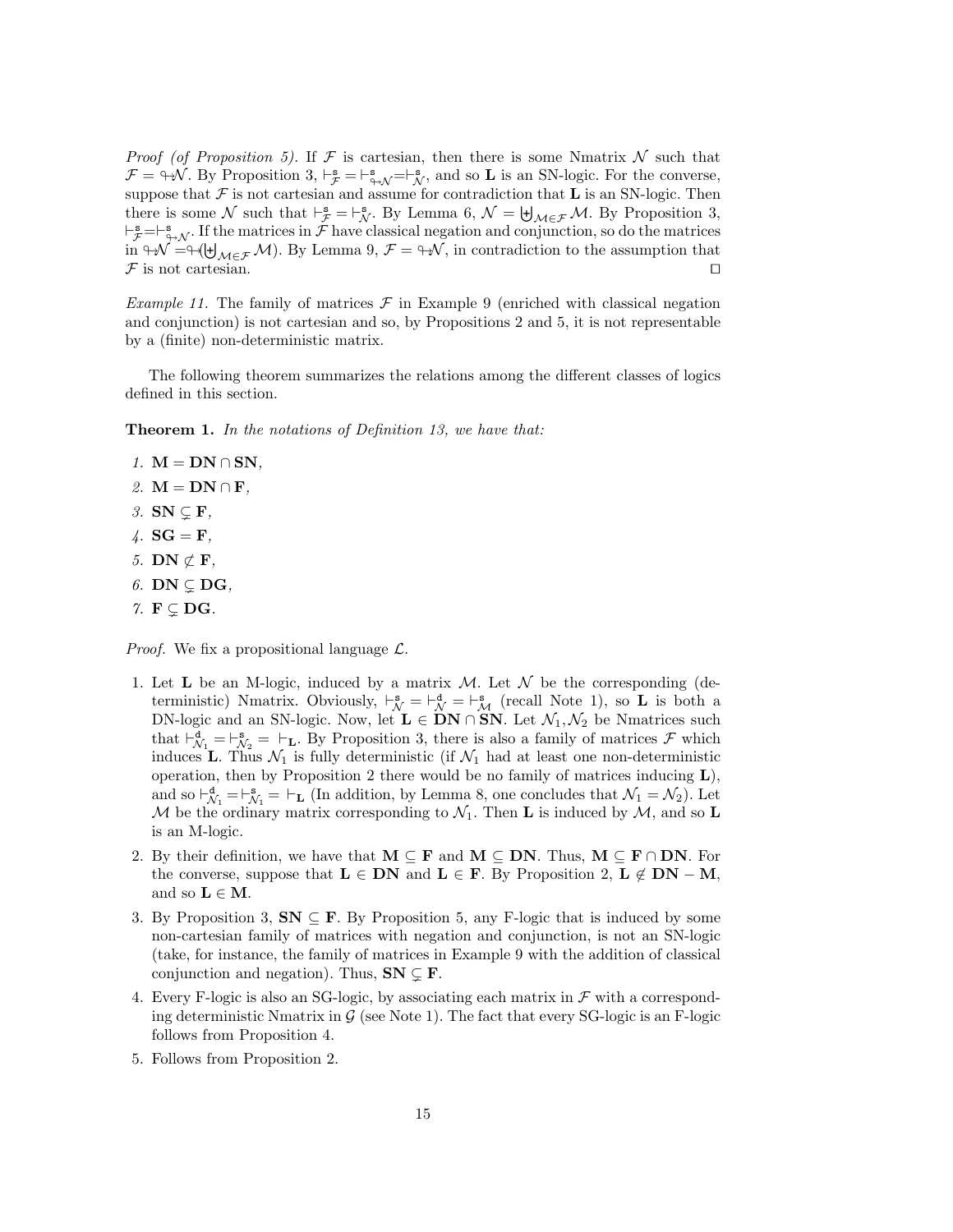- 6. Obviously,  $DN \subseteq DG$ . To see that the containment is proper, consider, for instance, the family  $\mathcal G$  of Nmatrices from Example 10, where each of the matrices in  $\mathcal G$  is extended with the standard classical implication for  $\rightarrow$ . Suppose for contradiction that there is some Nmatrix  $\mathcal{N}$ , such that  $\vdash_{\mathcal{N}}^d = \vdash_{\mathcal{G}}^d$ . Then it must be the case that  $\gamma(\mathsf{t}, \mathsf{f}) = \gamma(\mathsf{f}, \mathsf{t}) = \{\mathsf{t}, \mathsf{f}\}.$  Indeed, it is not possible that  $\gamma(\mathsf{t}, \mathsf{f}) = \{\mathsf{t}\},\$  as then  $\vdash^d_\mathcal{N} \diamond (\mathbf{t}, \mathbf{f}),$  while  $\forall^d_\mathcal{G} \diamond (\mathbf{t}, \mathbf{f}).$  By similar arguments,  $\diamond_\mathcal{N}(\mathbf{t}, \mathbf{f}) \neq \{\mathbf{f}\}, \diamond_\mathcal{N}(\mathbf{f}, \mathbf{t}) \neq \{\mathbf{t}\},$  and  $\Diamond_{\mathcal{N}}(f,t) \neq \{f\}$ . This implies that  $\forall_{\mathcal{N}}^d \Diamond(t,f) \to \Diamond(f,t)$ , while it holds that  $\vdash_{\mathcal{G}}^d \Diamond(t,f) \to$  $\diamond$ (**f**, **t**), in contradiction to our assumption that  $\vdash^d_{\mathcal{N}} = \vdash^d_{\mathcal{G}}$ .
- 7. Let  $\mathbf{L} = \langle \mathcal{L}, \vdash_{\mathbf{L}} \rangle$  be an F-logic. Then there are deterministic matrices  $\mathcal{M}_1, \ldots, \mathcal{M}_k$ such that for every theory  $\Gamma$  and formula  $\psi$  in  $\mathcal{W}_{\mathcal{L}}$ ,  $\Gamma \vdash_{\mathbf{L}} \psi$  iff for all  $1 \leq i \leq k$  $\Gamma \vdash^{\mathbf{s}}_{\mathcal{M}_i} \psi$ , iff (since the matrices are deterministic) for all  $1 \leq i \leq k$ ,  $\Gamma \vdash^{\mathbf{d}}_{\mathcal{M}_i} \psi$ , iff for all  $1 \leq i \leq k$ ,  $\Gamma \vdash^{\mathbf{d}}_{\mathcal{M}'_i} \psi$ , where  $\mathcal{M}'_i$  is a deterministic Nmatrix that corresponds to  $\mathcal{M}_i$ , iff  $\Gamma \vdash^{\mathbf{d}}_{\mathcal{G}} \psi$ , where  $\mathcal{G} = {\mathcal{M}'_1, \ldots, \mathcal{M}'_k}$ . Thus,  $\mathbf{F} \subseteq \mathbf{DG}$ . The containment is proper by the facts that  $DN \subsetneq DG$  (Item 6) and  $DN - F \neq \emptyset$  (Item 5).

Corollary 3. It holds that (1)  $M \subseteq SN \subseteq SG (=F)$  and (2)  $M \subseteq DN \subseteq DG$ .

#### Proof.

- 1. Weak containments follow from the definitions of the relevant logic classes. We show that the containments are proper: If  $M = SN$  then in particular for every matrix M there is an Nmatrix  $\mathcal N$  such that  $\vdash^s_{\mathcal M} = \vdash^s_{\mathcal N}$ . By either Lemma 6 (for the case where  $\mathcal F$  is a singleton) or by Lemma 8 (taking into consideration that a matrix is a particular kind of an Nmatrix), this implies that  $\mathcal{N} = \mathcal{M}$ , which is not possible for a proper non-deterministic N. The fact that  $SN \neq SG$  follows from Items 3 and 4 of Theorem 1.
- 2. Again, weak containments directly follow from the definitions of the logic classes. For proper containments, note that if  $M = DN$  then by Item 5 of Theorem 1 we have that  $M \not\subset F$  which is not possible (a matrix is a particular kind of a family of matrices). The fact that  $DN \neq DG$  follows from Item 6 of Theorem 1.  $\square$

A graphical representation of the results in Theorem 1 and Corollary 3 is given in Figure 3.

# 3 Distance-Based Semantics for Dealing with Inconsistency

#### 3.1 Preferential Semantics

A major drawback, in the context of reasoning under uncertainty, of the consequence relations induced by a denotational semantics (see Definition 2 and Schema (1) below it), and in particular all of those considered in Section 2.2, is that they are not inconsistency tolerant in the sense that everything follows from inconsistent theories. Indeed, let  $S =$  $\langle S, \models_S \rangle$  be a denotational semantics and  $\Gamma$  a theory. If  $\Gamma$  is not consistent, that is: the set  $mod_{\mathcal{S}}(\Gamma)$  of its S-models is empty, then by (1),  $\Gamma \vdash_{\mathsf{S}} \psi$  for every formula  $\psi \in \mathcal{W}_{\mathcal{L}}$ .

In what follows we overcome the explosive nature of  $\vdash$ <sub>5</sub>. For this, we look for entailment relations  $\sim$ <sub>S</sub> with the following properties:

I FAITHFULNESS:  $\vdash_{\mathsf{S}}$  coincides with  $\vdash_{\mathsf{S}}$  with respect to S-consistent theories.

If  $mod_{S}(\Gamma) \neq \emptyset$  then for every  $\psi \in \mathcal{W}_{\mathcal{L}}, \Gamma \vdash_{S} \psi$  iff  $\Gamma \vdash_{S} \psi$ .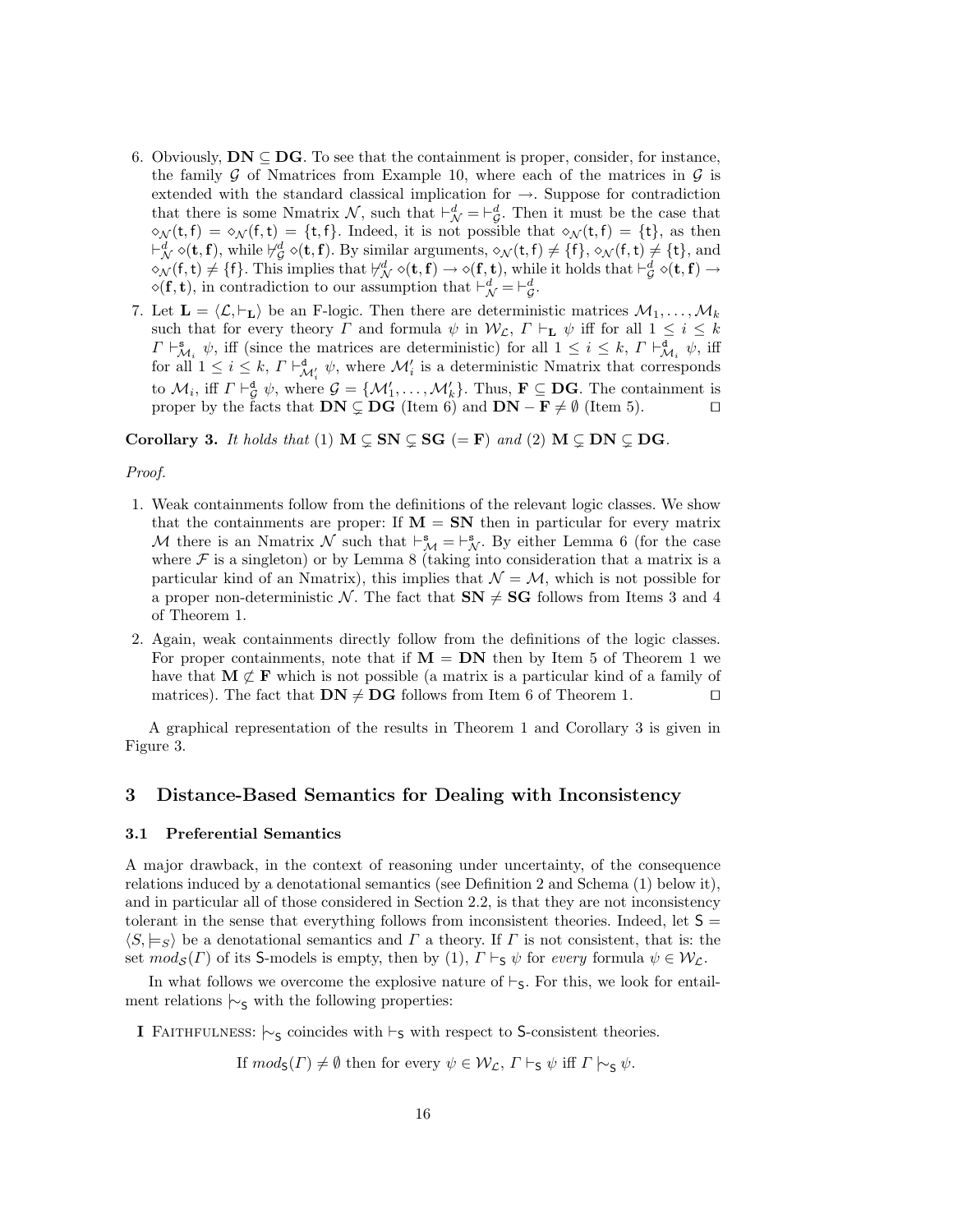

Fig. 3. The relations among the classes of logics in Definition 13

II NON-EXPLOSIVENESS:  $\sim$ <sub>S</sub> is not trivialized when the premises are not S-consistent.<sup>12</sup>

If  $mod_{\mathsf{S}}(\Gamma) = \emptyset$  then there is a formula  $\psi \in \mathcal{W}_\mathcal{L}$  such that  $\Gamma \not\vdash_{\mathsf{S}} \psi$ .

We are interested, then, in non-explosive relations  $\sim_S$  that, for S-consistent sets of premises, coincide with  $\vdash$ <sub>5</sub>. Such a relation is called an *inconsistency-tolerant* variant of  $\vdash_S.$ 

Note that when  $mod_{\mathsf{S}}(\Gamma)$  is nonempty for *every* theory  $\Gamma$ , it is enough to take  $\vdash_{\mathsf{S}}$ , as property II vacuously holds. Yet, logics of this kind are often too weak (e.g., in comparison to classical logic).<sup>13</sup> Moreover, in the general case  $\vdash_S$  is explosive (as explained previously), thus Schema (1) has to be refined. One way of doing so is to incorporate Shoham's preferential semantics [53]. The idea behind this approach is, given a denotational semantics  $S = \langle S, \models \rangle$  for L, to define an S-preferential operator  $\Delta_S : 2^{\mathcal{W}_{\mathcal{L}}} \to 2^S$ that relates a theory  $\Gamma$  with a set  $\Delta(\Gamma)$  of its 'most preferred' (or 'most plausible') elements in S. Then, the consequences of  $\Gamma$  are determined by its most preferred elements rather than by its models (as in  $(1)$ ). This is formalized in the following schema.

 $\Gamma \sim_S \psi$  if every element in  $\Delta_S(\Gamma)$  is also an S-model of  $\psi$ . (4)

Proposition 6 now specifies some simple conditions that guarantee that the entailments that are obtained by (4) would be both non-explosive and faithful to  $\vdash_S$  with respect to consistent premises.

**Proposition 6.** Let S be a denotational semantics for a language  $\mathcal{L}$  in which for every  $\nu \in S$  there is some formula  $\psi \in \mathcal{W}_L$ , such that  $\nu \neq_S \psi$ . Suppose that  $\Delta_S$  is a preferential operator for S and that  $\vdash$  s is the entailment induced by  $\Delta$ s as defined in (4). If

<sup>&</sup>lt;sup>12</sup> For languages with a negation  $\neg$ , explosiveness usually means that the underlying logic is not *paraconsistent* [19]: any formula  $\phi$  can be inferred from  $\psi$  and  $\neg \psi$ .

<sup>&</sup>lt;sup>13</sup> This is the case, for instance, in Priest's three-valued logics for propositional languages LP [47], or in Belnap-Dunn's four-valued logic for the standard propositional language [13], in both of which every theory is satisfiable, and so the logics are non-explosive. However, these logics are strictly weaker than classical logic even with respect to classically consistent theories (for instance, they do not respect the Disjunctive Syllogism).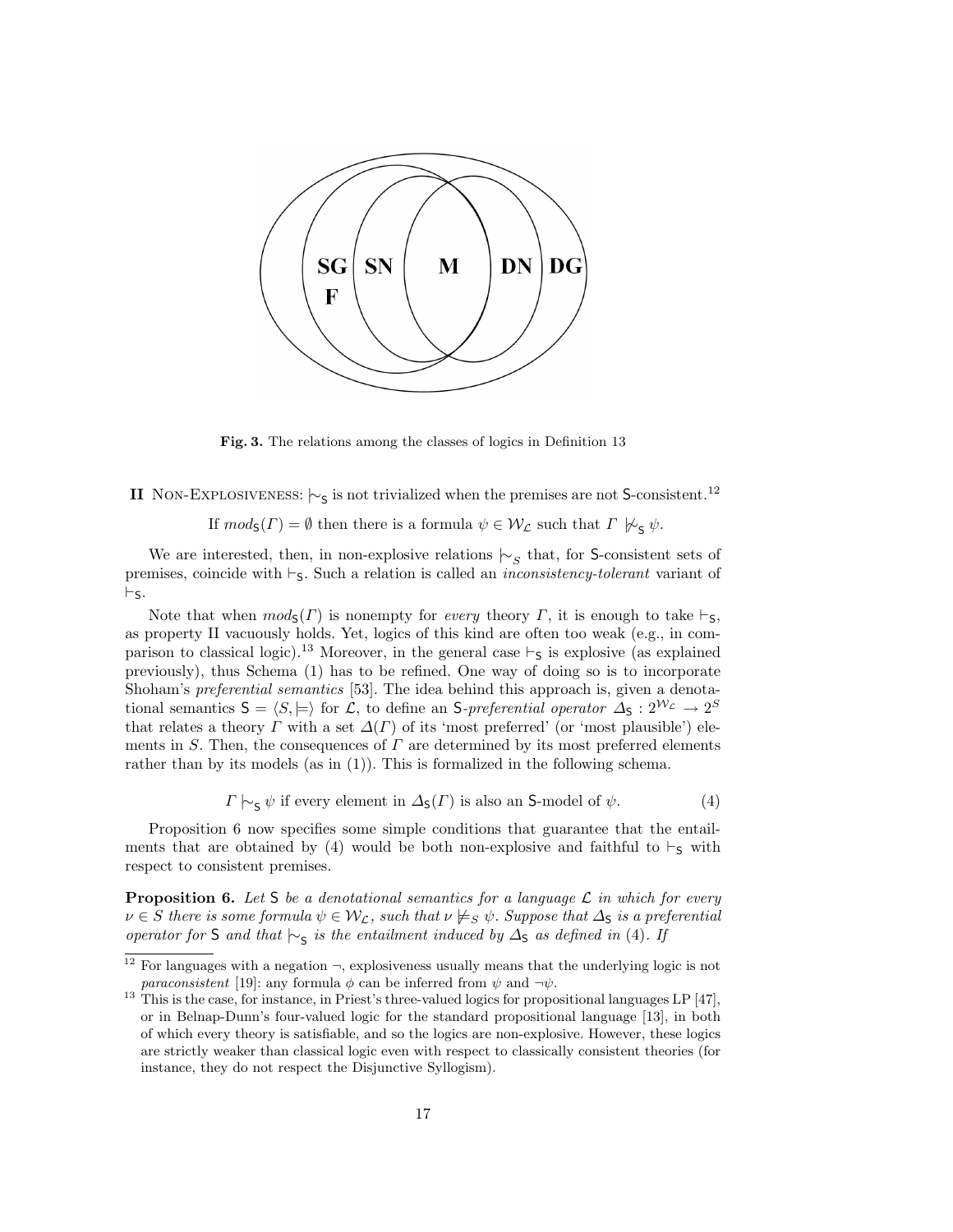- 1.  $\Delta_{\mathsf{S}}(\Gamma)$  is non-empty for every  $\Gamma$ , and
- 2.  $\Delta_{\mathsf{S}}(\Gamma) = mod_{\mathsf{S}}(\Gamma)$  whenever  $mod_{\mathsf{S}}(\Gamma)$  is not empty,

then  $\vdash$ <sub>S</sub> is an inconsistency-tolerant variant of  $\vdash$ <sub>S</sub>.

*Proof.* Faithfulness to  $\vdash_S$  follows from Condition (2); Non-explosiveness follows from the requirement on S and from Condition  $(1)$ .

Corollary 4. Let S be a denotational semantics for a language  $\mathcal L$  that has a contradictory formula.<sup>14</sup> Suppose that  $\vdash_{\mathsf{S}}$  is an entailment relation induced by a preferential operator  $\Delta$ <sub>S</sub> as in (4) and that  $\Delta$ <sub>S</sub> meets both of the conditions in Proposition 6. Then  $\vdash$ <sub>S</sub> is an inconsistency-tolerant variant of  $\vdash_{\mathsf{S}}$ .

*Proof.* If S has a contradictory formula  $\perp$ <sub>S</sub> then in particular  $\nu \not\models_S \perp$  for every  $\nu \in S$ . Thus, by Proposition 6,  $\sim$ <sub>S</sub> is an inconsistency-tolerant variant of  $\vdash$ <sub>S</sub>.  $\Box$ 

Proposition 6 and Corollary 4 show that in many cases faithfulness and non-explosiveness can be obtained from a given denotational semantics  $S = \langle S, \models \rangle$  by a proper choice of a preferential operator  $\Delta$ <sub>S</sub>. In the sequel we therefore follow this approach, applying the following two general assumptions:

- 1. the denotational semantics is based on matrices and the corresponding semantic structures are those considered in Section 2.2,
- 2. the preference among valuations is specified in terms of distance considerations, as defined in the next sections.

In Section 5 we elaborate on the extension of the framework to other types of denotational semantics (such as possible worlds semantics).

#### 3.2 Distance Semantics

In what follows we use distance considerations as our primary criterion for making preferences among valuations in a matrix-based (denotational) semantics. This is a common technique for drawing conclusions from inconsistent sets of assumptions, most notably in the areas of belief revision  $[14, 26, 29, 42]$  and data integration  $[4, 37, 43]$ . The idea is simple: given a distance function on a space of valuations, we define a distance-like measurement  $\delta$ , between valuations and theories. Now, for making conclusions from a theory  $\Gamma$ , we use, instead of its set of models, which may be empty, the set of valuations that are 'δ-closest' to  $\Gamma$  (the most plausible valuations of  $\Gamma$ ), which is always nonempty. In terms of the previous section, the latter is the set  $\Delta_{\mathsf{S}}(F)$ , determined by distance minimization. Below are two simple examples that demonstrate the main idea:

*Example 12.* Consider a language with negation, i.e., with a unary connective  $\neg$  interpreted in the standard way.

1. It is intuitively clear that valuations in which q is true should be closer to  $\Gamma =$  ${p, \neg p, q}$  than valuations in which q is false, and so q should follow from  $\Gamma$  while  $\neg q$ should *not* follow from  $\Gamma$ , although  $\Gamma$  is not consistent.

<sup>&</sup>lt;sup>14</sup> That is, a formula  $\perp$ <sub>S</sub>  $\in \mathcal{W}_\mathcal{L}$  for which  $mod_{S}(\perp_S) = \emptyset$ .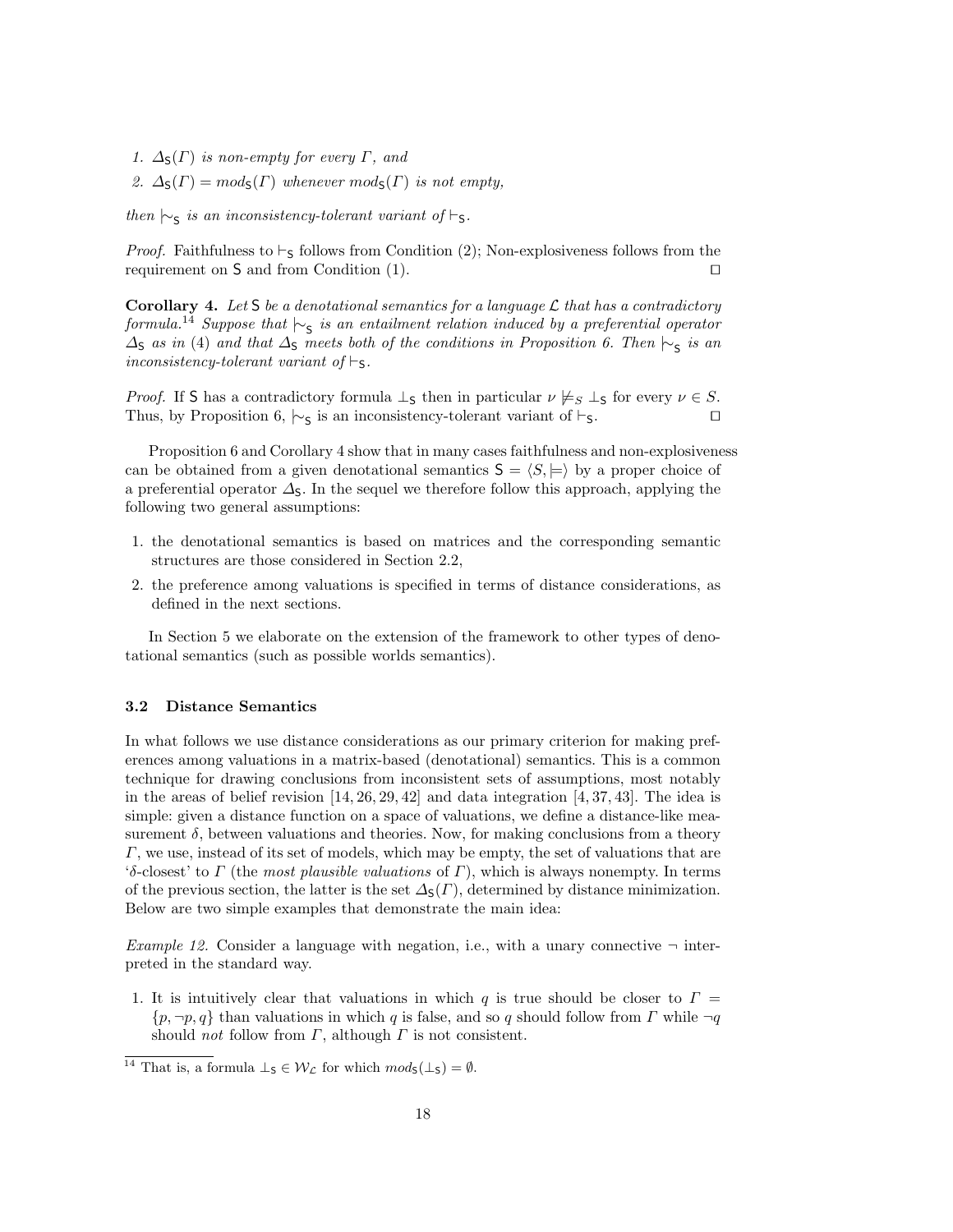2. Suppose that in a poll about a query  $q$ , two experts vote 'yes' and one votes 'no'. The goal is therefore to draw plausible conclusions based on the theories  $\Gamma_1 = \{q\}$ ,  $\Gamma_2 = \{q\}$ , and  $\Gamma_3 = \{\neg q\}$ . This time, distance considerations may be represented by a majority-vote function (see  $[5, 37]$ ), according to which valuations that validate q are more plausible than those that falsify  $q$ . This implies that in this case, again,  $q$ should be entailed while  $\neg q$  should not.

The intuitions above are formalized for deterministic matrices in [1] and for Nmatrices under two-valued dynamic semantics in [5]. In what follows, we generalize this method and extend it to all the semantic structures of Section 2.2. We also introduce some new general methods for constructing distances and, accordingly, for defining new distancebased entailments.

#### 3.3 Distances Between Valuations

We start by extending the notion of 'distance between valuations' to the context of the semantic structures presented previously.

**Definition 15 (distance functions).** A *pseudo-distance* on a set S is a total function  $d: S \times S \to \mathbb{R}^+$ , satisfying the following conditions:

- symmetry: for all  $\nu, \mu \in S$ ,  $d(\nu, \mu) = d(\mu, \nu)$ ,
- *identity preservation:* for all  $\nu, \mu \in S$ ,  $d(\nu, \mu) = 0$  iff  $\nu = \mu$ .

A pseudo-distance d is a distance (metric) on S if it has the following property:

– triangular inequality: for all  $\nu, \mu, \sigma \in S$ ,  $d(\nu, \sigma) \leq d(\nu, \mu) + d(\mu, \sigma)$ .

In our context, (pseudo-) distances serve as a quantitative measurement for the similarity between M-valuations.

Example 13. The following functions are two common distances on the space of the two-valued valuations in the classical matrix. The second function is defined under the assumption that the set of atoms in the language is finite:

- The drastic (uniform) distance:  $d_U(\nu, \mu) = 0$  if  $\nu = \mu$  and  $d_U(\nu, \mu) = 1$  otherwise.
- The Hamming distance:  $d_H(\nu, \mu) = |\{p \in \text{Atoms} \mid \nu(p) \neq \mu(p)\}|$ .

We will show below (Note 3) that these distances can be applied on *any* space of static valuations.

In the context of non-deterministic semantic structures, one needs to be more cautious in defining distances among valuations. Recall that two dynamic valuations can agree on all the atoms of a complex formula, but still assign two different values to that formula. So the functions  $d_U$  and  $d_H$  in Example 13 may no longer be distances, or even pseudodistances on a space of dynamic valuations. It follows, then, that complex formulas should also be taken into account in the distance definitions. However, there are infinitely many of them to consider. To handle this, we restrict the distance computations to some context, that is: to a certain set of relevant formulas. As a result, unlike e.g. in [1, 2, 37] and other frameworks that use distances such as those of Example 13, we will not need the rather restricting assumption that the set of atoms is finite.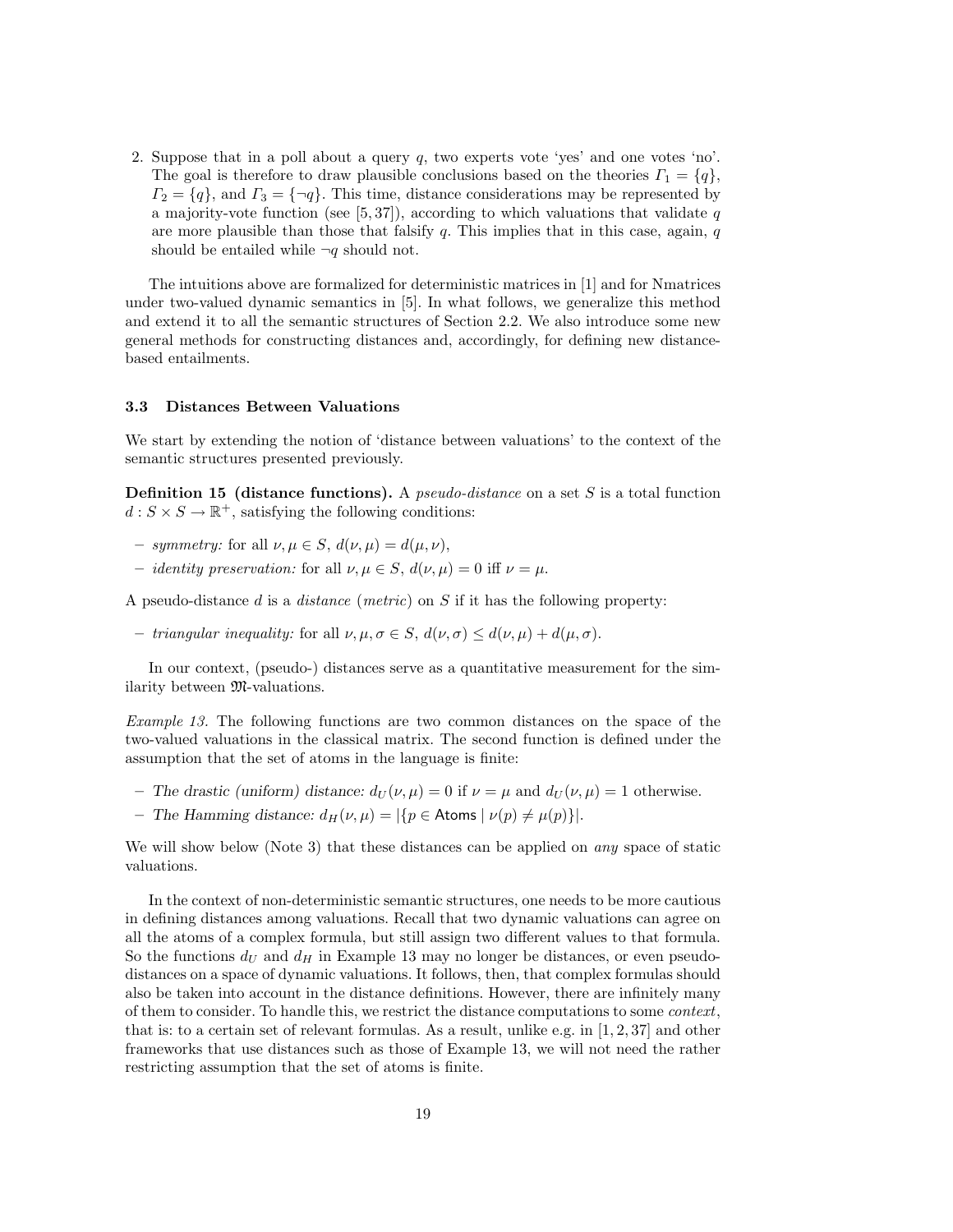**Definition 16** (contexts and restrictions). A *context* C is a finite set of  $\mathcal{L}$ -formulas closed under subformulas. The *restriction to* C of a valuation  $\nu \in \Lambda_{\mathfrak{M}}^{x}$  is a valuation  $\nu^{\downarrow}$ <sup>C</sup> on C, such that  $\nu^{\downarrow}(\psi) = \nu(\psi)$  for every  $\psi$  in C. The restriction to C of  $\Lambda_{\mathfrak{M}}^{\mathbf{x}}$  is the set  $\Lambda_{\mathfrak{M}}^{\mathbf{x}\downarrow\mathsf{C}} = \{ \nu^{\downarrow\mathsf{C}} \mid \nu \in \Lambda_{\mathfrak{M}}^{\mathbf{x}} \}.$ 

Distances between valuations are now defined as follows:

**Definition 17 (generic distances).** Let  $\mathfrak{M}$  be a semantic structure,  $\mathbf{x} \in \{\mathbf{d}, \mathbf{s}\}$ , and d a function on  $\bigcup_{\{\mathsf{C}=\mathsf{SF}(\Gamma)|\Gamma\text{ is a theory in }\mathcal{L}\}}\Lambda^{\mathtt{x}\downarrow\mathsf{C}}_{\mathfrak{M}}\times\Lambda^{\mathtt{x}\downarrow\mathsf{C}}_{\mathfrak{M}}.$ 

- The restriction of d to a context C is a function  $d^{\downarrow \mathsf{C}}$  on  $\Lambda_{\mathfrak{M}}^{\mathfrak{r},\downarrow \mathsf{C}} \times \Lambda_{\mathfrak{M}}^{\mathfrak{r},\downarrow \mathsf{C}}$ , defined for every  $\nu, \mu \in \Lambda_{\mathfrak{M}}^{\mathfrak{u} \downarrow \mathsf{C}}$  by  $d^{\downarrow \mathsf{C}}(\nu, \mu) = d(\nu, \mu).$
- We say that d is a *generic (pseudo)* distance on  $\Lambda_{\mathfrak{M}}^{\mathbf{x}}$  if for every context  $\mathsf{C}, d^{\mathsf{LC}}$  is a (pseudo) distance on  $\Lambda_{\mathfrak{M}}^{\mathbf{x}\downarrow\mathsf{C}}$ .

#### General Constructions of Generic Distances

Below, we introduce a general method of constructing generic distances. These constructions include, in particular, the distance functions of Example 13 as particular cases of generic distances, restricted to the context  $C =$  Atoms (see Note 3 below). For this, we first need the notion of aggregation functions:

Definition 18 (aggregation functions). A numeric aggregation function is a complete mapping g from multisets of real numbers to real numbers, such that

- $-$  g is non-decreasing in the values of the elements of its argument,
- $-g({x_1,...,x_n}) = 0$  iff  $x_1 = x_2 = ... x_n = 0$ ,
- $-g({x}) = x$  for every  $x \in \mathbb{R}$ .

In what follows we shall aggregate distance values. As these values are non-negative, functions that meet the conditions in Definition 18 are, e.g., summation, average, the maximal function, etc.

**Definition 19** ( $\nabla$  and  $\infty$ ). Let  $\mathfrak{M}$  be a (two-valued) semantic structure, C a context, and  $\mathbf{x} \in \{\mathbf{d}, \mathbf{s}\}\)$ . For every  $\psi \in \mathsf{C}$ , define the function  $\bowtie^{\psi} : \Lambda_{\mathfrak{M}}^{\mathfrak{z} \downarrow \mathsf{C}} \times \Lambda_{\mathfrak{M}}^{\mathfrak{z} \downarrow \mathsf{C}} \to \{0,1\}$  by an induction on the structure of formulas as follows:

- for  $v_1, v_2 \in \{t, f\}, \nabla(v_1, v_2) = 0$  if  $v_1 = v_2$  and  $\nabla(v_1, v_2) = 1$  otherwise
- for an atomic formula p, let  $\bowtie^p(\nu,\mu) = \nabla(\nu(p), \mu(p))$
- for a formula  $\psi = \diamond(\psi_1, \ldots, \psi_n)$ , define

$$
\bowtie^{\psi}(\nu,\mu) = \begin{cases} 1 & \text{if } \nu(\psi) \neq \mu(\psi) \text{ but } \forall i \ \nu(\psi_i) = \mu(\psi_i), \\ 0 & \text{otherwise.} \end{cases}
$$

**Definition 20 (distance constructors).** Let  $\mathfrak{M}$  be a two-valued semantic structure, C a context,  $x \in \{d, s\}$ , and g an aggregation function. Define the following functions from  $\Lambda_{\mathfrak{M}}^{\mathfrak{x}\downarrow\mathsf{C}} \times \Lambda_{\mathfrak{M}}^{\mathfrak{x}\downarrow\mathsf{C}}$  to  $\mathbb{R}^+$ :

$$
- d_{\nabla,g}^{\mathcal{L}}(\nu,\mu) = g(\{\nabla(\nu(\psi),\mu(\psi)) \mid \psi \in \mathsf{C}\}),
$$
  

$$
- d_{\bowtie,g}^{\mathcal{L}}(\nu,\mu) = g(\{\bowtie^{\psi}(\nu,\mu) \mid \psi \in \mathsf{C}\}).
$$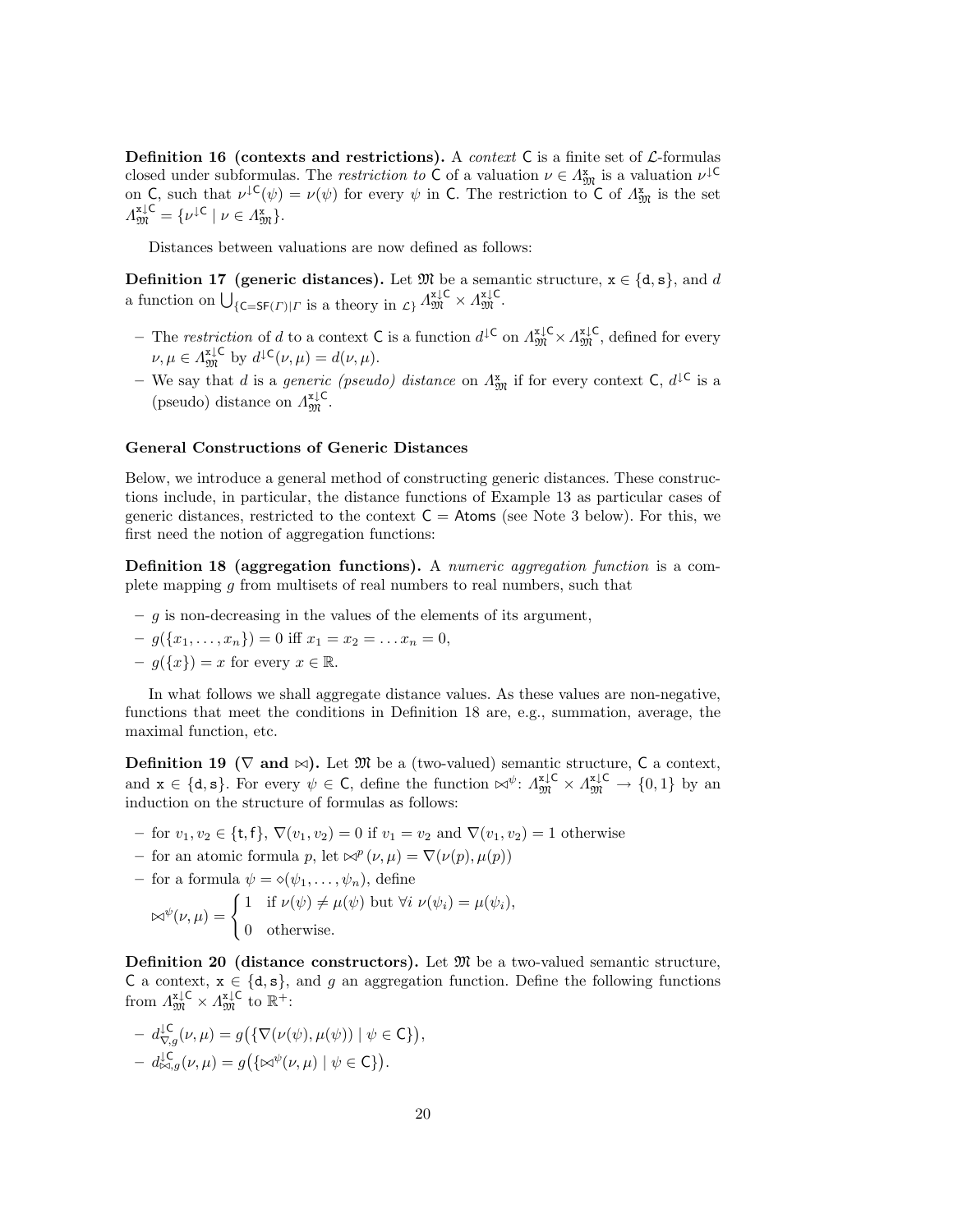The difference between  $d_{\nabla,g}^{\downarrow\mathsf{C}}$  and  $d_{\bowtie,g}^{\downarrow\mathsf{C}}$  is in the treatment of the non-deterministic choices made by the valuations. This is demonstrated in the following example.

*Example 14.* Consider an Nmatrix N with  $\tilde{\neg}_{\mathcal{N}}(t) = \{t, f\}$  and  $\tilde{\neg}_{\mathcal{N}}(f) = \{t\}$ , and the following valuations in  $\Lambda_{\mathcal{N}}^{\mathsf{d}\downarrow\mathsf{C}}$  for  $\mathsf{C} = \{p, \neg p, \neg \neg p\}$ :

$$
\nu_1(p) = t
$$
,  $\nu_1(\neg p) = f$ ,  $\nu_1(\neg \neg p) = t$   
\n $\nu_2(p) = t$ ,  $\nu_2(\neg p) = t$ ,  $\nu_2(\neg \neg p) = f$   
\n $\nu_3(p) = f$ ,  $\nu_3(\neg p) = t$ ,  $\nu_3(\neg \neg p) = t$ 

Using  $d_{\nabla, \Sigma}^{\downarrow c}$ , all the valuations are equally distant from each other, as they differ in exactly two assignments:

$$
d_{\nabla\Sigma}^{\downarrow\mathsf{C}}(\nu_1,\nu_2) = d_{\nabla\Sigma}^{\downarrow\mathsf{C}}(\nu_1,\nu_3) = d_{\nabla\Sigma}^{\downarrow\mathsf{C}}(\nu_2,\nu_3) = 2.
$$

Using  $d_{\bowtie,\Sigma}^{\downarrow\mathsf{C}}$ , however, the situation is different, as

$$
d_{\bowtie, \Sigma}^{\downarrow \mathsf{C}}(\nu_1, \nu_2) = d_{\bowtie, \Sigma}^{\downarrow \mathsf{C}}(\nu_1, \nu_3) = 1, \text{ but } d_{\bowtie, \Sigma}^{\downarrow \mathsf{C}}(\nu_2, \nu_3) = 2.
$$

This may be explained by the fact that  $\nu_1$  and  $\nu_2$  make one different choice (in the transition from p to  $\neg p$ ) and so are  $\nu_1$  and  $\nu_3$  (in the initial value of p), while  $\nu_2$  and  $\nu_3$ make two different choices (in the initial value of p and in the transition from  $\neg p$  to  $\neg \neg p$ ). So, while  $d_{\nabla,q}$  compares truth assignments,  $d_{\bowtie,q}$  compares (initial and non-deterministic) choices.

Note 3. The distances from Example 13 are specific instances of the distances obtained by the methods above:

– Both  $d_{\nabla,\text{max}}$  and  $d_{\bowtie,\text{max}}$  are natural extensions of the drastic distance  $d_U$ : For a deterministic matrix M we have that, for any  $\nu, \mu \in \Lambda^{\mathbf{s}}_{\mathcal{M}}$  and any finite set Atoms,

$$
d_U(\nu,\mu)=d_{\nabla,\max}^{\downarrow\rm{Atoms}}(\nu,\mu)=d_{\bowtie,\max}^{\downarrow\rm{Atoms}}(\nu,\mu).
$$

– Both  $d_{\nabla, \Sigma}$  and  $d_{\bowtie, \Sigma}$  are natural extensions of the Hamming distance  $d_H$ : For a deterministic matrix M we have that, for any  $\nu, \mu \in \Lambda^{\mathbf{s}}_{\mathcal{M}}$  and any finite set Atoms,

$$
d_H(\nu,\mu)=d_{\nabla\!,\varSigma}^{\downarrow\text{Atoms}}(\nu,\mu)=d_{\bowtie,\varSigma}^{\downarrow\text{Atoms}}(\nu,\mu).
$$

Next, we show that the functions in Definition 20 indeed induce corresponding generic distances.

**Proposition 7.** For every semantic structure  $\mathfrak{M}$ , context C,  $\mathbf{x} \in \{d, s\}$ , and aggregation function g, both of  $d_{\nabla,g}^{\downarrow \mathsf{C}}$  and  $d_{\bowtie,g}^{\downarrow \mathsf{C}}$  are pseudo-distances on  $\Lambda_{\mathfrak{M}}^{\mathfrak{x},\mathsf{C}}$ .

*Proof.* Consider  $d_{\bowtie, g}^{\downarrow \complement}$  first. Symmetry is obvious. For identity preservation, note that  $d_{\bowtie,g}^{\downarrow\mathsf{C}} = 0$  iff  $g(\{\bowtie^{\psi}(\nu,\mu) \mid \psi \in \mathsf{C}\}) = 0$ , iff  $\bowtie^{\psi}(\nu,\mu) = 0$  for every  $\psi \in \mathsf{C}$ , iff (by induction on the structure of  $\psi$ )  $\nu(\psi) = \mu(\psi)$  for every  $\psi \in \mathsf{C}$ , iff  $\nu^{\downarrow \mathsf{C}} = \mu^{\downarrow \mathsf{C}}$ .

The proof for  $d_{\nabla,g}^{\downarrow\mathsf{C}}$  is similar (and even simpler, as for identity preservation induction is not required).  $\Box$ 

By Proposition 7, generic pseudo distances may now be constructed as follows:

**Proposition 8.** Let g be an aggregation function. Define, for every context C,  $x \in \{d, s\}$ , and  $\nu, \mu \in \Lambda_{\mathfrak{M}}^{\mathfrak{u}\downarrow\mathsf{C}}$ , the functions  $d_{\nabla,g}$  and  $d_{\bowtie,g}$  by

$$
d_{\nabla,g}(\nu,\mu) = g\big(\{\nabla(\nu(\psi),\mu(\psi)) \mid \psi \in \mathsf{C}\}\big),\tag{5}
$$

$$
d_{\bowtie,g}(\nu,\mu) = g\big(\{\bowtie^{\psi}(\nu,\mu) \mid \psi \in \mathsf{C}\}\big).
$$
\n(6)

Then  $d_{\nabla,g}$  and  $d_{\bowtie,g}$  are generic pseudo distances on  $\Lambda_{\mathfrak{M}}^{\mathbf{x}}$ .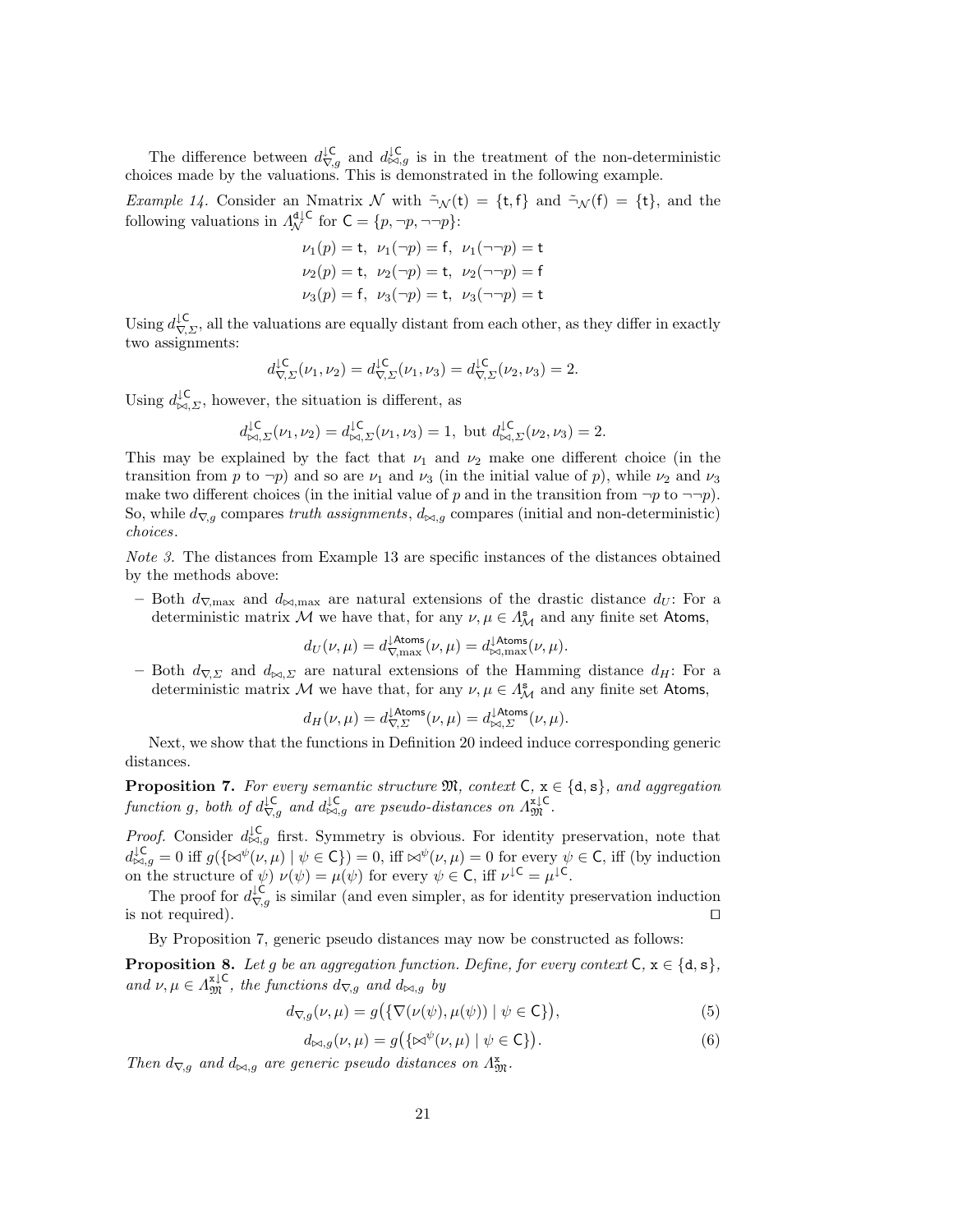#### 3.4 Entailments Based on Pseudo-Distances

The distances between valuations, considered in the previous section, are the basis for the distance-based entailments, defined in this section (see also [1, 5]).

**Definition 21 (settings).** A (semantical) setting for a language  $\mathcal{L}$  is a tuple  $\mathcal{S} =$  $\mathfrak{M}(d, x), f$ , where  $\mathfrak{M}$  is any of the semantic structures considered in Section 2.2, d is a generic pseudo distance on  $\Lambda_{\mathfrak{M}}^{\mathbf{x}}$  for some  $\mathbf{x} \in \{\mathrm{d}, \mathrm{s}\}$ , and f is an aggregation function.

A setting identifies the underlying semantics of the framework. A given setting can be used for measuring the correspondence between valuations and formulas, and between valuations and theories.

**Definition 22.** Given a setting  $S = \langle \mathfrak{M}, (d, x), f \rangle$  for a language  $\mathcal{L}$ , define for every valuation  $\nu \in \Lambda_{\mathfrak{M}}^{\mathbf{x}}$ , theory  $\Gamma = {\psi_1, \ldots, \psi_n}$  in  $\mathcal{L}$ , and context  $\mathsf{C}$ ,

$$
- d^{1}\mathsf{C}(\nu, \psi_i) = \begin{cases} \min\{d^{1}\mathsf{C}(\nu^{1}\mathsf{C}, \mu^{1}\mathsf{C}) \mid \mu \in \mathit{mod}^{\mathbf{x}}_{\mathfrak{M}}(\psi_i)\} & \text{if } \mathit{mod}^{\mathbf{x}}_{\mathfrak{M}}(\psi_i) \neq \emptyset, \\ 1 + \max\{d^{1}\mathsf{C}(\mu_1^{1}\mathsf{C}, \mu_2^{1}\mathsf{C}) \mid \mu_1, \mu_2 \in \Lambda_{\mathfrak{M}}^{\mathbf{x}}\} & \text{otherwise.} \end{cases}
$$
\n
$$
- \delta_{d,f}^{1}\mathsf{C}(\nu, \Gamma) = f(\{d^{1}\mathsf{C}(\nu, \psi_1), \dots, d^{1}\mathsf{C}(\nu, \psi_n)\}).
$$

The intuition behind Definition 22 is to measure how 'close' a valuation is to satisfy a formula and a theory. Note that in the two extreme degenerate cases, when  $\psi$  is either an  $\mathfrak{M}$ -tautology or an  $\mathfrak{M}$ -contradiction, all the valuations are equally distant from  $\psi$ .

In order to be faithful to the intuition described here, the distance between a formula and each one of its models should be zero, while the distance between a formula and any other valuation should be strictly positive. Hence, we are interested in the following property:

**Proposition 9.** Let  $\mathfrak{M}$  be a semantic structure, C a context, and  $\mathbf{x} \in \{\mathrm{d}, \mathrm{s}\}\$ . For every formula  $\psi$  in  $C$  and for all  $\nu \in A_{\mathfrak{M}}^{\mathbf{x}}$ , we have that  $d^{\mathfrak{l}}\mathsf{C}(\nu,\psi) = 0$  iff  $\nu \in mod_{\mathfrak{M}}^{\mathbf{x}}(\psi)$ .

*Proof.* One direction is trivial. For the other direction, let  $\nu \in A_{\mathfrak{M}}^{\mathfrak{x}}$  such that  $d^{\mathfrak{LC}}(\nu, \psi)$  = 0. Then there is some  $\mu \in mod_{\mathfrak{M}}^{\mathfrak{X}}(\psi)$  such that  $d^{\downarrow \mathsf{C}}(\nu^{\downarrow \mathsf{C}}, \mu^{\downarrow \mathsf{C}}) = 0$ . Since  $d^{\downarrow \mathsf{C}}$  is a pseudodistance on  $\Lambda_{\mathfrak{M}}^{\mathbf{x}}$ , necessarily  $\nu^{\downarrow \mathsf{C}} = \mu^{\downarrow \mathsf{C}}$ . As  $\psi \in \mathsf{C}$ ,  $\nu(\psi) = \mu(\psi)$ , and so  $\nu \in \mathfrak{mod}_{\mathfrak{M}}^{\mathbf{x}}(\psi)$ .  $\Box$ 

Corollary 5. Let  $S = \langle \mathfrak{M}, (d, x), f \rangle$  be a semantic setting, C a context, and  $x \in \{d, s\}.$ For every theory  $\Gamma \subseteq \mathsf{C}$  and for all  $\nu \in A_{\mathfrak{M}}^{\mathbf{x}}$ , we have that  $\delta_{d,f}^{\mathfrak{L}}(\nu,\Gamma) = 0$  iff  $\nu \in mod_{\mathfrak{M}}^{\mathbf{x}}(\Gamma)$ .

*Proof.* By Proposition 9 and Definition 22.  $\Box$ 

As contexts are closed under subformulas, the last corollary implies that the most appropriate contexts to use are those that include all the subformulas of the premises, that is: for a set  $\Gamma$  of premises we evaluate distances with respect to the context  $C = SF(\Gamma)$ .

**Definition 23** (most plausible valuations). The most plausible valuations of  $\Gamma$  with respect to a semantic setting  $S = \langle \mathfrak{M}, (d, x), f \rangle$  are the elements of the following set:

$$
\Delta_{\mathcal{S}}(\Gamma) = \begin{cases} \{ \nu \in \Lambda_{\mathfrak{M}}^{\mathbf{x}} \mid \forall \mu \in \Lambda_{\mathfrak{M}}^{\mathbf{x}} \; \delta_{d,f}^{\downarrow \mathsf{S}\mathsf{F}(\Gamma)}(\nu, \Gamma) \leq \delta_{d,f}^{\downarrow \mathsf{S}\mathsf{F}(\Gamma)}(\mu, \Gamma) \} & \text{if } \Gamma \neq \emptyset, \\ \Lambda_{\mathfrak{M}}^{\mathbf{x}} & \text{otherwise.} \end{cases}
$$

The intuition behind the last definition is to refer to the valuations that are closest to a theory  $\Gamma$  as the ones that are the most faithful to  $\Gamma$ .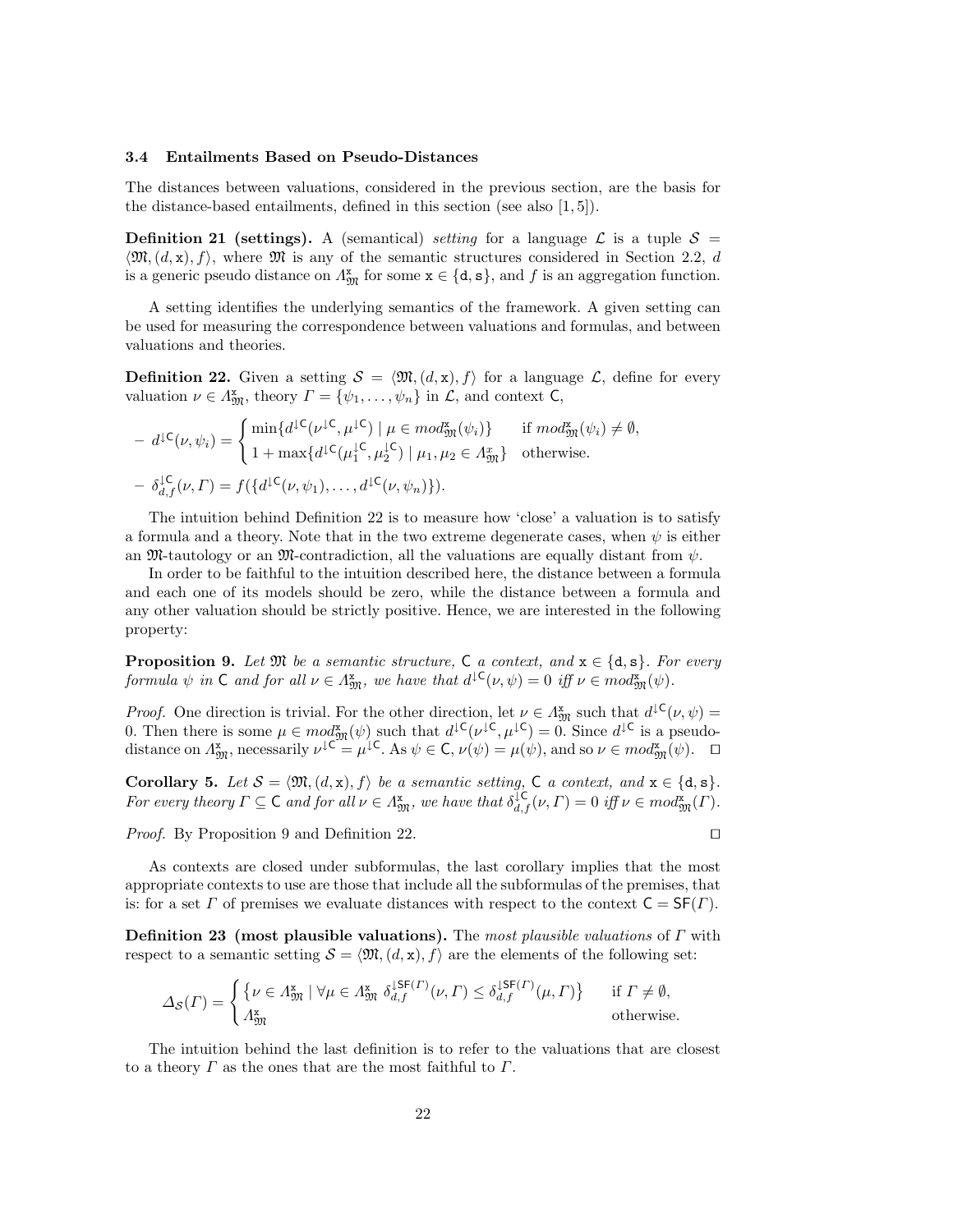Example 15. Consider a setting  $S_1 = \langle \mathcal{N}, (d_{\nabla}, \mathcal{I}), \Sigma \rangle$ , where  $d_{\nabla}, \Sigma$  is a generic distance, defined in (5) using the summation aggregation function, and  $\mathcal N$  is an Nmatrix that interprets  $\circ$  according to the truth table of Example 3 and interprets negation in the standard (deterministic) way. Let  $\Gamma = \{p, q, \neg(p \circ q)\}\.$  This theory is not satisfiable by any dynamic N-valuation. Let us compute its most plausible valuations. Denote  $C = SF(\Gamma)$ .

|         | $\boldsymbol{p}$ | q |  | $(\nu_i, p)$ | $\nabla \cdot \Sigma$ | $(\nu_i, q)   d_{\nabla, \underline{\Sigma}}^{\downarrow \downarrow}(\nu_i, \overline{\Sigma})$<br>◇ | $\Gamma$<br>$\nu_i,$<br>ΠО<br>$\sim$ |
|---------|------------------|---|--|--------------|-----------------------|------------------------------------------------------------------------------------------------------|--------------------------------------|
| $\nu_1$ |                  |   |  |              |                       |                                                                                                      |                                      |
| $\nu_2$ |                  |   |  |              |                       |                                                                                                      |                                      |
| $\nu_3$ |                  |   |  |              |                       |                                                                                                      |                                      |
| $\nu_4$ |                  |   |  |              |                       |                                                                                                      |                                      |
| $\nu_5$ |                  |   |  |              |                       |                                                                                                      |                                      |
| $\nu_6$ |                  |   |  |              |                       |                                                                                                      |                                      |

It follows, then, that  $\Delta_{\mathcal{S}_1}(\Gamma) = \{\nu_3, \nu_5, \nu_6\}.$ 

Consider now  $\mathcal{S}_2 = \langle \mathcal{N}, (d_{\bowtie,\Sigma}, d), \Sigma \rangle$ , where  $d_{\bowtie,\Sigma}$  is a generic distance, defined in (6) using the summation aggregation function, and  $\mathcal N$  is the same Nmatrix as before. For the same theory  $\Gamma$  we now have:

|         | $\boldsymbol{p}$ | $\boldsymbol{q}$ |  | $\nu_i, p$ | $\nu_i, q$<br>$\sim$ | $d_{\bowtie}^{\downarrow}$ $\Sigma$<br>$\iota_{\nu_i}$ | $\mathbb{C} \mathbb{C}^n$<br>$\Gamma$<br>$\nu_i,$<br>$\mathcal{S}_2$ |
|---------|------------------|------------------|--|------------|----------------------|--------------------------------------------------------|----------------------------------------------------------------------|
| $\nu_1$ |                  |                  |  |            |                      |                                                        |                                                                      |
| $\nu_2$ |                  |                  |  |            |                      |                                                        |                                                                      |
| $\nu_3$ |                  |                  |  |            |                      |                                                        |                                                                      |
| $\nu_4$ |                  |                  |  |            |                      |                                                        |                                                                      |
| $\nu_5$ |                  |                  |  |            |                      |                                                        |                                                                      |
| $\nu_6$ |                  |                  |  |            |                      |                                                        |                                                                      |

So this time  $\Delta_{\mathcal{S}_2}(\Gamma) = {\nu_1, \nu_3, \nu_5}.$ 

The next propositions generalize similar results in  $[1, 5]$  and guarantee, respectively, Condition (1) and (2) in Proposition 6.

**Proposition 10.** For any setting  $S = \langle \mathfrak{M}, (d, x), f \rangle$  and theory Γ,  $\Delta_S(\Gamma)$  is not empty.

Proof. By a direct generalization of [5, Lemma 1] to the semantic structures considered in Section 2.2 (the proof in [5] refers only to Nmatrices with dynamic semantics).  $\Box$ 

**Proposition 11.** For any setting  $S = \langle \mathfrak{M}, (d, x), f \rangle$  and an  $\mathfrak{M}$ -satisfiable theory Γ,  $\Delta_{\mathcal{S}}(\Gamma) = mod_{\mathfrak{M}}^{\mathbf{x}}(\Gamma).$ 

*Proof.* By Corollary 5.  $\Box$ 

Now we are ready to define entailment relations based on distance minimization. The following definition formalizes the idea that, according to such entailments, conclusions should follow from all of the most plausible valuations of the premises. Note that this definition is a particular case, for matrices and pseudo-distances, of the schema (4) considered previously.

**Definition 24** (entailments based on pseudo-distances). Let  $S = \langle \mathfrak{M}, (d, x), f \rangle$  be a setting. Denote:  $\Gamma \models_{\mathcal{S}} \psi$  if  $\Delta_{\mathcal{S}}(\Gamma) \subseteq \text{mod}^{\mathbf{x}}_{\mathfrak{M}}(\psi)$ .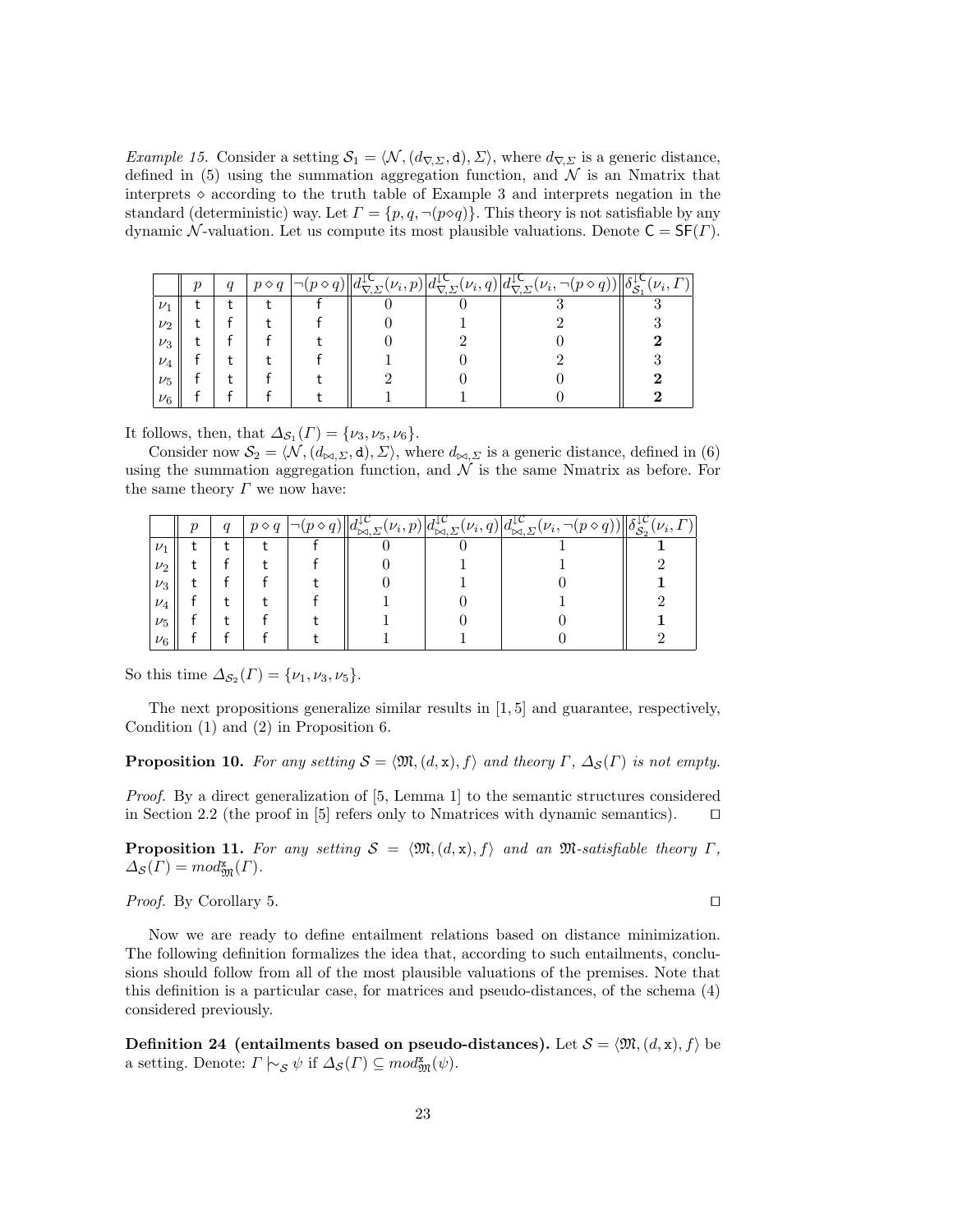Example 16. Consider again Example 15. Under the standard interpretation of the disjunction, we have that  $\Gamma \nvert \sim_{\mathcal{S}_1} \neg p \vee \neg q$  while  $\Gamma \nvert \mathcal{C}_{\mathcal{S}_2} \neg p \vee \neg q$ .

Example 17. Consider again the family of matrices  $\mathcal F$  given in Example 9 and the  $\mathcal F$ consistent theory

$$
\varGamma = \{ \mathsf{out}_1 \leftrightarrow (\mathsf{in}_1 \wedge \mathsf{in}_2) \vee \mathsf{in}_1 , \; \mathsf{out}_2 \leftrightarrow (\mathsf{in}_1 \wedge \mathsf{in}_2) \diamond \mathsf{in}_3 \}
$$

that represents the circuit of Figure 1 (Example 1). Suppose now that we learn that the input line  $in_1$  and the output line out<sub>1</sub> always have opposite values. The revised theory,  $\Gamma' = \Gamma \cup \{out_1 \leftrightarrow \neg in_1\}$ , is not *F*-satisfiable anymore, so  $\vdash_{\mathcal{F}}$  is useless for making plausible conclusions from  $\Gamma'$ . Consider now the setting  $\mathcal{S} = \langle \mathcal{F}, (d_{\nabla, \Sigma}, \mathbf{s}), \Sigma \rangle$ . The distances between the elements of  $\Lambda_{\mathcal{F}}^s$  and  $\Gamma'$  are computed in Table 1.<sup>15</sup> It follows that:

- The first assertion in  $\Gamma$ , namely  $\text{out}_1 \leftrightarrow (\text{in}_1 \wedge \text{in}_2) \vee \text{in}_1$ , is falsified by some of the most plausible valuations of  $\Gamma'$ , and so, e.g., while  $\Gamma \vdash_{\mathcal{F}} \text{out}_1 \leftrightarrow \text{in}_1$ , we have that  $\varGamma'\not\hspace{-.1cm}\not\sim_{\mathcal{S}} \mathtt{out}_1 \leftrightarrow \mathtt{in}_1.$
- The other assertion in  $\Gamma$ , out<sub>2</sub>  $\leftrightarrow$  (in<sub>1</sub> $\land$ in<sub>2</sub>) $\circ$ in<sub>3</sub>, is validated by all the most plausible valuations of  $\Gamma'$ , and so, despite the *F*-inconsistency of  $\Gamma'$ , the reasoner may retain its knowledge about the relations between the value of the output line  $out_2$  and the values of the input lines  $in_1$  and  $in_2$ .

It is interesting to check to what extent our formalism is sensitive to syntactic differences in the representation of the assertions. For this, let  $\mathcal{S} = \langle \mathfrak{M}, (d, x), f \rangle$  be a given setting.

- 1. First note that, as follows from Proposition 12 below, every two M-consistent theories that are logically equivalent with respect to  $\vdash^{\mathbf{x}}_{\mathfrak{M}}$  (that is, have the same  $\mathfrak{M}\text{-models}$ ) share the same  $\sim$ <sub>S</sub>-conclusions.
- 2. In general, however, distance-based reasoning is sensitive to the way the premises are represented, as it is not closed under logical equivalence when the set of premises is not M-consistent. Thus, for instance, in certain settings the theories  $\Gamma_1 = \{p \wedge q, \neg p \vee \neg q\}$ and  $\Gamma_2 = \{p, q, \neg p \lor \neg q\}$  do *not* have the same  $\sim$ <sub>S</sub>-consequences. Indeed, while in classical logic (and in many other standard logics as well) inconsistent theories are all logically equivalent, any definition of most plausible valuations that makes a distinction among inconsistent theories cannot preserve logical equivalence, but employs some other considerations. This is also acknowledged by several methods for resolving inconsistencies based on information and inconsistency measures. Indeed, according to different measures that are used in the literature (see, e.g., [22, 30, 31]), both the amount of information and the amount of inconsistency in  $\Gamma_1$  and in  $\Gamma_2$ above are *not* the same.  $^{16}$

<sup>&</sup>lt;sup>15</sup> In this table, we denote:  $\psi_1 = \text{out}_1 \leftrightarrow (\text{in}_1 \wedge \text{in}_2) \vee \text{in}_1$ ,  $\phi = (\text{in}_1 \wedge \text{in}_2) \diamond \text{in}_3$ ,  $\psi_2 = \text{out}_2 \leftrightarrow \phi$ , and  $\psi_3 = \text{out}_1 \leftrightarrow \neg \text{in}_1$ . Thus,  $\Gamma' = {\psi_1, \psi_2, \psi_3}$ . Also, we abbreviate  $\delta_{d_{\nabla}, \Sigma}^{1}(\nu_i, \Gamma')$  by  $\delta_{\mathcal{S}}(\nu_i, \Gamma')$ . Valuations with 'a' in their subscript interpret  $\diamond$  by  $\tilde{\diamond}_1$  and valuations with 'b' in their subscript interpret  $\diamond$  by  $\tilde{\diamond}_2$ .

 $16$  For instance, a characteristic property of the inconsistency measure defined in [22] is that the set of formulas  $\{\psi_1,\ldots,\psi_n\}$  is not equivalent to the singleton  $\{\psi_1\wedge,\ldots,\wedge\psi_n\}$ . This property is typical to a special class of paraconsistent logics, known as non-adjunctive logics (see [36]).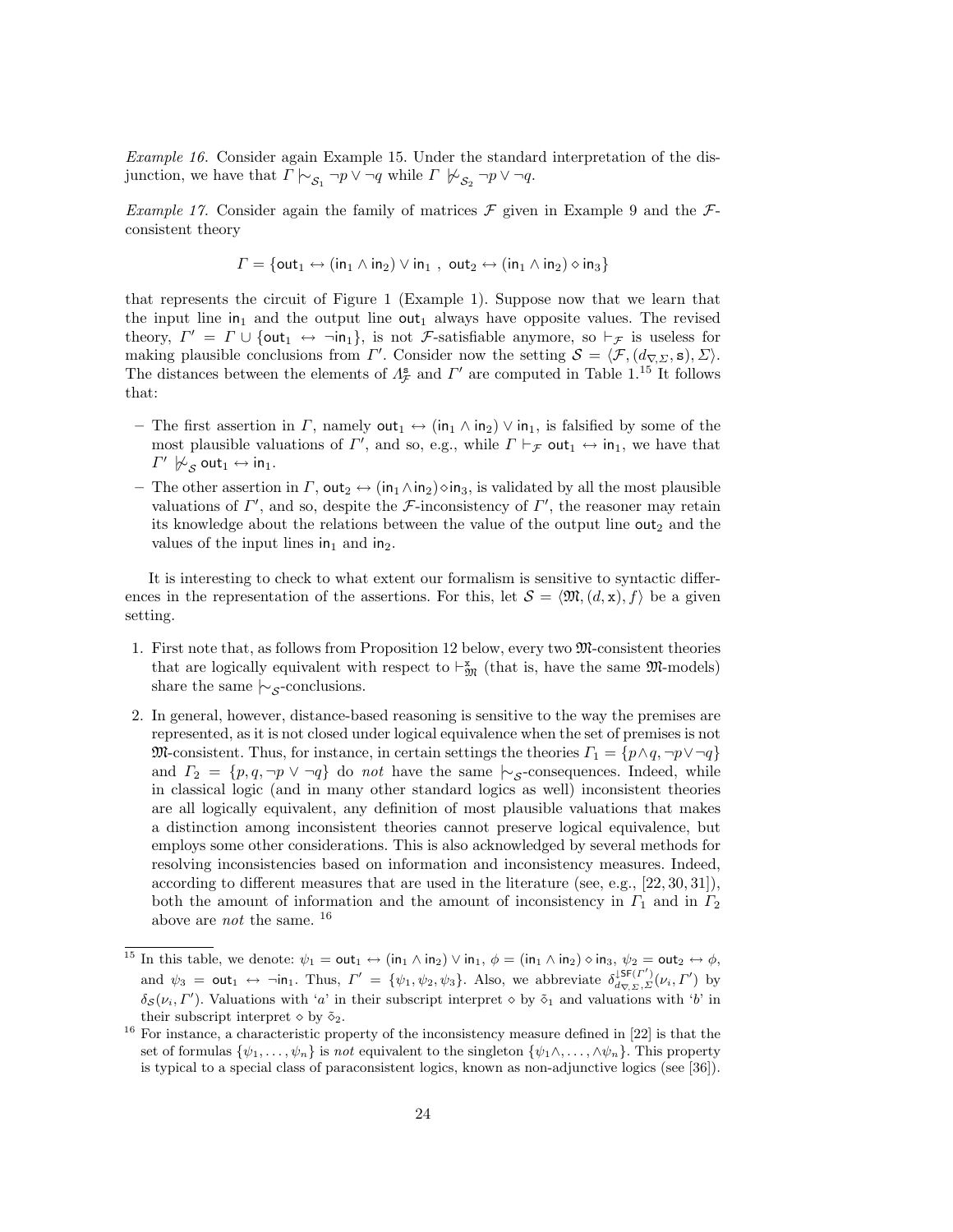|                            | $\mathsf{in}_1$ | in <sub>2</sub> | in <sub>3</sub> | out <sub>1</sub> | out <sub>2</sub> | $\phi$ | $\psi_2$ | $d_{\nabla,\varSigma}(\nu_i,\overline{\psi_1})$ |                                | $\left  d_{\nabla,\Sigma}(\nu_i,\psi_2) \right  d_{\nabla,\Sigma}(\nu_i,\psi_3)$ | $\left \delta_{\mathcal{S}}(\nu_i,\mathit{\Gamma}')\right $ |
|----------------------------|-----------------|-----------------|-----------------|------------------|------------------|--------|----------|-------------------------------------------------|--------------------------------|----------------------------------------------------------------------------------|-------------------------------------------------------------|
| $\nu_1$                    | t               | t               | t               | t                | t                | t      | t        | $\overline{0}$                                  | $\overline{0}$                 | $\overline{3}$                                                                   | $\boldsymbol{3}$                                            |
| $\nu_2$                    | t               | t               | t               | t                | f                | t      | f        | $\boldsymbol{0}$                                | $\overline{2}$                 | 3                                                                                | $\overline{5}$                                              |
| $\nu_3$                    | t               | t               | t               | f                | t                | t      | t        | 3                                               | $\boldsymbol{0}$               | $\boldsymbol{0}$                                                                 | 3                                                           |
| $\nu_4$                    | t               | t               | t               | f                | f                | t      | f        | 3                                               | $\sqrt{2}$                     | $\boldsymbol{0}$                                                                 | $\overline{5}$                                              |
| $\nu_{5a}$                 | t               | t               | f               | t                | t                | t      | t        | $\boldsymbol{0}$                                | $\boldsymbol{0}$               | $\sqrt{3}$                                                                       | 3                                                           |
| $\nu_{5b}$                 | t               | t               | f               | t                | t                | f      | f        | $\boldsymbol{0}$                                | $\sqrt{2}$                     | 3                                                                                | $\overline{5}$                                              |
| $\nu_{6a}$                 | t               | t               | f               | t                | f                | t      | f        | $\boldsymbol{0}$                                | $\overline{2}$                 | $\overline{\mathbf{3}}$                                                          | $\overline{5}$                                              |
| $\nu_{6b}$                 | t               | t               | f               | t                | f                | f      | t        | $\boldsymbol{0}$                                | $\boldsymbol{0}$               | $\sqrt{3}$                                                                       | 3                                                           |
| $\nu_{7a}$                 | t               | t               | f               | f                | t                | t      | t        | 3                                               | $\boldsymbol{0}$               | $\boldsymbol{0}$                                                                 | 3                                                           |
| $\nu_{7b}$                 | t               | t               | f               | f                | t                | f      | f        | $\sqrt{3}$                                      | $\sqrt{2}$                     | $\boldsymbol{0}$                                                                 | $\overline{5}$                                              |
| $\nu_{8a}$                 | t               | t               | f               | f                | f                | t      | f        | $\sqrt{3}$                                      | $\sqrt{2}$                     | $\boldsymbol{0}$                                                                 | $\overline{5}$                                              |
| $\nu_{8b}$                 | t               | t               | f               | f                | f                | f      | t        | $\sqrt{3}$                                      | $\boldsymbol{0}$               | $\boldsymbol{0}$                                                                 | 3                                                           |
| $\nu_{9a}$                 | t               | f               | t               | t                | t                | t      | t        | $\boldsymbol{0}$                                | $\boldsymbol{0}$               | $\sqrt{3}$                                                                       | 3                                                           |
| $\nu_{9b}$                 | t               | f               | t               | t                | t                | f      | f        | $\boldsymbol{0}$                                | $\sqrt{2}$                     | 3                                                                                | $\overline{5}$                                              |
| $\nu_{10a}$                | t               | f               | t               | t                | f                | t      | f        | $\boldsymbol{0}$                                | $\overline{2}$                 | $\sqrt{3}$                                                                       | $\overline{5}$                                              |
| $\nu_{10b}$                | t               | f               | t               | t                | f                | f      | t        | $\boldsymbol{0}$                                | $\boldsymbol{0}$               | $\sqrt{3}$                                                                       | 3                                                           |
| $\nu_{11a}$                | t               | f               | t               | f                | t                | t      | t        | 3                                               | $\boldsymbol{0}$               | $\boldsymbol{0}$                                                                 | 3                                                           |
| $\nu_{11b}$                | t               | f               | t               | f                | t                | f      | f        | 3                                               | $\overline{2}$                 | $\boldsymbol{0}$                                                                 | $\overline{5}$                                              |
| $\nu_{12a}$                | t               | f               | t               | f                | f                | t      | f        | 3                                               | $\overline{2}$                 | $\boldsymbol{0}$                                                                 | $\overline{5}$                                              |
| $\nu_{12b}$                | t               | f               | t               | f                | f                | f      | t        | 3                                               | $\boldsymbol{0}$               | $\boldsymbol{0}$                                                                 | 3                                                           |
| $\nu_{13}$                 | t               | f               | f               | t                | t                | f      | f        | $\boldsymbol{0}$                                | $\sqrt{2}$                     | $\sqrt{3}$                                                                       | $\overline{5}$                                              |
| $\nu_{14}$                 | t               | f               | f               | t                | f                | f      | t        | $\boldsymbol{0}$                                | $\boldsymbol{0}$               | $\sqrt{3}$                                                                       | 3                                                           |
| $\nu_{15}$                 | t               | f               | f               | f                | t                | f      | f        | $\,3$                                           | $\sqrt{2}$                     | $\overline{0}$                                                                   | $\overline{5}$                                              |
| $\nu_{16}$                 | t               | f               | f               | f                | f                | f      | t        | $\sqrt{3}$                                      | $\boldsymbol{0}$               | $\boldsymbol{0}$                                                                 | 3                                                           |
| $\nu_{17a}$                | f               | t               | t               | t                | t                | t      | t        | 3                                               | $\boldsymbol{0}$               | $\boldsymbol{0}$                                                                 | 3                                                           |
| $\nu_{17b}$                | f               | t               | t               | t                | t                | f      | f        | 3                                               | $\overline{2}$                 | $\boldsymbol{0}$                                                                 | $\overline{5}$                                              |
| $\nu_{18a}$                | f               | t               | t               | t                | f                | t      | f        | 3                                               | $\overline{2}$                 | $\boldsymbol{0}$                                                                 | $\overline{5}$                                              |
| $\nu_{18b}$                | f               | t               | t               | t                | f                | f      | t        | $\,3$                                           | $\boldsymbol{0}$               | $\boldsymbol{0}$                                                                 | 3                                                           |
| $\nu_{19a}$                | f               | t               | t               | f                | t                | t      | t        | $\boldsymbol{0}$                                | $\boldsymbol{0}$               | $\sqrt{3}$                                                                       | 3                                                           |
| $\nu_{19b}$                | f               | t               | t               | f                | t                | f      | f        | $\boldsymbol{0}$                                | $\sqrt{2}$                     | $\overline{\mathbf{3}}$                                                          | $\overline{5}$                                              |
| $\nu_{20a}$                | f               | t               | t               | f                | f                | t      | f        | $\boldsymbol{0}$                                | $\overline{2}$                 | $\overline{\mathbf{3}}$                                                          | $\overline{5}$                                              |
| $\nu_{20b}$                | f               | t               | t               | f                | f                | f      | t        | $\boldsymbol{0}$                                | $\boldsymbol{0}$               | 3                                                                                | 3                                                           |
| $\nu_{21}$                 | f               | t               | f               | t                | t                | f      | f        | $\sqrt{3}$                                      | $\sqrt{2}$                     | $\boldsymbol{0}$                                                                 | $\overline{5}$                                              |
| $\nu_{22}$                 | f               | t               | f               | t                | f                | f      | t        | $\,3$                                           | $\boldsymbol{0}$               | $\boldsymbol{0}$                                                                 | 3                                                           |
| $\nu_{23}$                 | f<br>f          | t               | f<br>f          | f<br>f           | t<br>f           | f<br>f | f        | $\boldsymbol{0}$<br>$\boldsymbol{0}$            | $\sqrt{2}$<br>$\boldsymbol{0}$ | 3<br>$\sqrt{3}$                                                                  | $\overline{5}$<br>3                                         |
| $\nu_{24}$                 | f               | t<br>f          | t               | t                | t                | t      | t<br>t   | 3                                               | $\boldsymbol{0}$               | $\boldsymbol{0}$                                                                 | 3                                                           |
| $\nu_{25a}$                | f               | f               | t               | t                | t                | f      | f        | 3                                               | $\sqrt{2}$                     | $\boldsymbol{0}$                                                                 | $\overline{5}$                                              |
| $\nu_{25b}$                | f               | f               | t               | t                | f                | t      | f        | 3                                               | $\overline{2}$                 | $\boldsymbol{0}$                                                                 | $\overline{5}$                                              |
| $\nu_{26a}$<br>$\nu_{26b}$ | f               | f               | t               | t                | f                | f      | t        | 3                                               | $\boldsymbol{0}$               | $\overline{0}$                                                                   | 3                                                           |
| $\nu_{27a}$                | f               | f               | t               | f                | t                | t      | t        | $\boldsymbol{0}$                                | $\boldsymbol{0}$               | $\boldsymbol{3}$                                                                 | $\boldsymbol{3}$                                            |
| $\nu_{27b}$                | f               | f               | t               | f                | t                | f      | f        | $\boldsymbol{0}$                                | $\sqrt{2}$                     | 3                                                                                | $\overline{5}$                                              |
| $\nu_{28a}$                | f               | f               | t               | f                | f                | t      | f        | $\boldsymbol{0}$                                | $\overline{2}$                 | 3                                                                                | $\overline{5}$                                              |
| $\nu_{28b}$                | f               | f               | t               | $\mathsf{f}$     | f                | f      | t        | $\boldsymbol{0}$                                | $\boldsymbol{0}$               | $\sqrt{3}$                                                                       | $\sqrt{3}$                                                  |
| $\nu_{29}$                 | f               | t               | f               | t                | t                | f      | f        | $\sqrt{3}$                                      | $\sqrt{2}$                     | $\boldsymbol{0}$                                                                 | $\overline{5}$                                              |
| $\nu_{30}$                 | f               | t               | f               | t                | f                | f      | t        | $\sqrt{3}$                                      | $\boldsymbol{0}$               | $\boldsymbol{0}$                                                                 | 3                                                           |
| $\nu_{31}$                 | f               | t               | f               | f                | t                | f      | f        | $\boldsymbol{0}$                                | $\overline{2}$                 | $\sqrt{3}$                                                                       | $\overline{5}$                                              |
| $\nu_{32}$                 | f               | t               | f               | f                | f                | f      | t        | $\boldsymbol{0}$                                | $\boldsymbol{0}$               | 3                                                                                | 3                                                           |
| $\nu_{33}$                 | f               | f               | f               | t                | t                | f      | f        | 3                                               | $\overline{2}$                 | $\boldsymbol{0}$                                                                 | $\overline{5}$                                              |
| $\nu_{34}$                 | f               | f               | f               | t                | f                | f      | t        | 3                                               | $\boldsymbol{0}$               | $\boldsymbol{0}$                                                                 | 3                                                           |
| $\nu_{35}$                 | f               | f               | f               | f                | t                | f      | f        | $\boldsymbol{0}$                                | $\overline{2}$                 | $\sqrt{3}$                                                                       | $\overline{5}$                                              |
| $\nu_{36}$                 | f               | f               | f               | f                | f                | f      | t        | $\boldsymbol{0}$                                | $\boldsymbol{0}$               | 3                                                                                | 3                                                           |

**Table 1.** Distances for  $\Lambda^s_{\mathcal{F}}$  and  $\Gamma'$  with respect to  $\mathcal{S} = \langle \mathcal{F}, (d_{\nabla}, \Sigma), \Sigma \rangle$  (Example 17).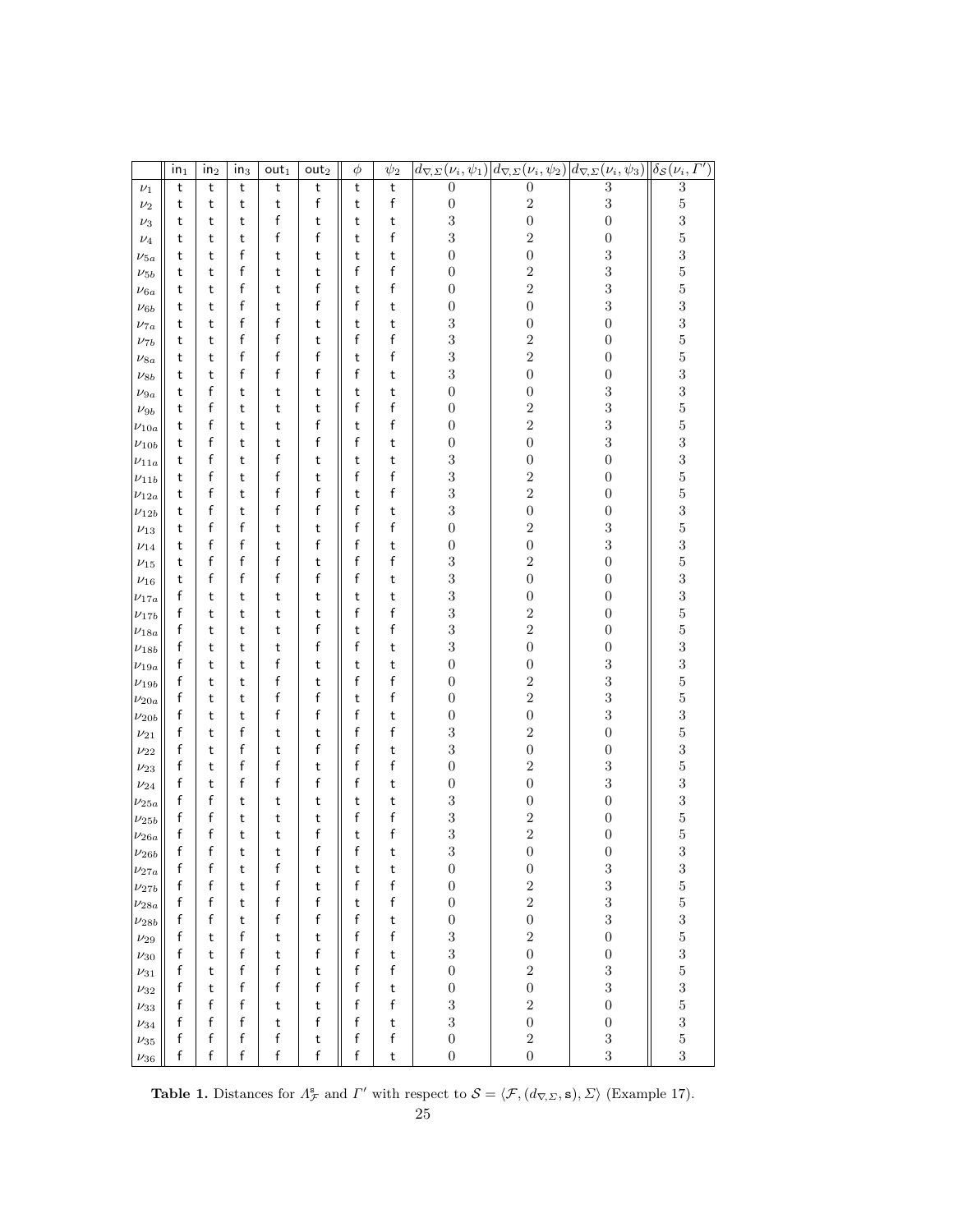3. Despite the sensitivity to syntactical modifications, indicated in the previous item, it can be shown that some particular approaches to distance-based reasoning are invariant with respect to more restricted notions of logical equivalence. For this, consider the following definition.<sup>17</sup>

**Definition 25 (bi-equivalence).** A theory  $\Gamma$  is *bijection-equivalent* (bi-equivalent) to  $\Gamma'$  with respect to  $\mathcal{V} \subseteq \Lambda_{\mathfrak{M}}^{\mathbf{x}}$ , if there is a bijection  $\sigma : \Gamma \to \Gamma'$ , such that for all  $\psi \in \Gamma$ ,  $mod_{\mathfrak{M}}^{\mathbf{x}}(\psi) \cap \mathcal{V} = mod_{\mathfrak{M}}^{\mathbf{x}}(\sigma(\psi)) \cap \mathcal{V}$ .

For instance, according to the two-valued matrix  $M = \langle \{t, f\}, \{t\}, \{\tilde{\wedge}, \tilde{\vee}, \tilde{\neg}\}\rangle$  that interprets  $\wedge$ ,  $\vee$  and  $\neg$  in the standard way, we have that, with respect to  $\Lambda_{\mathcal{M}}^s$ , the theory  $\Gamma_1$  considered in the previous item is not bi-equivalent to  $\Gamma_2$ , but it is biequivalent to  $\Gamma_3 = \{\neg(\neg p \lor \neg q), \neg p \lor \neg q\}.$ 

Example 18. Let  $S = \langle M, (d, s), \Sigma \rangle$ , where  $M = \langle \{t, f\}, \{\tilde{\wedge}, \tilde{\neg}\} \rangle$  is a two-valued matrix that interprets  $\wedge$  and  $\neg$  in the standard way, and d is the uniform distance (or the Hamming distance). Consider a mediator system that collects information from distributed sources (say, sensor indications about traffic loads), and the following three theories:

$$
\begin{aligned} \Gamma_1 &= \{ Busy(Road1) \land \neg Busy(Road1) \land Busy(Road2)\}, \\ \Gamma_2 &= \{Busy(Road1) \land Busy(Road2), \neg Busy(Road1) \land Busy(Road2)\}, \\ \Gamma_3 &= \{\neg Clear(Road1) \land \neg Clear(Road2), Clear(Road1) \land \neg Clear(Road2)\}. \end{aligned}
$$

Intuitively,  $\Gamma_1$  represents a situation in which there is one *unreliable* sensor (sending contradictory indications about  $Read1)$ . On the other hand,  $\Gamma_2$  integrates contradictory information coming from two *reliable* sources (the conjunctive information received from each source by itself is consistent). Thus, in the first case, one may want to rule out *any indication* coming from the malfunctioning sensor (including that Road2 is busy). In the second case, however, the reliable sensors disagree about Road1 (perhaps due to different thresholds regarding 'load'), but both of them do agree that  $Road2$  is busy, so this may be a safe conclusion of  $\Gamma_2$ , despite of its inconsistency.

This state of affairs is also supported by our distance-based framework. Indeed, as  $\Gamma_1$  consists of a single unsatisfiable formula, according to S all the valuations in  $\Lambda_{\mathcal{M}}^s$ are equally distant from  $\Gamma_1$ . On the other hand, in  $\Gamma_2$  both of the formulas are satisfiable, thus valuations in  $\Lambda^s_{\mathcal{M}}$  in which  $Busy(Road2)$  is satisfied are "closer" to  $\Gamma_2$ than those in which  $Busy(Road2)$  is falsified.

Let's consider now  $\Gamma_3$ . By the same considerations as before, we have that  $\Gamma_3$  implies  $\neg Clear(Road2)$ . This is not surprising since, in fact,  $\Gamma_3$  represents the same situation as the one depicted by  $\Gamma_2$ , using a different terminology. Under the assumption  $\Psi = \forall x (Busy(x) \leftrightarrow \neg Clear(x))$ , then,  $\Gamma_2$  and  $\Gamma_3$  coincide.<sup>18</sup> Indeed, we have that  $\Gamma_2$  and  $\Gamma_3$  are bi-equivalent with respect to  $mod_{\mathcal{M}}^s(\Psi)$ , while neither of them is bi-equivalent to  $\Gamma_1$  (with respect to  $mod^s_{\mathcal{M}}(\Psi)$ ).

**Lemma 10.** Let  $d_U$  and  $d_H$  be the distance functions defined in Note 3. If  $\Gamma$  and  $\Gamma'$  are bi-equivalent with respect to  $\Lambda_M^{\mathbf{s}}$  for a deterministic matrix M, then for every finite set Atoms, distance  $d \in \{d_U, d_H\}$ , aggregation function f, and valuation  $\nu \in$  $\Lambda^{\mathbf{s}}_{\mathcal{M}},$  it holds that  $\delta_{d,f}^{\downarrow \mathsf{Atoms}}(\nu, \Gamma) = \delta_{d,f}^{\downarrow \mathsf{Atoms}}(\nu, \Gamma').$ 

 $17$  This definition is an extension of a similar notion introduced in [35] (see also [7]).

<sup>&</sup>lt;sup>18</sup> This assumption is in fact a conjunction of a (finite number of) propositional formulas, so ultimately we are still on the propositional level.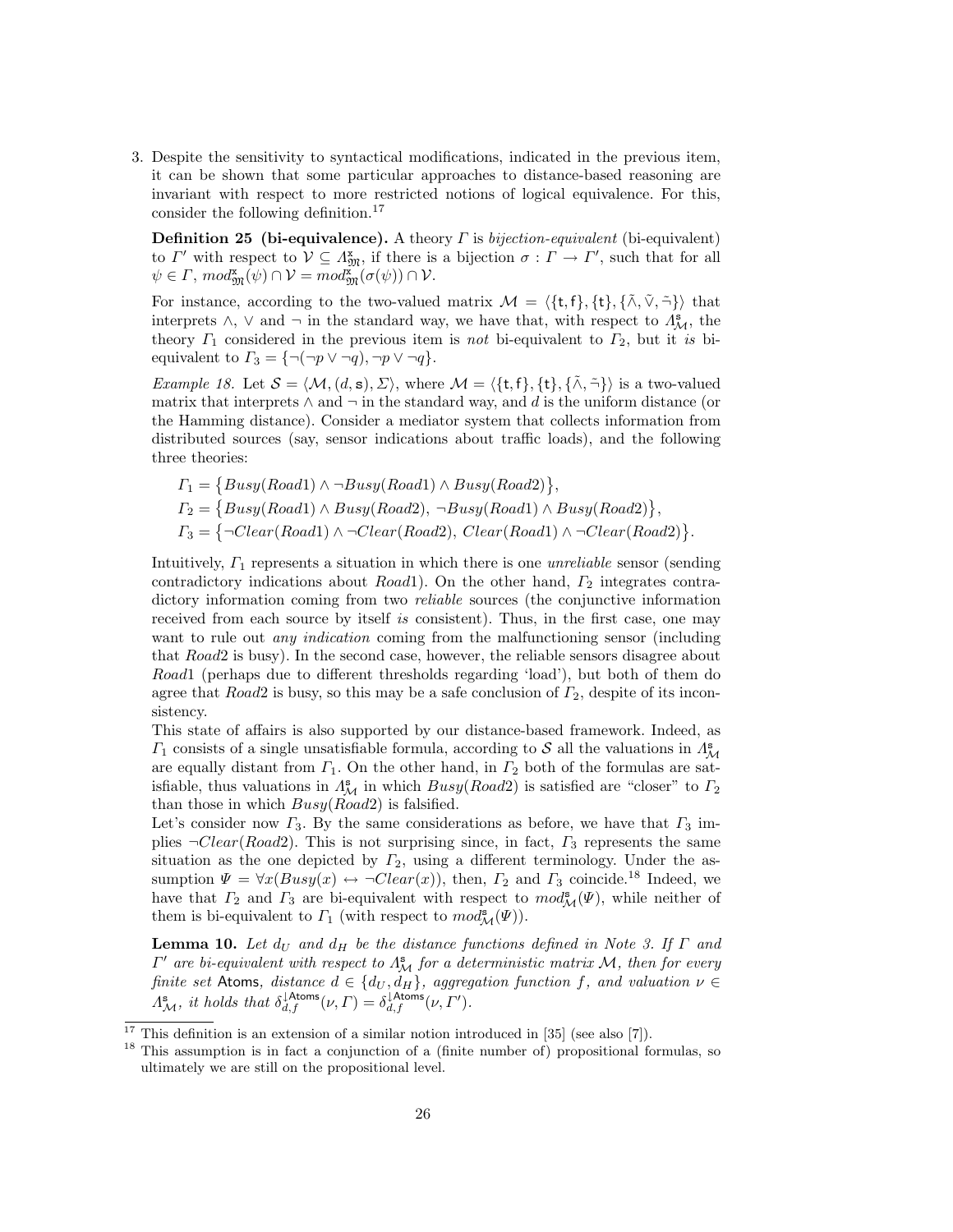*Proof.* Let  $\Gamma$  and  $\Gamma'$  be bi-equivalent theories with respect to  $\Lambda_M^s$ , and let  $\sigma$  be a corresponding bijection between them. Then for every  $\psi \in \Gamma$ ,  $mod_{\mathcal{M}}^s(\psi) = mod_{\mathcal{M}}^s(\sigma(\psi))$ , and so, for every  $\nu \in \Lambda^s_{\mathcal{M}}, d^{1 \text{Atoms}}(\nu, \psi) = d^{1 \text{Atoms}}(\nu, \sigma(\psi))$ . Thus, for every  $\nu \in \Lambda^s_{\mathcal{M}}$ and aggregation function  $f$ ,  $\delta_{d,f}^{\downarrow \text{Atoms}}(\nu, \Gamma) = \delta_{d,f}^{\downarrow \text{Atoms}}(\nu, \Gamma)$ ).  $\qquad \qquad \Box$ 

By Lemma 10, then, the distance-based operators  $\Delta^f$  (for  $f = \Sigma$  or  $f = max$  with d as the Hamming or the drastic distances), introduced in [37], and the corresponding entailments in [1] (all of which draw conclusions from a theory  $\Gamma$  by the valuations  $\nu$ for which  $\delta_{d,f}^{\downarrow \text{Atoms}}(\nu, \Gamma)$  is minimal), are examples for distance-based formalisms that are invariant with respect to bi-equivalent theories.<sup>19</sup>

*Note 4.* The family of distance-based entailments defined above generalizes the usual methods for distance-based reasoning in the context of deterministic matrices. This includes, among others, the belief revision and merging operators considered in [37, 43, 51], and the distance-based entailments for deterministic matrices in [1, 7] that are represented by  $\sim_{\mathcal{S}}$ , where  $\mathcal{S} = \langle \mathcal{M}, (d, s), f \rangle$  is a setting in which M is the classical deterministic matrix. The entailment  $\vdash_{\mathcal{S}}$  for Nmatrices and dynamic valuations is studied in [5]. Distance-based entailments for Nmatrices and static valuations, as well as entailments based on families of matrices and (static or dynamic) Nmatrices, have not been considered elsewhere (apart of [6], the reduced version of this paper).

# 3.5 Some Basic Properties of  $\vdash$ s

In this section we study some basic properties of the entailment relations defined above. Our first observation is that the distance-based entailment  $\vdash_{\mathcal{S}}$  (Definition 24) coincides with the consequence relation  $\vdash^{\mathbf{x}}_{\mathfrak{M}}$  (Definitions 5, 8, 9 and 12) whenever the theory is M-consistent.

**Proposition 12.** Given a setting  $S = \langle \mathfrak{M}, (d, x), f \rangle$ , it holds that for every  $\mathfrak{M}$ -consistent theory  $\Gamma$  and every formula  $\psi$ ,  $\Gamma \hspace{0.2em}\sim_{\mathcal{S}} \psi$  iff  $\Gamma \hspace{0.2em}\sim_{\mathfrak{M}} \psi$ .

*Proof.* This is an immediate consequence of Proposition 11.  $\Box$ 

More generally, we have the following results:

**Proposition 13.** Given a setting  $S = \langle \mathfrak{M}, (d, x), f \rangle$  for a language L in which for every  $\nu \in \Lambda_{\mathfrak{M}}^{\mathbf{x}}$  there is a formula  $\psi \in \mathcal{W}_{\mathcal{L}}$ , such that  $\nu \notin mod_{\mathfrak{M}}^{\mathbf{x}}(\psi)$ . Then  $\vdash_{\mathsf{S}}$  is an inconsistency tolerant variant of  $\vdash^{\mathbf{x}}_{\mathfrak{M}}$ .

*Proof.* By Propositions 6, 10 and 11.  $\square$ 

By the last proposition, in particular, if  $S = \langle \mathfrak{M}, (d, x), f \rangle$  is a setting for a language L that has a contradictory formula, then  $\vdash$ <sub>S</sub> is an inconsistency-tolerant variant of  $\vdash^x_{\mathfrak{M}}$ .

Note that the entailment  $\mid\sim_{\mathcal{S}}$  is *not* a consequence relation. In fact, as shown in [1, 5], each property in Definition 1 may be violated already in settings with deterministic matrices. This is also verifiable by the examples in this paper. For instance, Example 17 shows that  $\vdash_S$  is neither reflexive nor monotonic (indeed, let  $\psi = \textsf{out}_1 \leftrightarrow (\textsf{in}_1 \land \textsf{in}_2) \lor \textsf{in}_1$ , then  $\Gamma' \not\sim_{\mathcal{S}} \bar{\psi}$  although  $\psi \in \Gamma'$  and  $\Gamma \mid \sim_{\mathcal{S}} \psi$ ).

In the context of non-monotonic reasoning, however, it is usual to consider the following weaker conditions that guarantee a 'proper behaviour' of nonmonotonic entailments in the presence of inconsistency (see, e.g.,  $[3, 38, 41, 44]$ ):

<sup>&</sup>lt;sup>19</sup> Where bi-equivalence is taken with respect to the whole space of valuations.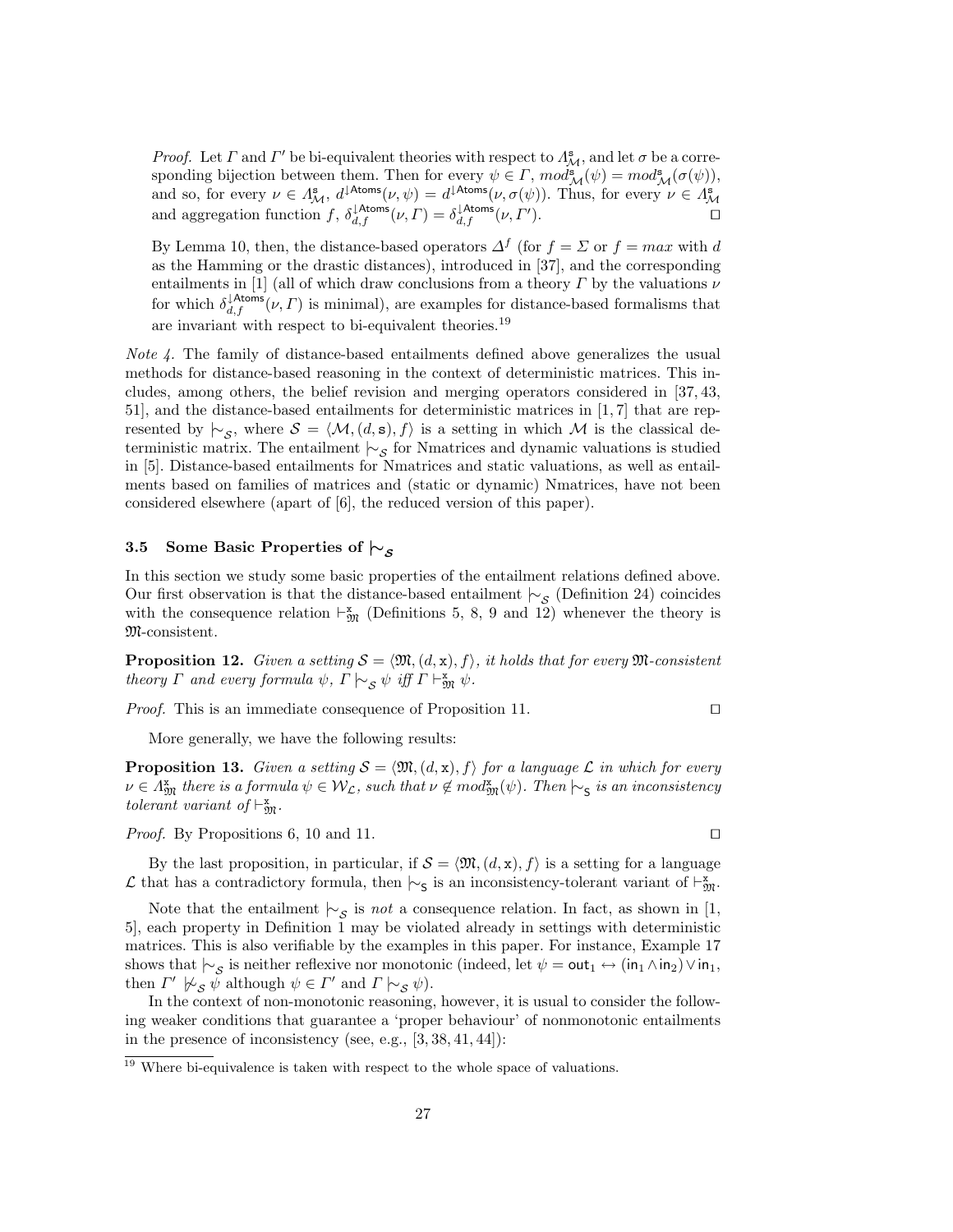Definition 26 (cautious consequence relations). A cautious consequence relation for L is a binary relation  $\sim$  between sets of formulas in  $W_L$  and formulas in  $W_L$ , satisfying the following conditions:

Cautious Reflexivity (w.r.t.  $\mathfrak{M}$ ): if  $\Gamma$  is  $\mathfrak{M}$ -satisfiable and  $\psi \in \Gamma$ , then  $\Gamma \sim \psi$ . <sup>20</sup>

Cautious Monotonicity [25]: if  $\Gamma \sim \psi$  and  $\Gamma \sim \phi$ , then  $\Gamma, \psi \sim \phi$ . Cautious Transitivity [38]: if  $\Gamma \mid \sim \psi$  and  $\Gamma, \psi \mid \sim \phi$ , then  $\Gamma \mid \sim \phi$ .

**Definition 27** (hereditary functions). An aggregation function  $f$  is hereditary if for every  $z_1, \ldots, z_m$  it holds that  $f(\{x_1, \ldots, x_n, z_1, \ldots, z_m\}) \leq f(\{y_1, \ldots, y_n, z_1, \ldots, z_m\})$ whenever  $f({x_1, \ldots, x_n}) < f({y_1, \ldots, y_n}).$ 

Example 19. Summation is hereditary, while the maximum function is not.

**Theorem 2.** Let  $S = \langle \mathfrak{M}, (d, x), f \rangle$  be a setting where f is hereditary. Then  $\mid \sim_{S}$  is a cautious consequence relation.

Proof. Cautious reflexivity follows from Proposition 12. The proofs of the two other properties are an adaptation of the ones for the deterministic case (see [1]):

For cautious monotonicity, let  $\Gamma = \{\gamma_1, \ldots, \gamma_n\}$  and suppose that  $\Gamma \upharpoonright_{\mathcal{S}} \psi$ ,  $\Gamma \upharpoonright_{\mathcal{S}} \phi$ , and  $\nu \in \Delta_{\mathcal{S}}(\Gamma \cup \{\psi\})$ . We show that  $\nu \in \Delta_{\mathcal{S}}(\Gamma)$  and since  $\Gamma \vdash_{\mathcal{S}} \phi$  this implies that  $\nu \in mod_{\mathfrak{M}}^{\mathbf{z}}(\{\phi\})$ . Indeed, if  $\nu \notin \Delta_{\mathcal{S}}(\Gamma)$ , there is a valuation  $\mu \in \Delta_{\mathcal{S}}(\Gamma)$  so that  $\delta_{d,f}(\mu,\Gamma)$  $\delta_{d,f}(\nu,\Gamma)$ , i.e.,  $f(\{d(\mu,\gamma_1),\ldots,d(\mu,\gamma_n)\}) < f(\{d(\nu,\gamma_1),\ldots,d(\nu,\gamma_n)\})$ . Also, as  $\Gamma \sim_{\mathcal{S}} \psi$ ,  $\mu \in mod_{\mathfrak{M}}^{\mathbf{z}}(\{\psi\}),$  thus  $d(\mu, \psi) = 0$ . By these facts, and since f is hereditary, then,

$$
\delta_{d,f}(\mu, \Gamma \cup \{\psi\}) = f(\{d(\mu, \gamma_1), \dots, d(\mu, \gamma_n), 0\}) \n\leq f(\{d(\nu, \gamma_1), \dots, d(\nu, \gamma_n), 0\}) \n\leq f(\{d(\nu, \gamma_1), \dots, d(\nu, \gamma_n), d(\nu, \psi)\}) = \delta_{d,f}(\nu, \Gamma \cup \{\psi\}),
$$

a contradiction to  $\nu \in \Delta_{\mathcal{S}}(\Gamma \cup \{\psi\}).$ 

For cautious transitivity, let again  $\Gamma = \{\gamma_1, \ldots, \gamma_n\}$  and assume that  $\Gamma \models_{\mathcal{S}} \psi, \Gamma, \psi \models_{\mathcal{S}} \phi$ , and  $\nu \in \Delta_{\mathcal{S}}(\Gamma)$ . We have to show that  $\nu \in mod_{\mathfrak{M}}^{\mathbf{z}}(\{\phi\})$ . Indeed, since  $\nu \in \Delta_{\mathcal{S}}(\Gamma)$ , for all  $\mu \in \Lambda_{\mathfrak{M}}^{\mathbf{x}}, f(\{d(\nu, \gamma_1), \ldots, d(\nu, \gamma_n)\}) \leq f(\{d(\mu, \gamma_1), \ldots, d(\mu, \gamma_n)\})$ . Moreover, since  $\Gamma \vdash_{\mathcal{S}} \psi$ ,  $\nu \in mod_{\mathfrak{M}}^{\mathbf{x}}(\{\psi\}),$  and so  $d(\nu, \psi) = 0 \leq d(\mu, \psi)$ . It follows, then, that for every  $\mu \in \Lambda_{\mathfrak{M}}^{\mathbf{x}}$ ,

$$
\delta_{d,f}(\nu, \Gamma \cup \{\psi\}) = f(\{d(\nu, \gamma_1), \dots, d(\nu, \gamma_n), d(\nu, \psi)\})
$$
  
\n
$$
\leq f(\{d(\mu, \gamma_1), \dots, d(\mu, \gamma_n), d(\nu, \psi)\})
$$
  
\n
$$
\leq f(\{d(\mu, \gamma_1), \dots, d(\mu, \gamma_n), d(\mu, \psi)\}) = \delta_{d,f}(\mu, \Gamma \cup \{\psi\}).
$$

Thus,  $\nu \in \Delta_{\mathcal{S}}(\Gamma \cup \{\psi\})$ , and since  $\Gamma, \psi \models_{\mathcal{S}} \phi$ , necessarily  $\nu \in \mathit{mod}_{\mathfrak{M}}^{\mathbf{x}}(\{\phi\})$ .

# 4 Reasoning with  $\sim$ s

In this section we investigate some computational aspects of reasoning with  $\vdash_S$ . The results below extend those in [7] from the standard classical matrix to all the types of semantic structures discussed in this paper.

 $20$  In the context of nonmonotonic formalisms, cautious reflexivity usually does not involve satisfiability; We require this condition as distance-based entailments are very cautious with respect to contradictory premises. Indeed,  $\psi \not\succ_{\mathcal{S}} \psi$  when  $\psi$  is a contradiction.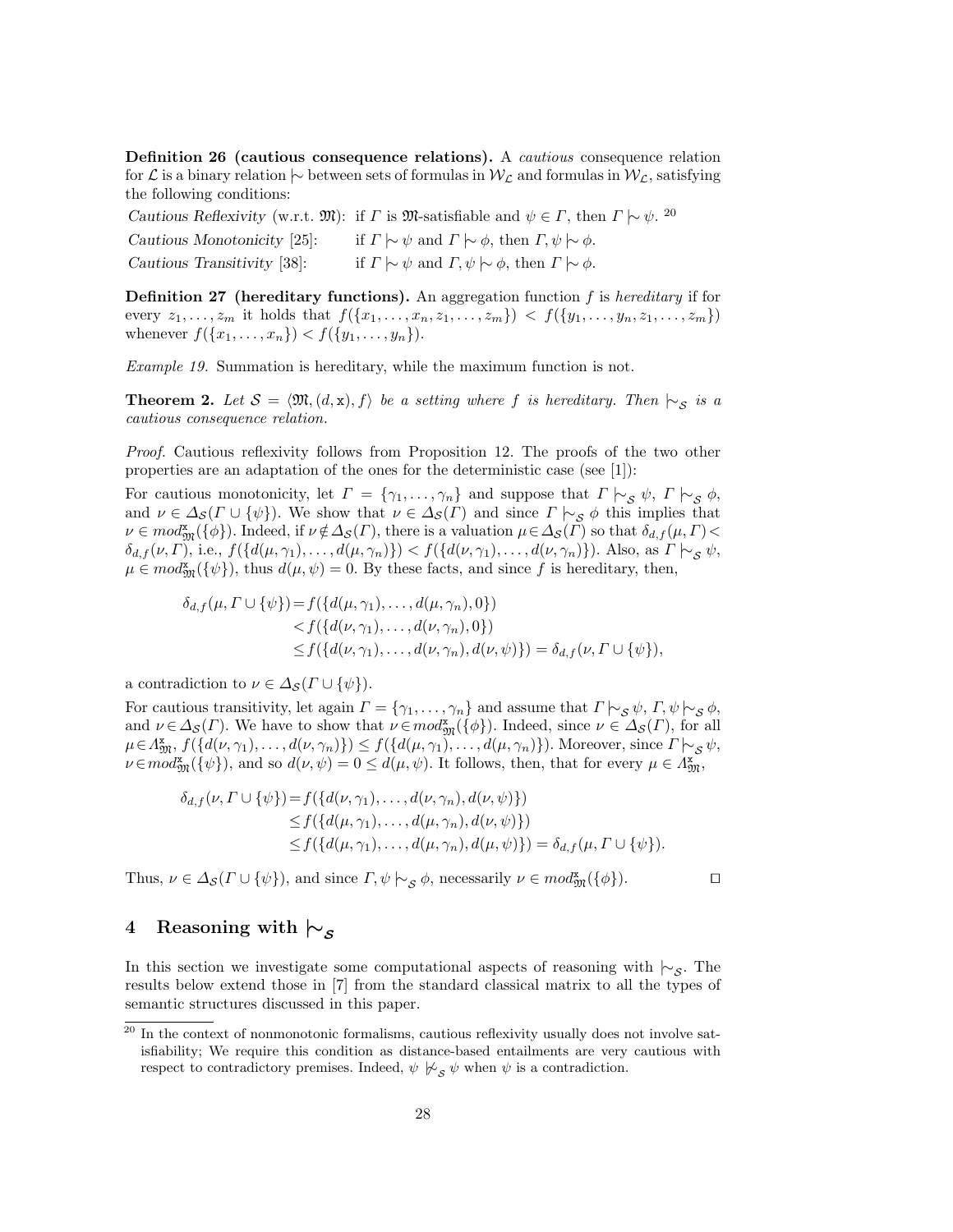First, we consider decidability. In what follows we shall assume that the underlying setting  $S = \langle \mathfrak{M}, (d, x), f \rangle$  is *computable*, that is: there is an effective way to compute d and f. This is not sufficient for decidability, though, as in order to decide whether  $\Gamma \vdash_{\mathcal{S}} \psi$  one needs to check whether  $\Delta_{\mathcal{S}}(\Gamma) \subseteq \text{mod}^{\mathbf{x}}_{\mathfrak{M}}(\psi)$  and both of these sets may not be finite. To show that the decision problem regarding an  $S$ -entailment is decidable and effectively computable, we must show that the condition above can be reduced to an equivalent condition in terms of finite sets of partial valuations. This is indeed the case, because of the properties of analycity, i.e., the ability to extend partial valuations to full valuations, and, in the other way around, unbiasedness, which is concerned with reducing full valuations to partial valuations without losing meaningful information:

**Proposition 14 (analycity).** Given a semantic structure  $\mathfrak{M}$ , for every context  $C$ ,  $x \in$  $\{\mathbf{d},\mathbf{s}\}\$ , and valuation  $\nu \in \Lambda_{\mathfrak{M}}^{x\downarrow\mathsf{C}}$ , there is a valuation  $\mu \in \Lambda_{\mathfrak{M}}^{x}$ , such that  $\mu(\psi) = \nu(\psi)$  for all  $\psi \in \mathsf{C}$ .

**Proposition 15 (unbiasedness).** Given a setting  $S = \langle \mathfrak{M}, (d, x), f \rangle$ , for every  $\nu_1, \nu_2 \in$  $\Lambda_{\mathfrak{M}}^{\mathbf{x}},$  theory  $\Gamma$ , formula  $\psi \in \Gamma$ , and context  $\mathsf{C}$  such that  $\mathsf{SF}(\Gamma) \subseteq \mathsf{C}$ , if  $\nu_1^{\mathsf{IC}} = \nu_2^{\mathsf{IC}}$  then  $d^{\downarrow \mathsf{C}}(\nu_1, \psi) = d^{\downarrow \mathsf{C}}(\nu_2, \psi)$  and  $\delta_{d,f}^{\downarrow \mathsf{C}}(\nu_1, \Gamma) = \delta_{d,f}^{\downarrow \mathsf{C}}(\nu_2, \Gamma)$ .

Both of the propositions above are straightforward. Unbiasedness guarantees that only finite portions of valuations (those that are relevant to the specified context) affect their distances to formulas and theories. This implies that the decision problem regarding  $\sim$ <sub>S</sub> can be formalized in terms of distances between finite partial valuations, as shown next.

**Definition 28.** For a setting  $S = \langle \mathfrak{M}, (d, x), f \rangle$  and a context C, we denote:

$$
mod_{\mathfrak{M}}^{\mathfrak{z}\downarrow\mathsf{C}}(\psi) = \{ \nu^{\downarrow\mathsf{C}} \mid \nu \in mod_{\mathfrak{M}}^{\mathfrak{x}}(\psi) \},
$$
  

$$
\Delta_{\mathcal{S}}^{\downarrow\mathsf{C}}(\Gamma) = \{ \nu^{\downarrow\mathsf{C}} \mid \nu \in \Delta_{\mathcal{S}}(\Gamma) \}.
$$

**Proposition 16.** Let  $S = \langle \mathfrak{M}, (d, x), f \rangle$  be a setting. For every theory  $\Gamma$  and formula  $\psi$ ,  $\Delta_{\mathcal{S}}(\Gamma) \subseteq \text{mod}_{\mathfrak{M}}^{\mathfrak{x}}(\psi) \text{ iff } \Delta_{\mathcal{S}}^{\downarrow \mathsf{SF}(\Gamma)}$  $\zeta^{\text{LSF}(T)}(T) \subseteq \text{mod}_{\mathfrak{M}}^{\text{z,LSF}(\psi)}(\psi).$ 

*Proof.* By Propositions 14 and 15.

**Corollary 6.** Let  $S = \langle \mathfrak{M}, (d, x), f \rangle$  be a setting. For every theory  $\Gamma$  and formula  $\psi$ ,  $\varGamma\hspace{0.2mm}\sim_\mathcal{S}\psi\hspace{0.2mm} \mathit{iff} \hspace{0.2mm} \varDelta^{\downarrow\mathsf{SF}(\varGamma)}_\mathcal{S}$  $\zeta^{\text{LSF}(T)}(T) \subseteq \text{mod}_{\mathfrak{M}}^{\mathfrak{X} \downarrow \text{SF}(\psi)}(\psi).$ 

As the sets in Corollary 6 are finite, they are effectively computable whenever the setting  $S$  is computable. It follows, then, that

**Theorem 3 (decidability).** For a computable setting S, the question whether  $\Gamma \vdash_S \psi$ is decidable for any finite theory  $\Gamma$  and any formula  $\psi$ .

In what follows we shall describe some basic algorithms for reasoning with distance semantics using distance spheres (see [29]). To simplify the presentation, we assume that all the distances that are involved are specified by natural numbers.

**Definition 29 (spheres).** Let  $S = \langle \mathfrak{M}, (d, x), f \rangle$  be a setting and C a context. For  $i \in \mathbb{N}$ , the *i*-th *sphere* of  $\psi$  with respect to S and C is the set

$$
\mathcal{R}^{\downarrow \mathsf{C}}_{\mathcal{S}}(\psi, i) = \{ \mu \in \Lambda^{\mathtt{x} \downarrow \mathsf{C}}_{\mathfrak{M}} \mid \exists \nu \in \mathsf{mod}^{\mathtt{x}}_{\mathfrak{M}}(\psi) \ d^{\downarrow \mathsf{C}}(\mu, \nu) \leq i \}.
$$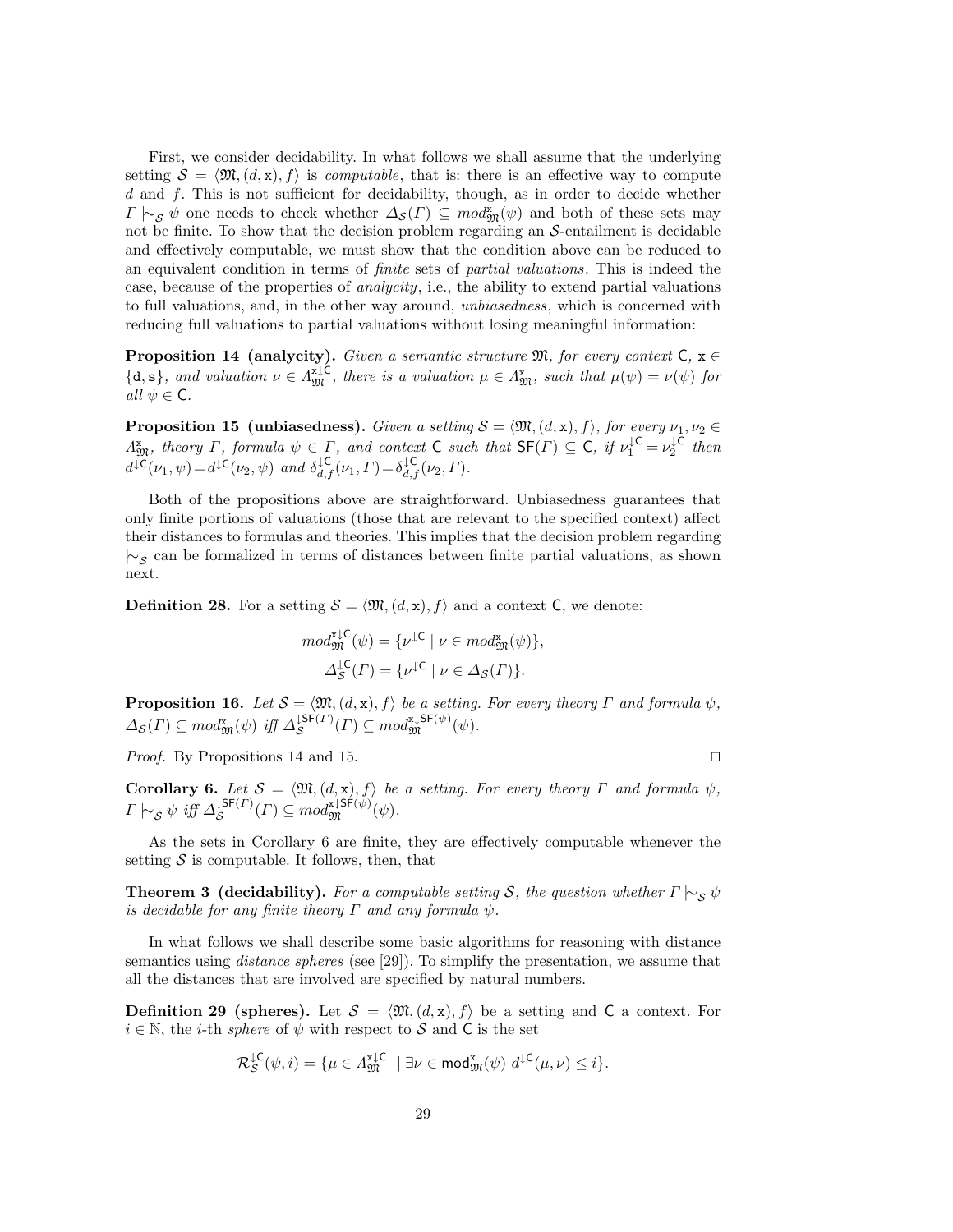$\mathcal{R}^{\mathsf{LC}}_{\mathcal{S}}(\psi, i)$  is the 'sphere' of all the static/dynamic M-valuations on C whose distance from  $\psi$  is bounded by *i*. In particular,  $\mathcal{R}_\mathcal{S}^{\downarrow \mathsf{C}}(\psi,0) = \text{mod}_{\mathfrak{M}}^{\mathfrak{sl} \mathsf{C}}(\psi)$ .

The following property will be useful in what follows:

**Lemma 11.** Let  $S = \langle \mathfrak{M}, (d, x), f \rangle$  be a setting and  $\Gamma = \{\psi_1, \ldots, \psi_n\}$  a theory such that all its elements are  $\mathfrak{M}$ -satisfiable. Then for every context C there is some  $k \geq 0$ , such that  $\bigcap_{1 \leq i \leq n} \mathcal{R}_{\mathcal{S}}^{\downarrow \mathsf{C}}(\psi_i, k) \neq \emptyset$ .

*Proof.* In terms of set inclusion, for every  $\psi$  the sequence  $\mathcal{R}_{\mathcal{S}}^{\downarrow\mathsf{C}}(\psi,i)$  is non-decreasing in the 'radius' *i*. Moreover, for every  $\mathfrak{M}$ -satisfiable  $\psi$  it holds that  $\mathcal{R}^{\downarrow\mathsf{C}}_{\mathcal{S}}(\psi,k) = \Lambda^{\mathtt{x}\downarrow\mathsf{C}}_{\mathfrak{M}}$  for  $k = max\{d^{\mathsf{LC}}(\mu, \nu) \mid \mu, \nu \in \Lambda_{\mathfrak{M}}^{\mathsf{LC}}\}$  (and if  $\psi$  is not  $\mathfrak{M}$ -satisfiable,  $\mathcal{R}_{\mathcal{S}}^{\mathsf{LC}}(\psi, i) = \emptyset$  for all *i*). As every  $\psi_i$  in  $\Gamma$  is  $\mathfrak{M}$ -satisfiable,  $\bigcap_{1 \leq i \leq n} \mathcal{R}^{\downarrow \mathsf{C}}_{\mathcal{S}}(\psi_i, k) = \Lambda^{\mathtt{x} \downarrow \mathsf{C}}_{\mathfrak{M}}$ .

By Corollary 6, it is sufficient to compute  $\Delta_S^{\downarrow \mathsf{SF}(\Gamma)}$  $S^{IPT(I)}(T)$ . In the rest of this section we consider two common cases in which  $\Delta_S^{\downarrow \mathsf{SF}(T)}$  $S^{15F(I)}(T)$  can be characterized using a minimal nonempty intersection of spheres.

### MinMax Reasoning

Consider settings with the maximum aggregation function. Reasoning with such settings can be thought of as a min-max approach: minimization of maximal distances. This is a skeptical approach, as it takes into account the best options (minimal values) among the worst cases (maximal distances). In this case, the set of the most plausible valuations of a given theory can be characterized as follows:

**Proposition 17.** For a setting  $S = \langle \mathfrak{M}, (d, x), \mathsf{max} \rangle$  and a theory  $\Gamma = \{\psi_1, \ldots, \psi_n\},\$ 

$$
\Delta_{\mathcal{S}}^{\text{LSF}(\Gamma)}(\Gamma) = \begin{cases} \bigcap_{1 \leq i \leq n} \mathcal{R}_{\mathcal{S}}^{\text{LSF}(\Gamma)}(\psi_i, m_{\mathcal{S}}^{\Gamma}) & \text{if all the formulas in } \Gamma \text{ are satisfiable,} \\ A_{\mathfrak{M}}^{\text{x,LSF}(\Gamma)} & \text{if there is a non-satisfiable formula in } \Gamma, \end{cases}
$$

where  $m_S^{\Gamma}$  is the minimal number  $m \in \mathbb{N}$  for which  $\bigcap_{1 \leq i \leq n} \mathcal{R}_{\mathcal{S}}^{\downarrow \mathsf{SF}(T)}$  $S^{S(1)}(\psi_i,m)$  is not empty.

*Proof.* Let  $C = SF(\Gamma)$ . Suppose, first, that there is some  $\psi \in \Gamma$  that is not  $\mathfrak{M}$ -satisfiable. Then for every  $\mu \in \Lambda_{\mathfrak{M}}^{x\downarrow\mathsf{C}}$ ,  $d(\mu,\psi) = 1 + \max\{d^{\downarrow\mathsf{C}}(\mu,\nu) \mid \mu,\nu \in \Lambda_{\mathfrak{M}}^{x\downarrow\mathsf{C}}\}$ . Thus, for all  $\mu_1, \mu_2 \in \Lambda_{\mathfrak{M}}^{\mathfrak{X} \downarrow \mathsf{C}}$  it holds that  $\delta_{d,\max}(\mu_1, \Gamma) = \delta_{d,\max}(\mu_2, \Gamma)$ , and so  $\Delta_{\mathcal{S}}^{\downarrow \mathsf{C}}(\Gamma) = \Lambda_{\mathfrak{M}}^{\mathfrak{X} \downarrow \mathsf{C}}$ .

Suppose now that all the formulas in  $\Gamma$  are  $\mathfrak{M}$ -satisfiable. By Lemma 11, in this case there is an m for which  $\bigcap_{1 \leq i \leq n} \mathcal{R}_{\mathcal{S}}^{\downarrow\mathsf{C}}(\psi_i,m)$  is not empty, and  $m_{\mathcal{S}}^{\Gamma}$  is the minimal number with this property. Now, let  $\mu \in \bigcap_{1 \leq i \leq n} \mathcal{R}_{\mathcal{S}}^{\downarrow\mathsf{C}}(\psi_i, m_{\mathcal{S}}^{\mathsf{C}})$ . As  $\mu \in \mathcal{R}_{\mathcal{S}}^{\downarrow\mathsf{C}}(\psi_i, m_{\mathcal{S}}^{\mathsf{C}})$  for every  $1 \leq i \leq n$ , we have that  $d(\mu, \psi_i) \leq m_S^{\overline{\Gamma}}$  for all  $\psi_i \in \Gamma$ , and so  $\delta_{d, \max}(\mu, \Gamma) \leq$  $m_S^{\Gamma}$ . Suppose for contradiction that  $\mu \notin \Delta_S^{\mathcal{LC}}(\Gamma)$ . Then there is a valuation  $\nu \in \Lambda_{\mathfrak{M}}^{\mathfrak{gl}}\subset \text{such that } \delta_{d,\max}(\nu,\Gamma) < \delta_{d,\max}(\mu,\Gamma) \leq m_S^{\Gamma}$ . Thus,  $\max\{d(\nu,\psi_1),\ldots,d(\nu,\psi_n)\} < m_S^{\Gamma}$ . and so  $d(\nu, \psi_i) = k_i < m_S^{\Gamma}$  for every  $1 \leq i \leq n$ . Now, let  $k = \max\{k_1, \ldots, k_n\}$ . Then  $\nu \in \mathcal{R}^{\downarrow\mathsf{C}}_{\mathcal{S}}(\psi_i,k)$  for every  $1 \leq i \leq n$ , hence  $\bigcap_{1 \leq i \leq n} \mathcal{R}^{\downarrow\mathsf{C}}_{\mathcal{S}}(\psi_i,k)$  is non-empty for some  $k < m_S^{\Gamma}$ , in contradiction to the minimality of  $m_S^{\overline{\Gamma}}$ .

<sup>&</sup>lt;sup>21</sup> In fact, as for every  $1 \leq i \leq n$  there is a  $k_i \leq \max\{d^{\mathcal{LC}}(\nu_1, \nu_2) \mid \nu_1, \nu_2 \in \Lambda_{\mathfrak{M}}^{\mathfrak{r} \downarrow \mathbb{C}}\}$  such that for every  $j \geq k_i$ ,  $\mathcal{R}_{\mathcal{S}}^{\downarrow \mathsf{C}}(\psi_i, j) = \Lambda_{\mathfrak{M}}^{\mathtt{x}}$ , it is sufficient to take  $k = \max\{k_i \mid 1 \leq i \leq n\}$ .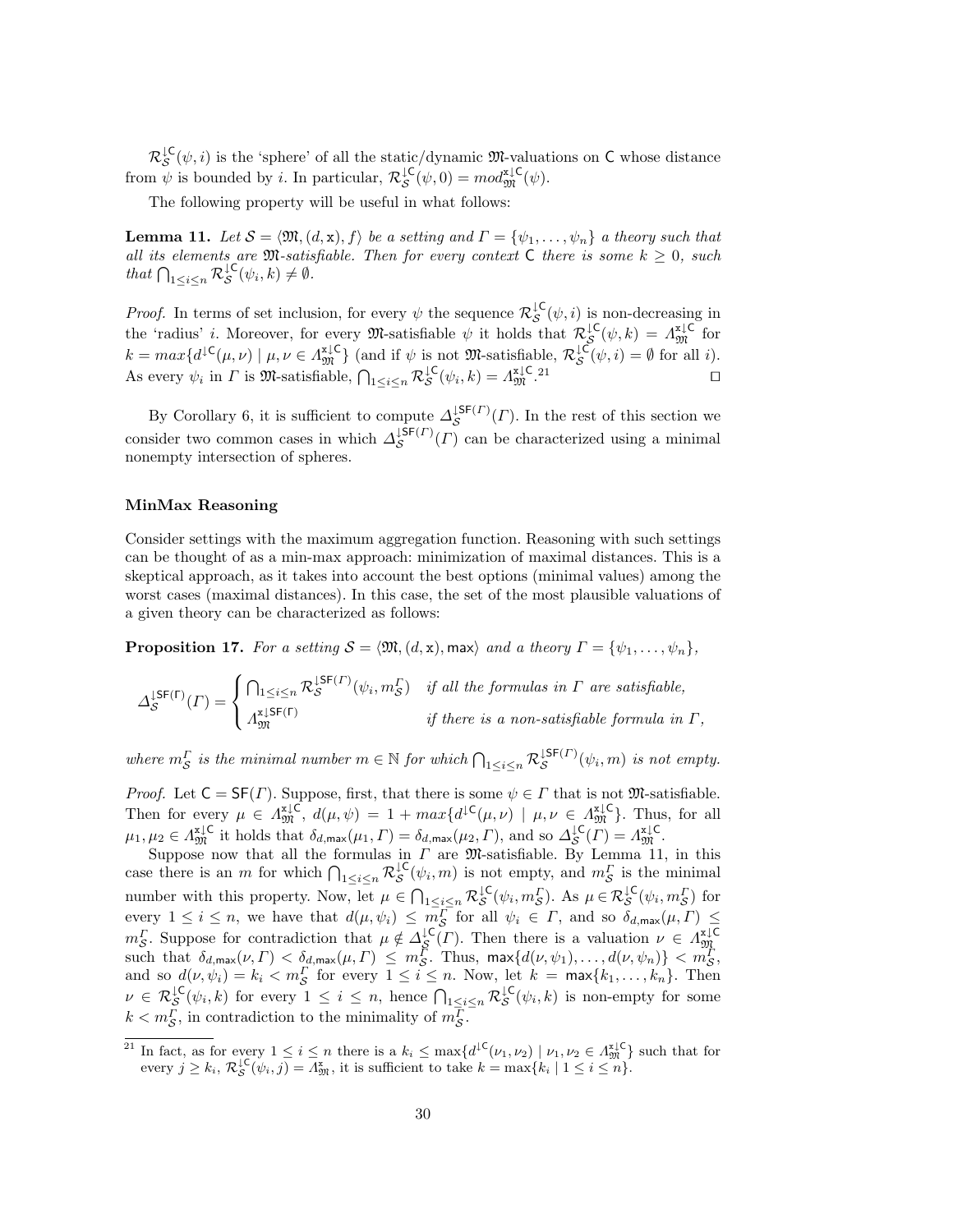For the converse, let  $\mu \in \Delta_{\mathcal{S}}^{\downarrow \mathsf{C}}(\Gamma)$ . As  $d(\mu, \psi_i) \leq \delta_{d, \max}(\mu, \Gamma)$  for all  $1 \leq i \leq n$ , necessarily  $\mu \in \mathcal{R}^{\mathcal{L}\mathsf{C}}_{\mathcal{S}}(\psi_i, \delta_{d,\max}(\mu, \Gamma))$  and so  $\bigcap_{1 \leq i \leq n} \mathcal{R}^{\mathcal{L}\mathsf{C}}_{\mathcal{S}}(\psi_i, \delta_{d,\max}(\mu, \Gamma))$  is non-empty. Suppose for a contradiction that there is some  $k < m = \delta_{d,\max}(\mu, \Gamma)$  such that  $\bigcap_{1 \leq i \leq n} \mathcal{R}_{\mathcal{S}}^{\mathcal{L}(\psi_i, k)}$ is non-empty, and let  $\nu \in \bigcap_{1 \leq i \leq n} \mathcal{R}_{\mathcal{S}}^{\downarrow\mathsf{C}}(\psi_i,k)$ . Then  $\nu \in \mathcal{R}_{\mathcal{S}}^{\downarrow\mathsf{C}}(\psi_i,k)$  for every  $1 \leq i \leq n$ , and so  $d(\nu, \psi_i) \leq k$  for every  $\psi_i \in \Gamma$ . Thus,  $\delta_{d, \max}(\nu, \Gamma) \leq k < m = \delta_{d, \max}(\mu, \Gamma)$ , a contradiction to our assumption that  $\mu \in \Delta_S^{\downarrow \mathbb{C}}$  $(\Gamma)$ .

The last proposition induces the algorithm in Figure 4 for computing most plausible valuations of theories whenever it is possible to effectively compute the  $i + 1$ -th sphere from the i-th sphere:

Definition 30 (inductively representable settings). A setting  $S = \langle \mathfrak{M}, (d, x), f \rangle$  is inductively representable in a context C, if there is a computable function  $G_C$ , such that for every formula  $\psi$  and every  $i \in \mathbb{N}$ ,

$$
\mathcal{R}_{\mathcal{S}}^{\downarrow\mathsf{C}}(\psi,i)=\mathsf{G}_{\mathsf{C}}(\mathcal{R}_{\mathcal{S}}^{\downarrow\mathsf{C}}(\psi,i-1)).
$$

The function  $G_C$  is called an *inductive representation* of S in C.

*Example 20.* Let us consider some inductive representations of settings of the form  $S =$  $\langle \mathfrak{M},(d,{\tt x}),$  max $\rangle.$ 

- 1. Suppose that d is either  $d_{\bowtie, \text{max}}$  or  $d_{\nabla, \text{max}}$ . It is easy to see that for every context C and every  $i \geq 1$ ,  $\mathcal{R}_{\mathcal{S}}^{\downarrow \mathsf{C}}(\psi, i) = \Lambda_{\mathfrak{M}}^{\mathfrak{z} \downarrow \mathsf{C}}$ . Thus, any function  $\mathsf{G}_{\mathsf{C}}$  such that  $\mathsf{G}_{\mathsf{C}}(S) = \Lambda_{\mathfrak{M}}^{\mathfrak{z} \downarrow \mathsf{C}}$ for every  $S \subseteq \Lambda_{\mathfrak{M}}^{\mathfrak{x} \downarrow \mathsf{C}}$ , is an inductive representation of S in C.
- 2. Suppose that d is either  $d_{\bowtie, \Sigma}$  or  $d_{\nabla, \Sigma}$ . Note that in any context of the form C = Atoms(*Γ*) for some  $\Gamma$ ,  $d_{\bowtie,\Sigma}^{\downarrow\complement}$  and  $d_{\nabla,\Sigma}^{\downarrow\complement}$  actually coincide. Moreover, in the static case it holds that for every  $\mu, \nu \in \Lambda_{\mathfrak{M}}^{\mathfrak{s} \downarrow \mathsf{C}}, d_{\bowtie,\Sigma}(\mu, \nu) = i$  iff  $\mu$  differs from  $\nu$  on its assignments for exactly i atoms. In this case, then, an inductive representation of  $S$  in  $C$  could be any function  $G_C$  such that, for every  $S \subseteq \Lambda_{\mathfrak{M}}^{\mathsf{s}\downarrow\mathsf{C}}, G_C(S) = S \cup \bigcup_{\mu \in S} 1\text{Diff}(\mu)$ , where 1Diff( $\mu$ ) is the set of all valuations differing from  $\mu$  in exactly one assignment of an atom.

 $\text{MPV}(\mathcal{S}, \overline{\mathsf{G}, \{\psi_1, \ldots, \psi_n\}})$ /\* Computing the most plausible valuations of  $\Gamma = \{\psi_1, \dots, \psi_n\}$  $\mathcal{N}^*$   $\mathcal{S} = \langle \mathfrak{M}, (d, \mathbf{x}), \mathsf{max} \rangle$ /\* G – an inductive representation of S in  $SF(\Gamma)$  $C \leftarrow SF(\{\psi_1, \ldots, \psi_n\})$ ; for  $i \in \{1, \ldots, n\}$ , let  $X_i \leftarrow \mathsf{mod}_{\mathfrak{M}}^{\mathtt{z} \downarrow \mathsf{C}}(\psi_i);$ if  $X_j$  is empty for some  $j\in\{1,\ldots,n\}$ , return  $\varLambda^{\mathtt{x}\downarrow\mathsf{C}}_{\mathfrak{M}};$ while  $(X_1 \cap \ldots \cap X_n)$  is empty, do: for  $i \in \{1, \ldots, n\}$ , let  $X_i \leftarrow G(X_i)$ ; return  $(X_1 \cap \ldots \cap X_n)$ ;

**Fig. 4.** Computing the most plausible valuations of  $\{\psi_1, \ldots, \psi_n\}$  w.r.t.  $\mathcal{S} = \langle \mathfrak{M}, (d, x), \mathfrak{m} \rangle$ 

By Proposition 17, we have: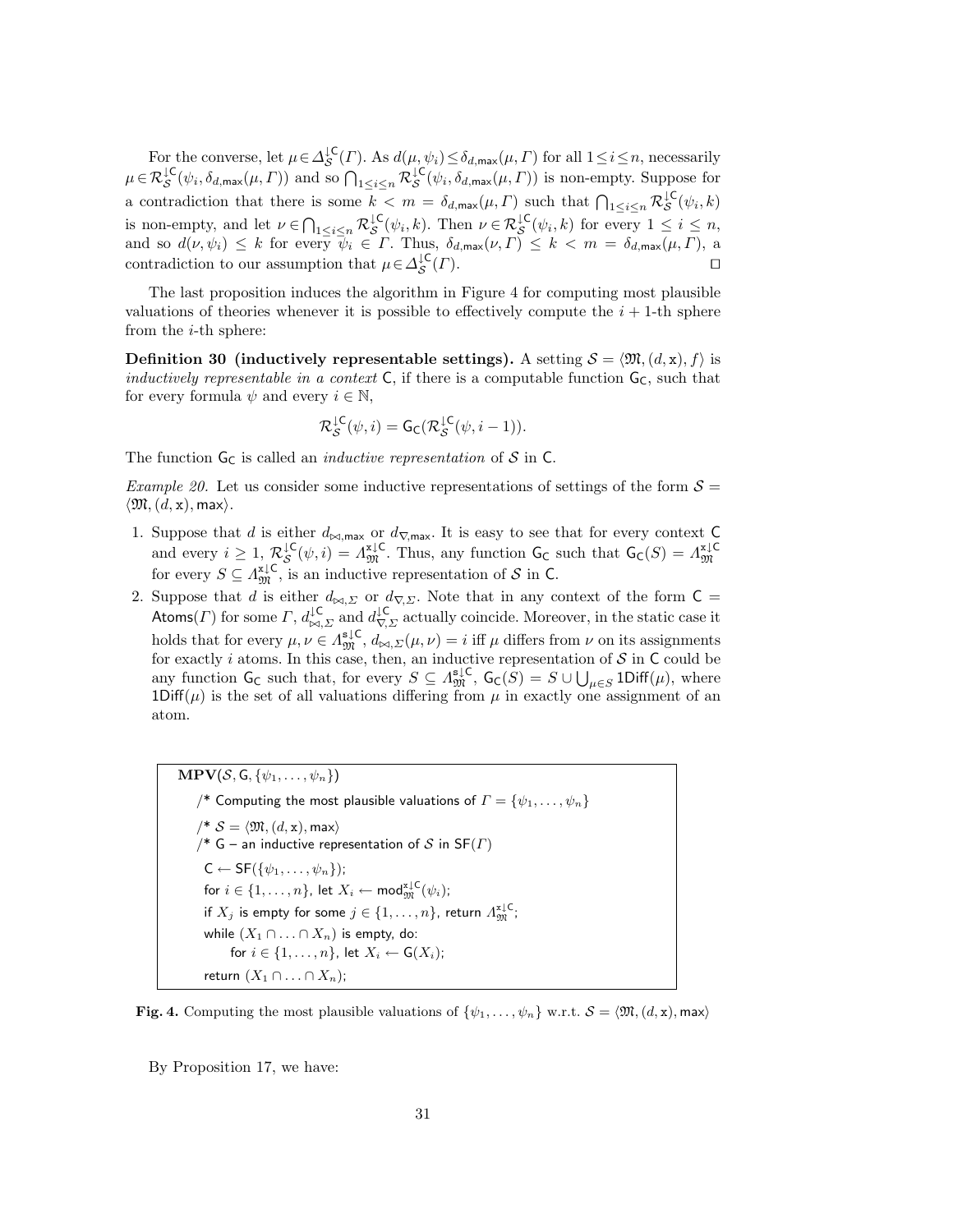**Proposition 18.** Let  $S = \langle \mathfrak{M}, (d, x), \text{max} \rangle$  be a setting,  $\Gamma$  a theory, and G an inductive representation of S in  $\mathsf{SF}(\Gamma)$ . Then the algorithm  $\mathbf{MPV}(\mathcal{S}, \mathsf{G}, \Gamma)$  in Figure 4 terminates and computes  $\Delta_S^{\downarrow \mathsf{SF}(\Gamma)}$  $S^{5\mathsf{F}(I^{\prime})}(\Gamma).$ 

#### Summation of Distances

We now consider settings of the form  $\mathcal{S} = \langle \mathfrak{M}, (d, x), \Sigma \rangle$ , and again represent the reasoning process in these settings by systems of spheres.

**Definition 31.** Let  $S = \langle \mathfrak{M}, (d, x), f \rangle$  be a setting, C a context, and  $\psi$  a formula. Define, for  $i \geq 1$ :

$$
\circlearrowleft_{0} \mathcal{R}_{\mathcal{S}}^{\downarrow \mathsf{C}}(\psi) = \operatorname{mod}_{\mathfrak{M}}^{\mathfrak{X} \downarrow \mathsf{C}}(\psi)
$$

$$
\circlearrowleft_i \mathcal{R}_{\mathcal{S}}^{\downarrow \mathsf{C}}(\psi) = \mathcal{R}_{\mathcal{S}}^{\downarrow \mathsf{C}}(\psi, i) \setminus \mathcal{R}_{\mathcal{S}}^{\downarrow \mathsf{C}}(\psi, i - 1)
$$

Thus,  $\circlearrowleft_i \mathcal{R}_{\mathcal{S}}^{\downarrow\mathsf{C}}(\psi)$  is the *i*-th 'buttonhole' of  $\psi$  with respect to *d*, consisting of all the valuations in  $\Lambda_{\mathfrak{M}}^{\mathfrak{x}\downarrow\mathsf{C}}$ , the distance of which to  $\psi$  is exactly *i*.

**Proposition 19.** For a setting  $S = \langle \mathfrak{M}, (d, x), \Sigma \rangle$  and a theory  $\Gamma = \{\psi_1, \ldots, \psi_n\},\$ 

$$
\Delta_{\mathcal{S}}^{\mathsf{LSF}(T)}(\Gamma) = \bigcup_{r_1 + \ldots + r_n = n_{\mathcal{S}}^r} \bigcap_{1 \leq i \leq n} \circlearrowleft_{r_i} \mathcal{R}_{\mathcal{S}}^{\mathsf{LSF}(T)}(\psi_i),
$$

where  $n_S^{\Gamma}$  is the minimal number  $k \in \mathbb{N}$  such that  $\bigcap_{1 \leq i \leq n} \mathcal{R}_{\mathcal{S}}^{\downarrow \mathsf{SF}(\Gamma)}$  $\mathcal{S}^{\mathsf{LSP}(1)}(\psi_i,r_i)$  is not empty and  $\sum_{i=1}^n r_i = k$ .

*Proof.* For  $C = SF(\Gamma)$ , let  $\mu \in \Delta_S^{\mathcal{L}}(\Gamma)$ , and suppose that  $d(\mu, \psi_i) = k_i$  for  $i = 1, ..., n$ . Then for every  $1 \leq i \leq n$ ,  $\mu \in \bigcirc_{k_i} \mathcal{R}_{\mathcal{S}}^{\downarrow \mathsf{C}}(\psi_i)$ . Now, if there is no sequence  $r_1, \ldots, r_n$ , such that  $\Sigma_{i=1}^n r_i = n_S^{\Gamma}$ , and for which  $\mu \in \bigcap_{1 \leq i \leq n} \mathcal{O}_{r_i} \mathcal{R}_{\mathcal{S}}^{\downarrow \mathsf{C}}(\psi_i)$ , then, by the minimality of  $n_S^{\Gamma}$ , it is not the case that  $k_1 + \ldots + k_n < n_S^{\Gamma}$ . Thus, since  $k_1 + \ldots + k_n \neq n_S^{\Gamma}$ , necessarily  $k_1 + \ldots + k_n > n_S^{\Gamma}$ . By the assumption of the proposition, there is a sequence  $r_1, \ldots, r_n$  such that  $\Sigma_{i=1}^n r_i = n_S^{\Gamma}$  and for which  $\bigcap_{1 \leq i \leq n} \mathcal{R}_{\mathcal{S}}^{\downarrow \mathsf{C}}(\psi_i, r_i)$  is not empty. So let  $\nu \in \bigcap_{1 \leq i \leq n} \mathcal{R}_{\mathcal{S}}^{\downarrow\mathsf{C}}(\psi_i, r_i)$ . Then  $\delta_{d,\Sigma}(\nu, \Gamma) = n_{\mathcal{S}}^{\Gamma} < \Sigma_{i=1}^n k_i = \delta_{d,\Sigma}(\mu, \Gamma)$ , in contradiction to our assumption that  $\mu \in \Delta_{\mathcal{S}}^{\downarrow \mathsf{C}}(\Gamma)$ .

For the converse, suppose that  $\mu \in \bigcup_{r_1+\ldots+r_n=n_S} \bigcap_{1 \leq i \leq n} \bigcirc_{r_i} \mathcal{R}_{\mathcal{S}}^{\downarrow \mathsf{C}}(\psi_i)$ . Then  $d(\mu, \psi_i) =$  $r_i$  for some sequence  $r_1, \ldots, r_n$ , such that  $r_1 + \ldots + r_n = n_S^{\Gamma}$ . If  $\mu \notin \Delta_{\mathcal{S}}^{\mathcal{IC}}(\Gamma)$  there is some  $\nu \in \Delta_{\mathcal{S}}^{\downarrow\mathsf{C}}(\Gamma)$  such that  $\delta_{d,\Sigma}(\nu,\Gamma) < \delta_{d,\Sigma}(\mu,\Gamma)$ . But then  $d(\nu,\psi_1) + \ldots + d(\nu,\psi_n) < n_{\mathcal{S}}^{\Gamma}$ and so there is a sequence  $d(\nu, \psi_1), \ldots, d(\nu, \psi_n)$ , such that  $\bigcap_{1 \leq i \leq n} \mathcal{R}_{\mathcal{S}}^{\downarrow \mathsf{C}}(\psi_i, d(\nu, \psi_i))$  is not empty, in contradiction to the minimality of  $n_S^I$ . The contract of the contract of  $\Box$ 

Proposition 19 suggests that reasoning with summation of distances may be implemented as a constraint programming problem, which can be solved using some off-theshelf constraint logic programming (CLP) solvers.

## 5 Extending the Framework to Possible Worlds Semantics

We now demonstrate how the framework introduced here can be easily generalized to other kinds of denotational semantics. Specifically, we consider an extension of standard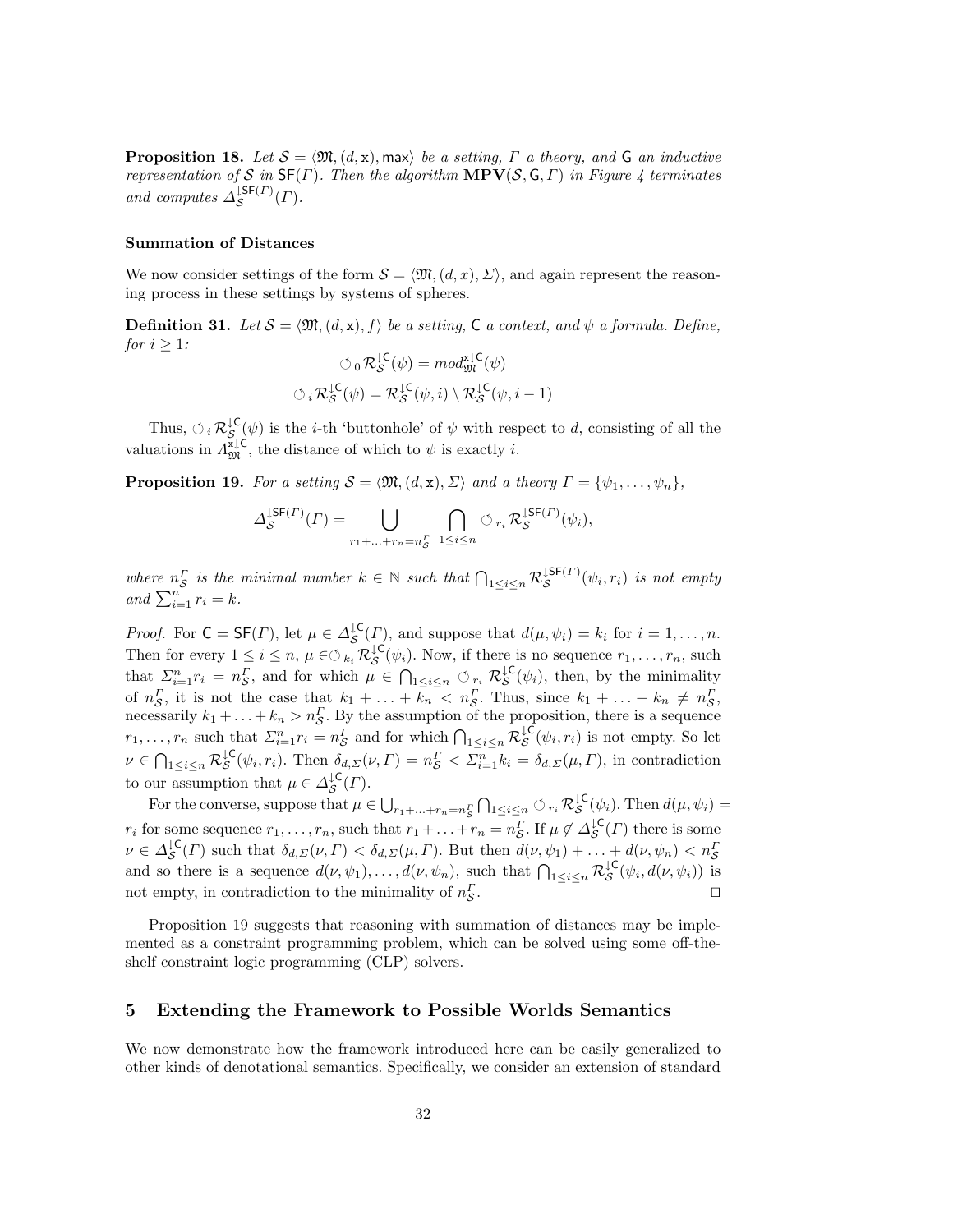"possible worlds" (Kripke-) semantics, where the logical connectives are interpreted by a matrix  $M$ . It is important to note that sticking to standard matrices is for simplicity only, and that this framework can also be extended to the other semantic structures discussed previously.

As usual, we use the necessitation operator " $\Box$ " for expressing qualifications of the truth of a judgement. In case of the classical two-valued matrix this induces the usual Kripke-style semantics. Other semantic notions that are related to the distance semantics, such as generic distances and their concrete constructions, also carry on to Kriple-style semantics in a straightforward way, as explained below.

Our generalized many-valued possible worlds semantics, defined next, is a variant of the one in [24]:

#### Definition 32 (frames and frame interpretations).

- A frame for L is a triple  $\mathfrak{F} = \langle W, R, \mathcal{M} \rangle$ , where W is a non-empty set (of "worlds"), R (the "accessibility relation") is a binary relation on W, and  $\mathcal{M} = \langle \mathcal{V}, \mathcal{D}, \mathcal{O} \rangle$  is a (standard) matrix for  $\mathcal{L}$ . We say that a frame is finite if so is W.
- Let  $\mathfrak{F} = \langle W, R, \mathcal{M} \rangle$  be a frame for L. An  $\mathfrak{F}\text{-}valuation$  is a function  $\nu : W \times \mathcal{W}_\mathcal{L} \to \mathcal{V}$ that assigns truth values to the  $\mathcal{L}$ -formulas at each world in W according to the following conditions: For every connective  $\circ$  in the language  $\mathcal L$  (except for  $\Box$ ),
	- $\nu(w, \diamond(\psi_1, \ldots, \psi_n)) = \tilde{\diamond}_{\mathcal{M}}(\nu(w, \psi_1), \ldots, \nu(w, \psi_n)),$
	- $\nu(w, \Box \psi) \in \mathcal{D}$  iff  $\nu(w', \psi) \in \mathcal{D}$  for all w' such that  $R(w, w')$ .

The set of  $\mathfrak F$ -valuations is denoted by  $\Lambda_{\mathfrak F}^{\mathbf s}$ . The set of  $\mathfrak F$ -valuations that satisfy a formula  $\psi$  in a world  $w \in W$  is denoted by  $mod_{\mathfrak{F}}^{\mathbf{s}}(w, \psi)$ , that is,  $mod_{\mathfrak{F}}^{\mathbf{s}}(w, \psi) = \{ \nu \in$  $\Lambda_{\mathfrak{F}}^{\mathbf{s}} \mid \nu(w,\psi) \in \mathcal{D} \}.$ 

- The restriction to a context C of a valuation  $\nu \in \Lambda^s_{\mathfrak{F}}$  is denoted by  $\nu^{\downarrow}$ C. As before, we denote:  $\Lambda_{\mathfrak{F}}^{\mathsf{s} \downarrow \mathsf{C}} = \{ \nu^{\downarrow \mathsf{C}} \mid \nu \in \Lambda_{\mathfrak{F}}^{\mathsf{s}} \}.$
- A frame interpretation is a pair  $I = \langle \mathfrak{F}, \nu \rangle$ , in which  $\mathfrak{F} = \langle W, R, \mathcal{M} \rangle$  is a frame and  $\nu$  is an  $\mathfrak F$ -valuation. We say that I satisfies  $\psi$  (or that I is a model of  $\psi$ ), if  $\nu \in mod_{\mathfrak{F}}^{\mathbf{s}}(w, \psi)$  for every  $w \in W$ . We say that I satisfies  $\Gamma$  if it satisfies every  $\psi \in \Gamma$ .

Let  $\mathcal I$  be a nonempty set of frame interpretations. Define a satisfaction relation  $\models_{\mathcal I}^s$ on  $\mathcal{I} \times \mathcal{W}_\mathcal{L}$  by  $I \models^s_{\mathcal{I}} \psi$  iff I satisfies  $\psi$ . Denote by  $mod^s_{\mathcal{I}}(\Gamma)$  the set of all the frame interpretations in I that satisfy all the formulas of  $\Gamma$ . Note that  $\mathfrak{I} = \langle \mathcal{I}, \models^{\mathbf{s}}_{\mathcal{I}} \rangle$  is a denotational semantics in the sense of Definition 2.

We now extend the distance-related notions from Section 3 to the context of finite frames. The notion of generic distances from Definition 17 is extended as follows:

**Definition 33** (restrictions and generic distances). For a frame  $\mathfrak{F}$ , let d be a function on  $\bigcup_{\{\mathsf{C}=S\mathsf{F}(\Gamma)|\Gamma\text{ is a theory in }\mathcal{L}\}}\Lambda_{\mathfrak{F}}^{\mathsf{s}\downarrow\mathsf{C}}\times\Lambda_{\mathfrak{F}}^{\mathsf{s}\downarrow\mathsf{C}}.$ 

- The restriction of d to a context C is a function  $d^{\downarrow \mathsf{C}}$  on  $\Lambda_{\mathfrak{F}}^{\mathfrak{s} \downarrow \mathsf{C}} \times \Lambda_{\mathfrak{F}}^{\mathfrak{s} \downarrow \mathsf{C}}$ , defined for every  $\nu, \mu \in \Lambda_{\mathfrak{F}}^{\mathsf{s} \downarrow \mathsf{C}}$  by  $d^{\downarrow \mathsf{C}}(\nu, \mu) = d(\nu, \mu).$
- We say that d is a *generic (pseudo)* distance on  $\Lambda^{\mathbf{s}}_{\mathfrak{F}}$  if for every context  $\mathsf{C}, d^{\mathsf{IC}}$  is a (pseudo) distance on  $\Lambda_{\mathfrak{F}}^{\mathsf{s}\downarrow\mathsf{C}}$ .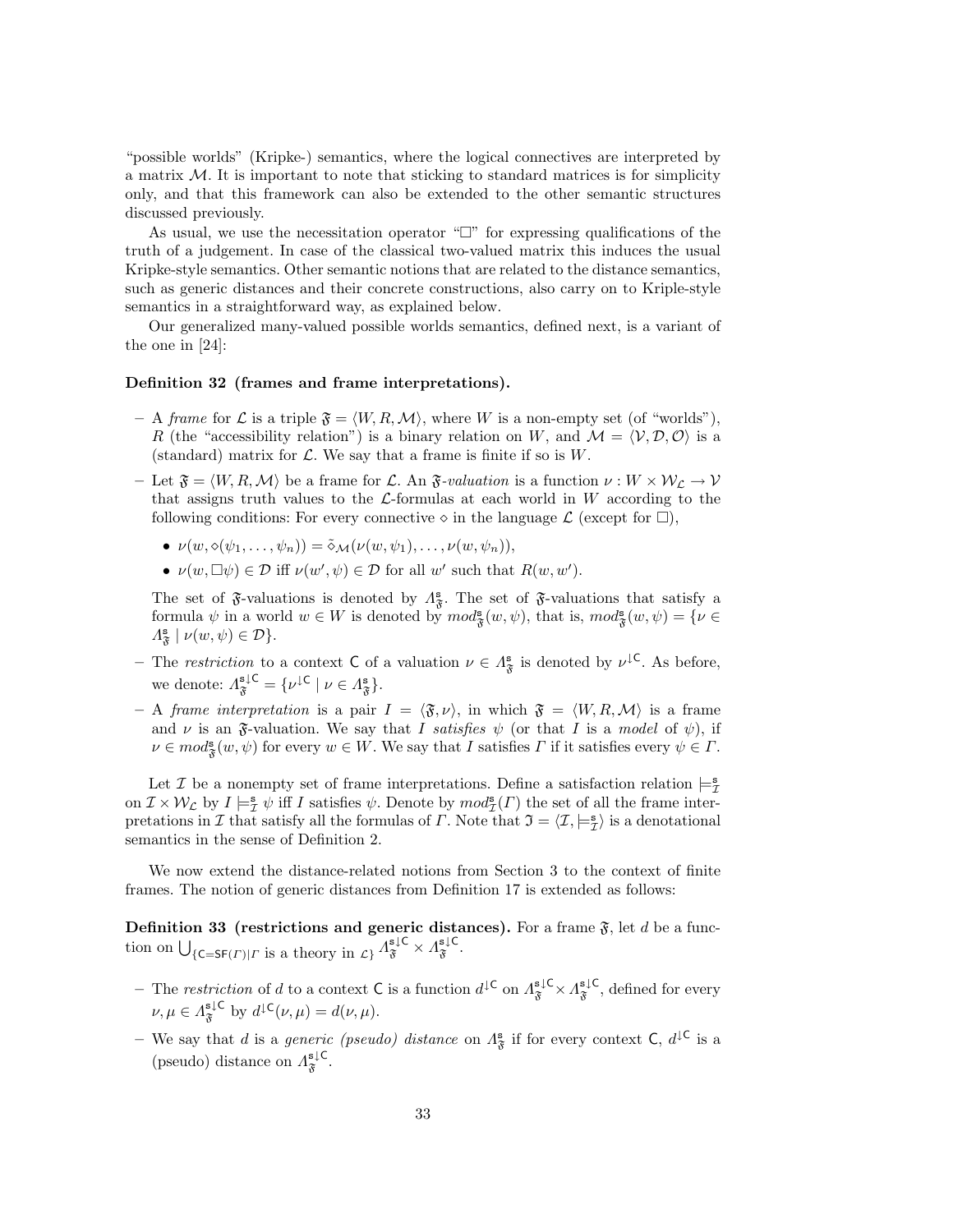**Definition 34.** Let  $\mathfrak{F} = \langle W, R, \mathcal{M} \rangle$  be a *finite* frame,  $I = \langle \mathfrak{F}, \nu \rangle$  a frame interpretation, d a generic distance on  $\Lambda_{\mathfrak{F}}^s$ , C a context,  $\Gamma = \{\psi_1, \ldots, \psi_n\}$  a theory, and  $f, g$  aggregation functions. We define:

$$
d^{L\mathsf{C}}(w,\nu,\psi) = \begin{cases} \min\{d^{L\mathsf{C}}(\nu^{L\mathsf{C}},\mu^{L\mathsf{C}}) \mid \mu \in \operatorname{mod}_{\mathfrak{F}}^{\mathbf{s}}(w,\psi)\} & \mod_{\mathfrak{F}}^{\mathbf{s}}(w,\psi) \neq \emptyset, \\ 1 + \max\{d(\nu^{L\mathsf{C}},\mu^{L\mathsf{C}}) \mid \nu,\mu \in \Lambda_{\mathfrak{F}}^{\mathbf{s}}\} & \text{otherwise,} \end{cases}
$$
  

$$
d_f^{L\mathsf{C}}(I,\psi) = f(\{d^{L\mathsf{C}}(w,\nu,\psi) \mid w \in W\}),
$$
  

$$
\delta_{d,f,g}^{L\mathsf{C}}(I,\Gamma) = g(\{d_f^{L\mathsf{C}}(I,\psi_1),\ldots,d_f^{L\mathsf{C}}(I,\psi_n)\}).
$$

The intuition here is, as before, to measure how 'close' a frame interpretation is to satisfying a formula and a theory. First, we define the 'closeness' of the interpretation to a formula in each world, and then aggregate over all possible worlds and all the formulas of the theory. The following analogue of Proposition 9 and Corollary 5 shows that we indeed remain faithful to the basic intuition behind distance-based reasoning.

**Proposition 20.** Let  $\mathfrak{F} = \langle W, R, \mathcal{M} \rangle$  be a frame,  $I = \langle \mathfrak{F}, \nu \rangle$  a corresponding frame interpretation, C a context, and d a pseudo distance on  $\Lambda_{\mathfrak{F}}^{\mathbf{s}}$ .

- For every formula  $\psi$  such that  $\mathsf{Atoms}(\psi) \subseteq \mathsf{C}$  and for all  $\nu \in \Lambda^{\mathsf{s}}_{\mathfrak{F}}$  and  $w \in W$ , we have that  $d^{\downarrow}(\mathcal{C}(w,\nu,\psi)) = 0$  iff  $\nu \in mod_{\mathfrak{F}}^{\mathbf{s}}(w,\psi)$ .
- For every theory  $\Gamma$  such that  $\mathsf{Atoms}(\Gamma) \subseteq \mathsf{C}$ , we have that  $\delta_{d,f,g}^{\mathsf{LC}}(I,\Gamma) = 0$  iff I satisfies Γ.

*Proof.* One direction of the first part is trivial. For the other direction, let  $\nu \in A^s_{\mathfrak{F}}$  such that  $d^{\mathcal{L}}(w,\nu,\psi) = 0$ . Then there is some  $\mu \in mod_{\mathfrak{F}}^{\mathbf{s}}(w,\psi)$  such that  $d^{\mathcal{L}}(\nu^{\mathcal{L}},\mu^{\mathcal{L}}) = 0$ . Since  $d^{\downarrow}$ C is a pseudo-distance on  $\Lambda_{\mathfrak{F}}^s$ , necessarily  $\nu^{\downarrow}$ C =  $\mu^{\downarrow}$ C. As Atoms $(\psi) \subseteq C$  and M is deterministic,  $\nu$  and  $\mu$  agree on the atoms of  $\psi$  and so also on  $\psi$ , hence  $\nu \in mod_{\mathfrak{F}}^{\mathbf{s}}(w, \psi)$ .

For the second part, suppose that  $\delta_{d,f,g}^{\downarrow \mathsf{C}}(I,\Gamma) = g(\big\{d_f^{\downarrow \mathsf{C}}(I,\psi_1),\ldots,d_f^{\downarrow \mathsf{C}}(I,\psi_n)\big\}) = 0.$ Then, since g is an aggregation function,  $d_f^{\mathcal{L}}(I, \psi_i) = f(\{d^{\mathcal{L}}(w, \nu, \psi) \mid w \in W\}) = 0$  for all  $1 \leq i \leq n$ . Since f is an aggregation function,  $d^{\mathcal{L}}(w, \nu, \psi_i) = 0$  for every  $w \in W$ , and since  $\psi_i \in \Gamma$ , Atoms $(\psi_i) \subseteq$  Atoms $(\Gamma) \subseteq C$ . Hence by the first part,  $\nu \in mod_{\mathfrak{F}}^{\mathbf{s}}(w, \psi)$ , and so I satisfies  $\psi$ . The converse of the second part also follows by the first part.  $\Box$ 

As before, the last proposition implies that the most appropriate contexts to use are those that include all the atoms of the premises, that is: for a set  $\Gamma$  of premises we evaluate distances with respect to the context  $C = Atoms(\Gamma)$ . Note that when extending the framework to non-deterministic matrices, the above proposition does not hold for  $C = Atoms(\Gamma)$  (but it does hold, e.g., for  $C = SF(\Gamma)$ , as in Section 3; cf. Corollary 5 and the paragraph that proceeds it).

The following definition should be compared with Definition 21. This time, the role of a matrix in a setting is taken by a set of frames, and an additional function (for an aggregation over the possible worlds) is needed.

**Definition 35 (settings).** A (semantical) setting for a language  $\mathcal{L}$  is a quadruple  $\mathcal{K} =$  $\langle \mathcal{I},d, f,g \rangle$ , where  $\mathcal{I}$  is a set of finite frames, d is a generic pseudo distance on  $\Lambda^s_{\mathfrak{F}}$  for every  $\langle \mathfrak{F}, \nu \rangle \in \mathcal{I}$ , and  $f, g$  are aggregation functions.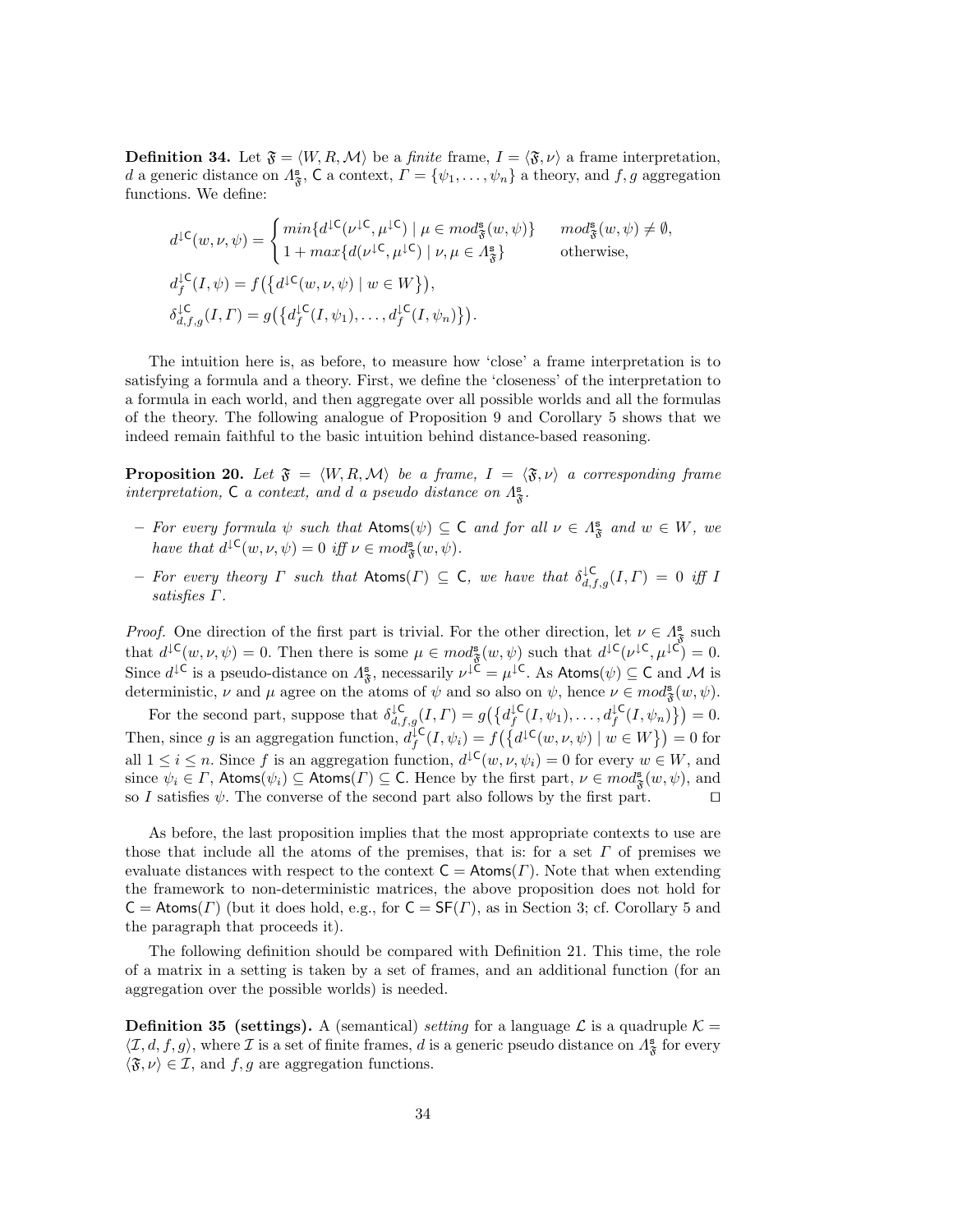*Example 21.* Let T be a set of finite two-valued frames (i.e., frames of the form  $\langle W, R, M \rangle$ , where  $\mathcal M$  is a two-valued matrix). A variety of generic pseudo distances can be defined on  $\mathcal I$  by:

$$
d(\nu, \mu) = g_2\big(\{d_{\nabla, g_1}(w, \nu, \mu) \mid w \in W\}\big),
$$

where  $d_{\nabla,g_1}(w,\nu,\mu)$  is defined for a world  $w \in W$  like the pseudo distance  $d_{\nabla,g_1}(w,\nu,\mu)$ considered in Proposition 8, by the function  $\nabla$ , defined in Definition 19. That is,

$$
d_{\nabla, g_1}(w, \nu, \mu) = g_1\big(\big\{\nabla(\nu(w, \psi), \mu(w, \psi)) \mid \psi \in \mathsf{Atoms}\big\}\big).
$$

Note that for a finite set Atoms, taking the function  $g_1$  to be  $\Sigma$  or max leads to natural generalizations of the Hamming and the drastic distances, respectively (recall Note 3).

The most plausible interpretations of a theory  $\Gamma$  are now defined just like in Definition 23:<sup>22</sup>

**Definition 36** (most plausible frame interpretations). Let  $K = \langle I, d, f, g \rangle$  be a setting. The set of the most plausible frame interpretations of  $\Gamma \neq \emptyset$  with respect to K is defined as follows:

$$
\varDelta_{\mathcal{K}}(\varGamma)=\big\{I\in\mathcal{I}\mid \forall J\in\mathcal{I}~~\delta_{d,f,g}^{\downarrow\mathsf{Atoms}(\Gamma)}(I,\varGamma)\leq\delta_{d,f,g}^{\downarrow\mathsf{Atoms}(\Gamma)}(J,\varGamma)\big\}.
$$

If  $\Gamma = \emptyset$ , we define  $\Delta_{\mathcal{K}}(\emptyset) = \mathcal{I}$ .

For a (multi-valued) possible world semantics  $\mathfrak{I} = \langle \mathcal{I}, \models^{\mathbf{s}}_{\mathcal{I}} \rangle$  and a corresponding semantic setting  $\mathcal{K} = \langle \mathcal{I}, d, f, g \rangle$  we define, like before,

$$
\Gamma \mid \sim_{\mathcal{K}} \psi \text{ iff } \Delta_{\mathcal{K}}(\Gamma) \subseteq \text{mod}_{\mathfrak{I}}^{\mathbf{s}}(\psi).
$$

Note that: (i) the preferential operator  $\Delta_{\mathcal{K}}$  is non-empty for every  $\Gamma$ , and (ii) whenever  $mod_{\mathcal{I}}^{\mathbf{s}}(\Gamma)$  is non-empty, by Proposition 20,  $mod_{\mathcal{I}}^{\mathbf{s}}(\Gamma) = \Delta_{\mathcal{K}}(\Gamma)$ . Hence, under the conditions of Proposition 6 and by that proposition,  $\sim_k$  is an inconsistency-tolerant variant of  $\vdash^{\mathsf{s}}_{\mathfrak{I}}$ .

The usefulness of  $\vdash_K$  for reasoning with incomplete and inconsistent information is demonstrated in the next example.

*Example 22.* Consider two companies a and b and two investment houses,  $h_1$  and  $h_2$ . An investment house h buys shares of a company if the latter is recommended by all the investment houses that  $h$  knows; otherwise  $h$  sells its shares. This can be modeled by a language  $\mathcal{L} = \{\Box, \wedge, \neg\}$ , and the classical two-valued matrix  $\mathcal{M}_{cl}$  with the standard interpretations for the connectives of L. We use two atoms in L:  $R_a$  and  $R_b$  (where  $R_x$ intuitively means that 'company x is recommended') and denote by  $\mathsf{Buy}(x)$  and by  $\mathsf{Sell}(x)$ (for  $x \in \{a, b\}$ ) the formulas  $\Box R_x$ , and  $\neg \Box R_x$ , respectively.

Suppose now that a third party, call it  $h_3$ , wants to detect the trading intentions of the two investment houses. However,  $h_3$  faces two problems. One is that  $h_3$  gets contradictory rumors about these intentions: One rumor says that both houses are going to buy shares of a and b: Buy(a, b) = Buy(a)  $\land$  Buy(b), and the other rumor claims that they will sell the shares of a. The third party has, then, an inconsistent theory describing the situation  $\Gamma = \{ \text{Buy}(a, b), \text{Sell}(a) \}.$ 

<sup>&</sup>lt;sup>22</sup> Recall that as we are dealing here with deterministic matrices, the context  $\mathsf{SF}(F)$  may safely be replaced by the context  $\mathsf{Atoms}(F)$ .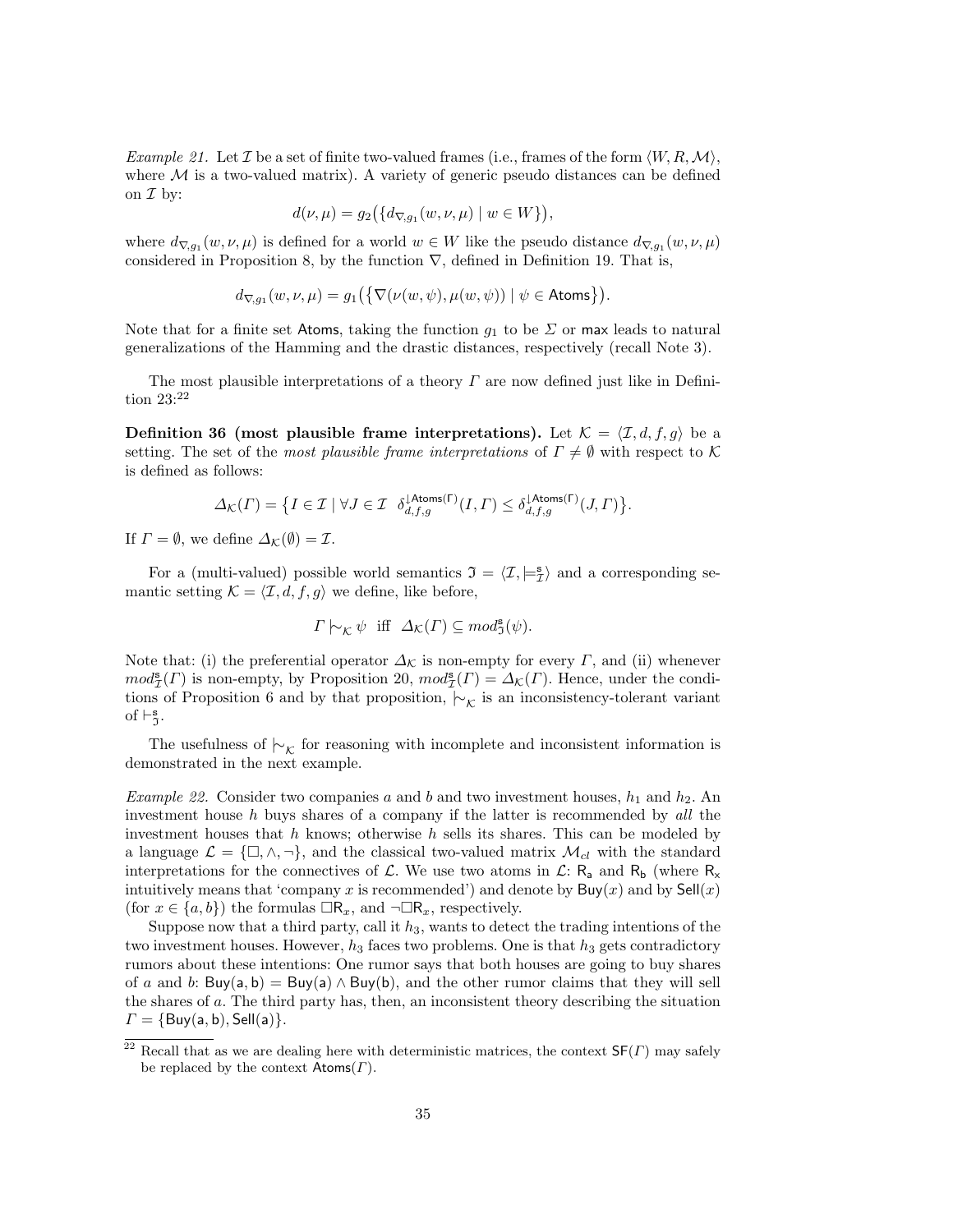The other problem of  $h_3$  is that it does not know whether  $h_1$  and  $h_2$  have access to each other (but it does know that accessibility must be symmetric and reflexive). This can be represented by two frames  $\mathfrak{F}_i = \langle W, R_i, \mathcal{M}_{cl} \rangle$  (for  $i = 1, 2$ ), in which  $W = \{h_1, h_2\}, R_1 =$  $\{\langle h_1, h_2 \rangle, \langle h_2, h_1 \rangle, \langle h_1, h_1 \rangle, \langle h_2, h_2 \rangle\}$ , and  $R_2 = \{\langle h_1, h_1 \rangle, \langle h_2, h_2 \rangle\}$ .<sup>23</sup> The corresponding possible world semantics is  $\mathfrak{I} = \langle \mathcal{I}, \models_{\mathcal{I}}^{\mathbf{s}} \rangle$  with  $\mathcal{I} = \bigcup_{i=1,2} \{ \langle \mathcal{F}_i, \nu \rangle \mid \nu \in \Lambda_{\mathcal{F}_i}^{\mathbf{s}} \}.$ 

In order to make plausible decisions despite these uncertainties,  $h_3$  uses  $|~\rangle_{\mathcal{K}}$ , the inconsistency-tolerant variant of  $\vdash^{\mathbf{s}}_{\mathfrak{I}}$ , induced by the setting  $\mathcal{K} = \langle \mathcal{I}, d, \Sigma, \Sigma \rangle$ , where d is a generic distance for *I*, defined by  $d(\nu, \mu) = \sum_{w \in W} \sum_{\psi \in \text{Atoms}(I)} d_U(\nu(w, \psi), \mu(w, \psi)).$ The relevant frame interpretations are represented in Table 2.<sup>24</sup>

| $I_i$ |                         | $\frac{\nu_{i}(h_{1}, R_{a}) \nu_{i}(h_{1}, R_{b}) \nu_{i}(h_{2}, R_{a}) \nu_{i}(h_{2}, R_{b})}{f}$ |                |                |                |                |                  | $\begin{array}{ c c c c c } \hline d(h_1,\nu_i,\mathsf{S}) & d(h_2,\nu_i,\mathsf{S}) & d(h_1,\nu_i,\mathsf{B}) & d(h_2,\nu_i,\mathsf{B}) & \delta(I,\varGamma) \ \hline 0 & 0 & 4 & 4 & 8 \ 0 & 0 & 3 & 3 & 6 \ 0 & 0 & 3 & 3 & 6 \ \hline \end{array}$ |                                              |
|-------|-------------------------|-----------------------------------------------------------------------------------------------------|----------------|----------------|----------------|----------------|------------------|---------------------------------------------------------------------------------------------------------------------------------------------------------------------------------------------------------------------------------------------------------|----------------------------------------------|
|       |                         |                                                                                                     |                |                |                |                |                  |                                                                                                                                                                                                                                                         |                                              |
|       | $\mathsf f$             | $\mathsf{f}$                                                                                        | $\mathsf{f}$   | t              |                |                |                  |                                                                                                                                                                                                                                                         |                                              |
|       |                         |                                                                                                     | t              | f              |                |                |                  |                                                                                                                                                                                                                                                         |                                              |
|       |                         |                                                                                                     |                | t              |                | 0              | $\overline{2}$   | $\overline{c}$                                                                                                                                                                                                                                          | $\overline{4}$                               |
|       | f                       |                                                                                                     |                |                | 0              | 0              | 3                | 3                                                                                                                                                                                                                                                       | $\overline{6}$                               |
|       |                         |                                                                                                     |                |                |                | 0              | $\overline{2}$   | $\overline{2}$                                                                                                                                                                                                                                          | 4                                            |
|       |                         |                                                                                                     |                |                |                | 0              | $\overline{2}$   | $\overline{2}$                                                                                                                                                                                                                                          | $\overline{4}$                               |
|       | f                       |                                                                                                     |                |                | 0              | 0              | $\mathbf{1}$     | $\mathbf{1}$                                                                                                                                                                                                                                            | $\frac{2}{6}$                                |
|       | t                       |                                                                                                     |                |                | 0              | 0              | 3                | 3                                                                                                                                                                                                                                                       |                                              |
|       | t                       |                                                                                                     |                |                | 0              | 0              | $\overline{2}$   | $\overline{2}$                                                                                                                                                                                                                                          | $\overline{4}$                               |
|       | t                       |                                                                                                     |                |                |                |                | $\overline{2}$   | $\overline{2}$                                                                                                                                                                                                                                          | 6                                            |
|       | t                       |                                                                                                     |                |                |                | 1              | $\mathbf 1$      | 1                                                                                                                                                                                                                                                       | 4                                            |
|       | t                       |                                                                                                     |                |                | 0              | 0              | $\overline{2}$   | $\overline{2}$                                                                                                                                                                                                                                          | $\overline{4}$                               |
|       | t                       |                                                                                                     |                |                |                | 0              | $\mathbf{1}$     | 1                                                                                                                                                                                                                                                       | $\overline{\mathbf{2}}$                      |
|       | t                       | t                                                                                                   | t              |                |                | 1              | 1                | 1                                                                                                                                                                                                                                                       | $\overline{4}$                               |
|       | $\sf t$                 | t                                                                                                   | t              | t              | 1              | 1              | $\boldsymbol{0}$ | $\boldsymbol{0}$                                                                                                                                                                                                                                        | $\overline{\mathbf{2}}$                      |
|       | $\overline{\mathsf{f}}$ | $\overline{f}$                                                                                      | $\overline{f}$ | $\overline{f}$ | $\overline{0}$ | $\overline{0}$ | $\overline{2}$   | $\overline{2}$                                                                                                                                                                                                                                          | $\frac{4}{3}$                                |
|       | f                       | f                                                                                                   | f              | t              | $\overline{0}$ | $\overline{0}$ | $\overline{2}$   | $\mathbf{1}$                                                                                                                                                                                                                                            |                                              |
|       | f                       |                                                                                                     |                |                | 0              | 1              | $\overline{2}$   | 1                                                                                                                                                                                                                                                       | $\overline{4}$                               |
|       | f                       |                                                                                                     |                | t              |                | 1              | $\overline{2}$   | 0                                                                                                                                                                                                                                                       |                                              |
|       |                         |                                                                                                     |                |                |                | 0              | $\mathbf{1}$     | $\overline{2}$                                                                                                                                                                                                                                          | $\frac{3}{3}$                                |
|       | f                       |                                                                                                     |                |                |                | 0              | 1                | 1                                                                                                                                                                                                                                                       | $\overline{\mathbf{2}}$                      |
|       | f                       |                                                                                                     |                |                | $\mathbf{0}$   | 1              | 1                | 1                                                                                                                                                                                                                                                       | $\frac{3}{2}$                                |
|       | f                       |                                                                                                     |                |                | 0              | 1              |                  | 0                                                                                                                                                                                                                                                       |                                              |
|       | t                       |                                                                                                     |                |                |                | 0              |                  | $\overline{2}$                                                                                                                                                                                                                                          | $\overline{4}$                               |
|       | t                       |                                                                                                     |                |                |                | 0              |                  | 1                                                                                                                                                                                                                                                       | 3                                            |
|       | t                       |                                                                                                     |                |                |                | 1              |                  | 1                                                                                                                                                                                                                                                       | $\overline{4}$                               |
|       | t                       |                                                                                                     |                |                |                | 1              | 1                | 0                                                                                                                                                                                                                                                       | 3                                            |
|       | t                       |                                                                                                     |                |                |                | 0              | 0                | $\overline{2}$                                                                                                                                                                                                                                          |                                              |
|       | t                       |                                                                                                     |                |                |                | 0              | 0                | 1                                                                                                                                                                                                                                                       |                                              |
|       | t                       | t                                                                                                   |                |                |                | 1              | 0                | 1                                                                                                                                                                                                                                                       | $\begin{array}{c} 3 \ 2 \ 3 \ 2 \end{array}$ |
|       | t                       | t                                                                                                   | t              | t              | 1              | 1              | 0                | $\boldsymbol{0}$                                                                                                                                                                                                                                        |                                              |

Table 2. Computations of  $\Delta_{\mathcal{K}}(\Gamma)$  for Example 22

 $^{23}$  Both of  $\mathcal{R}_1$  and  $\mathcal{R}_2$  are reflexive, since each house knows its own policy.

<sup>&</sup>lt;sup>24</sup> Since the form of each frame interpretation is either  $I_i^1 = \langle \mathcal{F}_1, \nu_i \rangle$  or  $I_i^2 = \langle \mathcal{F}_2, \nu_i \rangle$ , we specify only  $\nu_i$ . Also, we abbreviate  $d^{\downarrow \text{Atoms}(\Gamma)}(h, \nu_i, \text{Sell(a))}$  by  $d(h, \nu_i, \text{S})$ , and  $d^{\downarrow \text{Atoms}(\Gamma)}(h, \nu_i, \text{Buy(a, b)})$ by  $d(h, \nu_i, \mathsf{B})$ . Finally, we write  $\delta(I, \Gamma)$  instead of  $\delta_{d, \Sigma, \Sigma}^{\mathsf{14toms}(\Gamma)}(I, \Gamma)$ .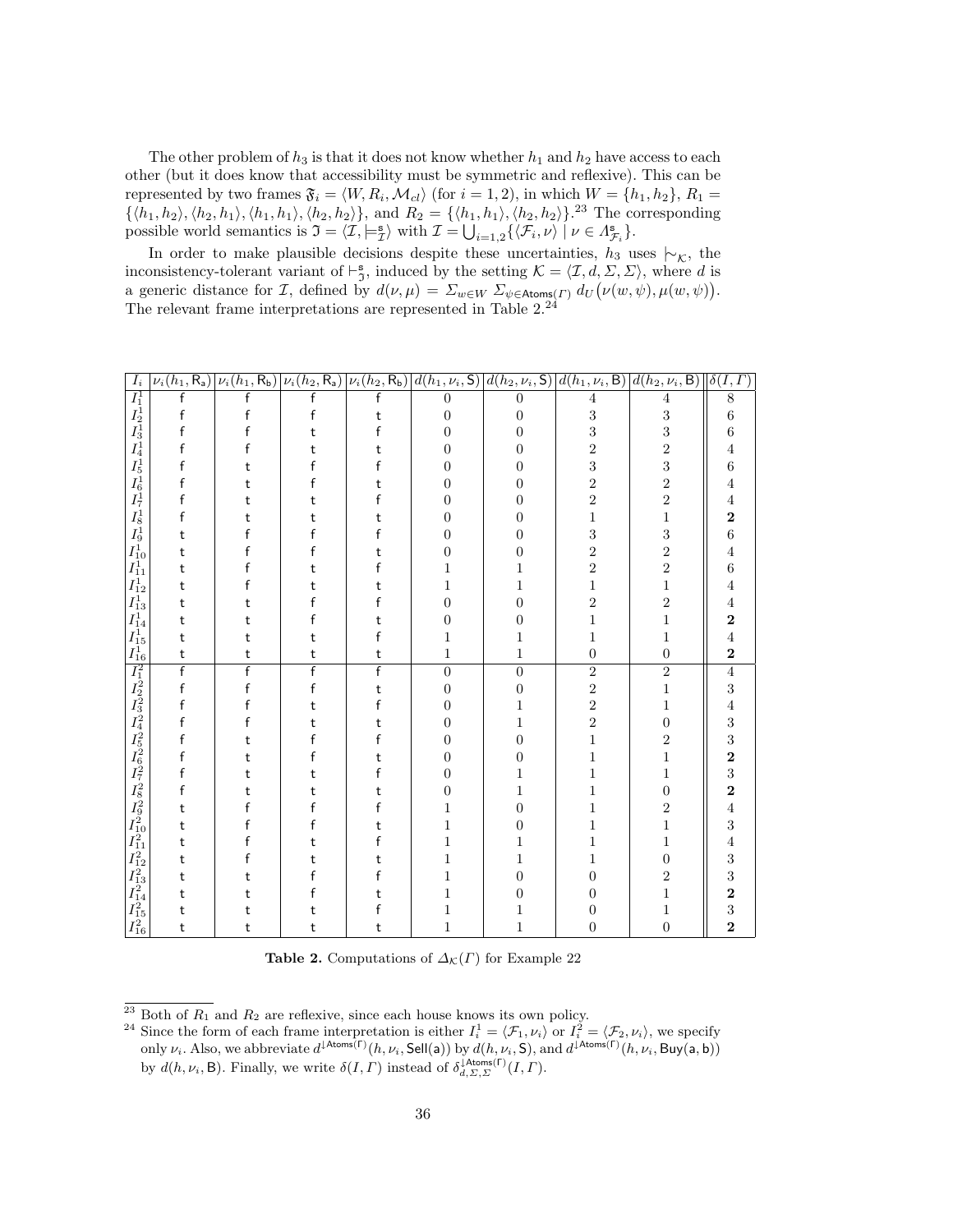It follows that  $\Delta_{\mathcal{K}}(F) = \{I_8^1, I_{14}^1, I_{16}^1, I_6^2, I_8^2, I_{14}^2, I_{16}^2\}^{25}$  and so  $\Gamma \vdash_{\mathcal{K}}$  Buy(b) while Γ  $\mathcal{V}_\kappa$  Sell(a). The third party anticipates, then, that the other houses will buy b, but it cannot infer that they will sell a.

# 6 Conclusion and Future Work

Following the work in [5], the main theme of this paper is that the combination of (non-deterministic) matrix-based semantics on one hand, and distance-based preferential semantics on the other hand, provides a robust framework for reasoning with situations involving incompleteness and inconsistency. The main advantages of this framework are the following:

- 1. Generality. Different semantic structures, not only those that are considered in this paper, can be used as the underlying semantics of the framework.<sup>26</sup> The choice of the specific structure may be determined by the type of incompleteness that needs to be captured (for instance, unknown versus non-deterministic behaviour of circuit components).
- 2. Modularity. The two sources of uncertainty considered in this paper, namely inconsistency and incompleteness, are not necessarily dependent. This is reflected in our framework by separating its two ingredients: the choices of the semantic structure and the distance functions are independent.

Still, given a semantic structure, some distance functions may be more appropriate than others; A formulation of general guidelines on how to choose natural distances for a given semantic structure is a subject for future research.

3. Effectiveness. From a more practical point of view, we have shown that the entailments that can be defined in our framework are decidable (for computable settings). Moreover, as shown in Section 4, for many natural choices of settings, existing automated tools, such as CLP solvers, may be incorporated and adapted to general semantic structures, to be used in practical applications, such as those considered here.

The main contribution of this paper is the investigation of new types of two-valued semantic structures in the context of distance-based non-deterministic reasoning with uncertainty. In particular, some new semantic structures are introduced and the relations among them are analyzed in Section 2. We have also introduced some new methods of constructing distance functions, tailored specifically for non-deterministic semantics. In Section 3, we have shown that some of the obtained distances are conservative extensions of well-known distances, used so far only in the classical case, while some others have not been considered before. In Section 4, different algorithms for reasoning with distance semantics are generalized to our extended semantic settings and some natural examples in the context of systems of spheres are considered. Finally, in Section 5 we adapt our framework to the context of possible worlds semantics. To the best of our knowledge, distance reasoning with multi-valued (non-deterministic) matrices has not been considered before in this context.

<sup>&</sup>lt;sup>25</sup> To illustrate the role of the accessibility relation in computing  $\Delta_{\mathcal{K}}(F)$ , consider e.g.  $I_6^1$  and  $I_6^2$  in Table 2. These frame interpretations differ only in the accessibility relations of their respective frames, however, only the latter is in  $\Delta_{\mathcal{K}}(\Gamma)$ .

 $26$  This property is demonstrated by the extension, in Section 5, of our framework to Kripke-style semantics, which is based on a natural adaptation of the basic definitions of the matrix-based semantics to the possible world semantics.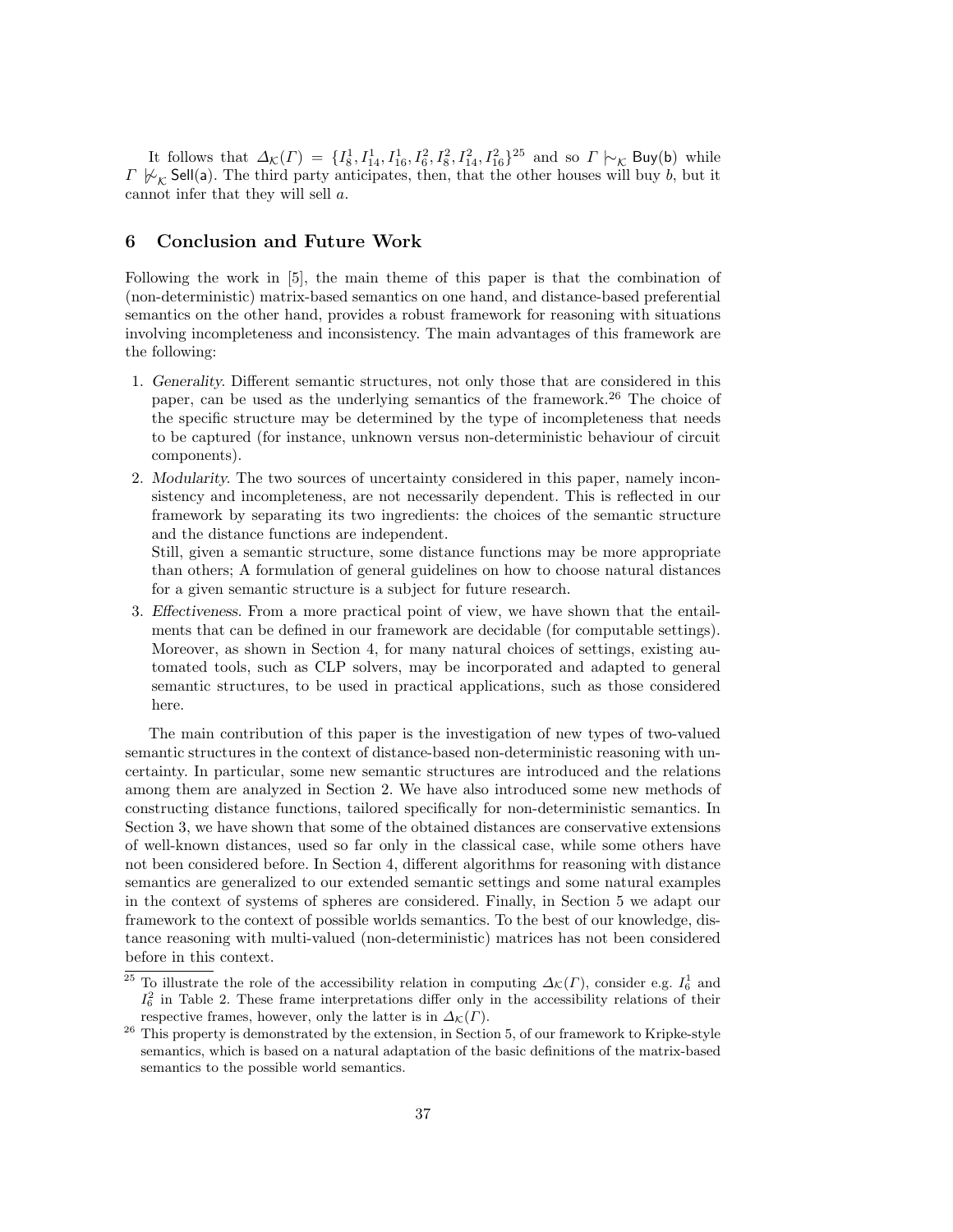There are a number of directions in which this work may be extended. Generalizations to many-valued semantics and first-order languages are two obvious ones. This will enrich the current framework with new distance functions and entailment relations for more general situations. Another direction is the incorporation of non-deterministic matrices augmented with preferences among the non-deterministic choices.

We also plan to investigate concrete applications for our framework, such as modelbased diagnostic systems, which often require reasoning with uncertainty. In such cases, one may need richer languages for dealing with the non-deterministic behaviour of the circuits. To see this, consider the circuit on Figure 5, where  $\diamond$  represents some nondeterministic connective.



Fig. 5. A partially unknown circuit.

Note that a representation of this circuit by the formula

$$
\mathsf{out} \leftrightarrow ((\mathsf{in}_1 \diamond \mathsf{in}_2) \vee (\mathsf{in}_1 \diamond \mathsf{in}_2)) \wedge ((\mathsf{in}_1 \diamond \mathsf{in}_2) \vee (\mathsf{in}_1 \diamond \mathsf{in}_2))
$$

is not accurate, as this formula suggests that, say, the first and the second occurrences of  $(in_1 \diamond in_2)$  in this formula should take the same values, while they may not.<sup>27</sup> This may be solved by associating each unknown gate to a different operator ( $\circ_1$  and  $\circ_2$ ), as in the following formula:

$$
\mathsf{out} \leftrightarrow \big((\mathsf{in}_1\diamond_1\mathsf{in}_2) \vee (\mathsf{in}_1\diamond_2\mathsf{in}_2)\big) \wedge \big((\mathsf{in}_1\diamond_1\mathsf{in}_2) \vee (\mathsf{in}_1\diamond_2\mathsf{in}_2)\big).
$$

Obviously, this is a rather cumbersome representation of the circuit. A better approach could be to incorporate more expressive formalisms, such as cirquent calculus [32], that are 'tuned' for reasoning with circuit-like representable problems.

# References

- 1. O. Arieli. Distance-based paraconsistent logics. International Journal of Approximate Reasoning, 48(3):766–783, 2008.
- 2. O. Arieli. Reasoning with prioritized information by iterative aggregation of distance functions. Journal of Applied Logic, 6(4):589–605, 2008.
- 3. O. Arieli and A. Avron. General patterns for nonmonotonic reasoning: from basic entailments to plausible relations. Logic Journal of the IGPL, 8(2):119–148, 2000.
- 4. O. Arieli, M. Denecker, and M. Bruynooghe. Distance semantics for database repair. Annals of Mathematics and Artificial Intelligence, 50(3–4):389–415, 2007.

<sup>&</sup>lt;sup>27</sup> Note, on the other hand, that the first and the third occurrences of  $(in_1 \diamond in_2)$  should have the same value, as their origin is the same.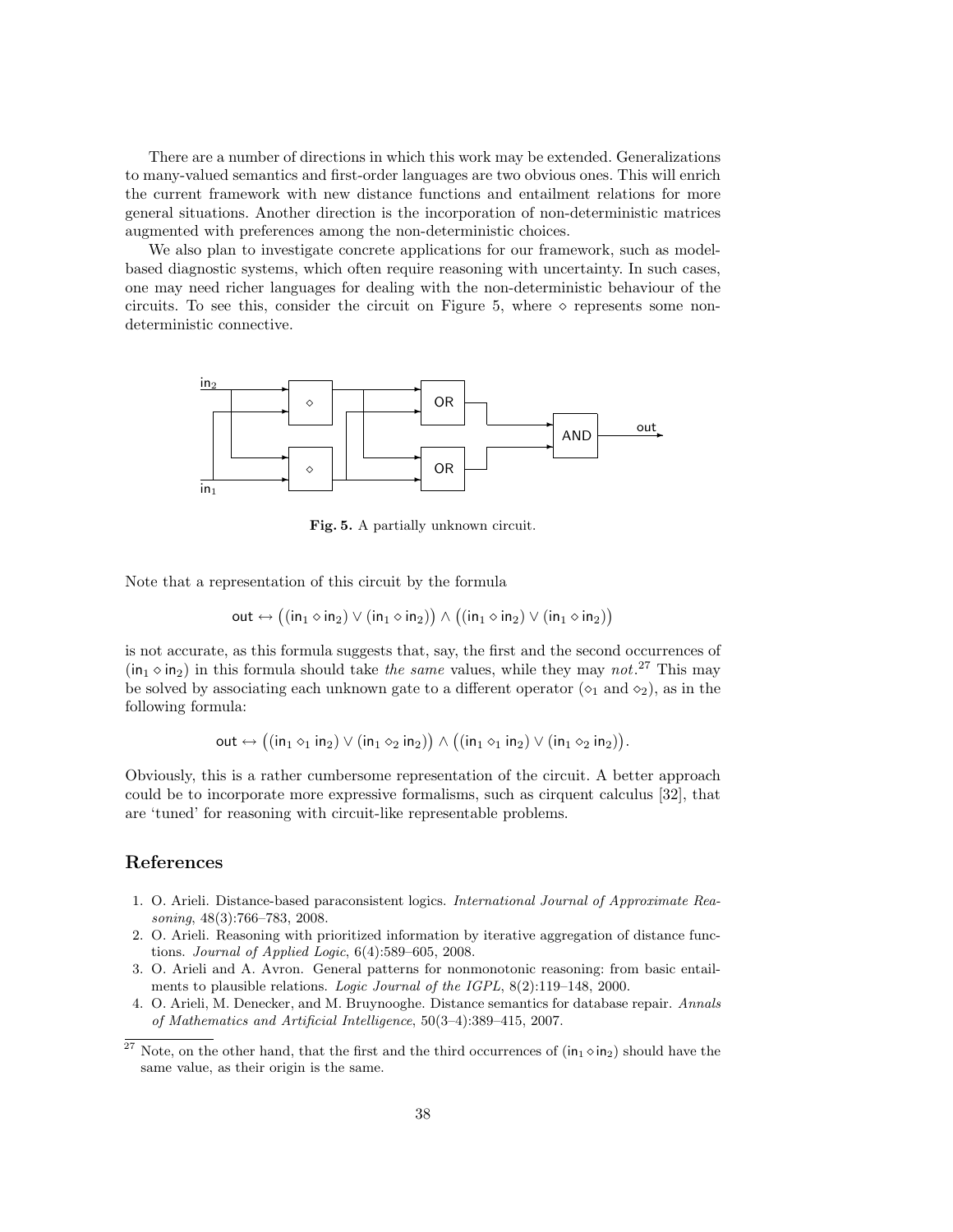- 5. O. Arieli and A. Zamansky. Distance-based non-deterministic semantics for reasoning with uncertainty. Logic Journal of the IGPL, 17(4):325-350, 2009.
- 6. O. Arieli and A. Zamansky. Non-deterministic distance semantics for handling incomplete and inconsistent data. In Proc. ECSQARU'09, volume 5590 of Lecture Notes in Artificial Intelligence, pages 793–804. Springer, 2009.
- 7. O. Arieli and A. Zamansky. Simplified forms of computerized reasoning with distance semantics. *Journal of Applied Logic*, 2010. In press, doi: 10.1016/j.jal.2010.07.001.
- 8. A. Avron. Non-deterministic semantics for familes of paraconsistent logics. In J.-Y. Beziau, W. Carnielli, and D. M. Gabbay, editors, *Handbook of Paraconsistency*, volume 9 of *Studies* in Logic, pages 285–320. College Publications, 2007.
- 9. A. Avron. Non-deterministic semantics for logics with a consistency operator. International Journal of Approximate Reasoning, 45(2):271–287, 2007.
- 10. A. Avron and B. Konikowska. Multi-valued calculi for logics based on non-determinism. Logic Journal of the IGPL, 13(4):365–387, 2005.
- 11. A. Avron and I. Lev. Non-deterministic multi-valued structures. Journal of Logic and Computation, 15:241–261, 2005.
- 12. D. Batens, C. Mortenson, G. Priest, and J. Van Bendegem, editors. Frontiers of Paraconsistent Logic. Research Studies Press, 2000.
- 13. N. Belnap. A useful four-valued logic. Modern uses of multiple-valued logic, 27:5–37, 1977.
- 14. J. Ben Naim. Lack of finite characterizations for the distance-based revision. In Proc. KR'06, pages 239–248. AAAI Press, 2006.
- 15. S. Benferhat, D. Dubois, and H. Prade. How to infer from inconsistent beliefs without revising? In Proc. IJCAI'95, pages 1449–1455, 1995.
- 16. P. Besnard. Remedying inconsistent sets of premises. International Journal of Approximate Reasoning, 45(2):308–320, 2007.
- 17. M. Bremer. An Introduction to Paraconsistent Logics. Peter Lang GmbH, 2005.
- 18. L. Cholvy. A general framework for reasoning about contradictory information and some of its applications. In Conflicts among agents. ECAI Workshop, 1998.
- 19. N. C. A. da Costa. On the theory of inconsistent formal systems. Notre Dame Journal of Formal Logic, 15:497–510, 1974.
- 20. S. de Amo and M. Sakuray Pais. A paraconsistent logic programming approach for querying inconsistent databases. International Journal of Approximate Reasoning, 46(2):366–386, 2007.
- 21. L. De Raedt and J. Ramon. Deriving distance metrics from generality relations. Pattern Recognition Letters, 30(3):187–191, 2009.
- 22. D. Doder, M. Rašković, Z. Marković, and Z. Ognjanović. Measures of inconsistency and defaults. International Journal of Approximate Reasoning, 51(7):832–845, 2010.
- 23. D. Dubois and H. Prade. Belief change and possibility theory. In P. Gärdenfors, editor, Belief Revision, pages 142–182. Cambridge Press, 1992.
- 24. M. Fitting. Many-valued modal logics. Fundamenta Informatica, 15(3-4):235–254, 1991.
- 25. D. Gabbay. Theoretical foundation for non-monotonic reasoning, Part II: Structured nonmonotonic theories. In Proc. SCAI'91. IOS Press, 1991.
- 26. P. Gärdenfors. Belief Revision. Cambridge Press, 1992.
- 27. N. Gorogiannis, A. Hunter, and M. Williams. An argument-based approach to reasoning with clinical knowledge. *International Journal of Approximate Reasoning*, 51(1):1–22, 2009.
- 28. S. Gottwald. A Treatise on Many-Valued Logics, Studies in Logic and Computation, volume 9. Research Studies Press, Baldock, 2001.
- 29. A. Grove. Two modellings for theory change. Journal of Philosophical Logic, 17:157–180, 1988.
- 30. A. Hunter and S. Konieczny. Approaches to measuring inconsistent information. In L. Bertossi, A. Hunter, and T. Schaub, editors, Inconsistency Tolerance, volume 3300 of Lecture Notes in Computer Science, pages 191–236. Springer, 2005.
- 31. A. Hunter and S. Konieczny. Measuring inconsistency through minimal inconsistent sets. In Proc. KR'08, pages 358–366. AAAI Press, 2008.